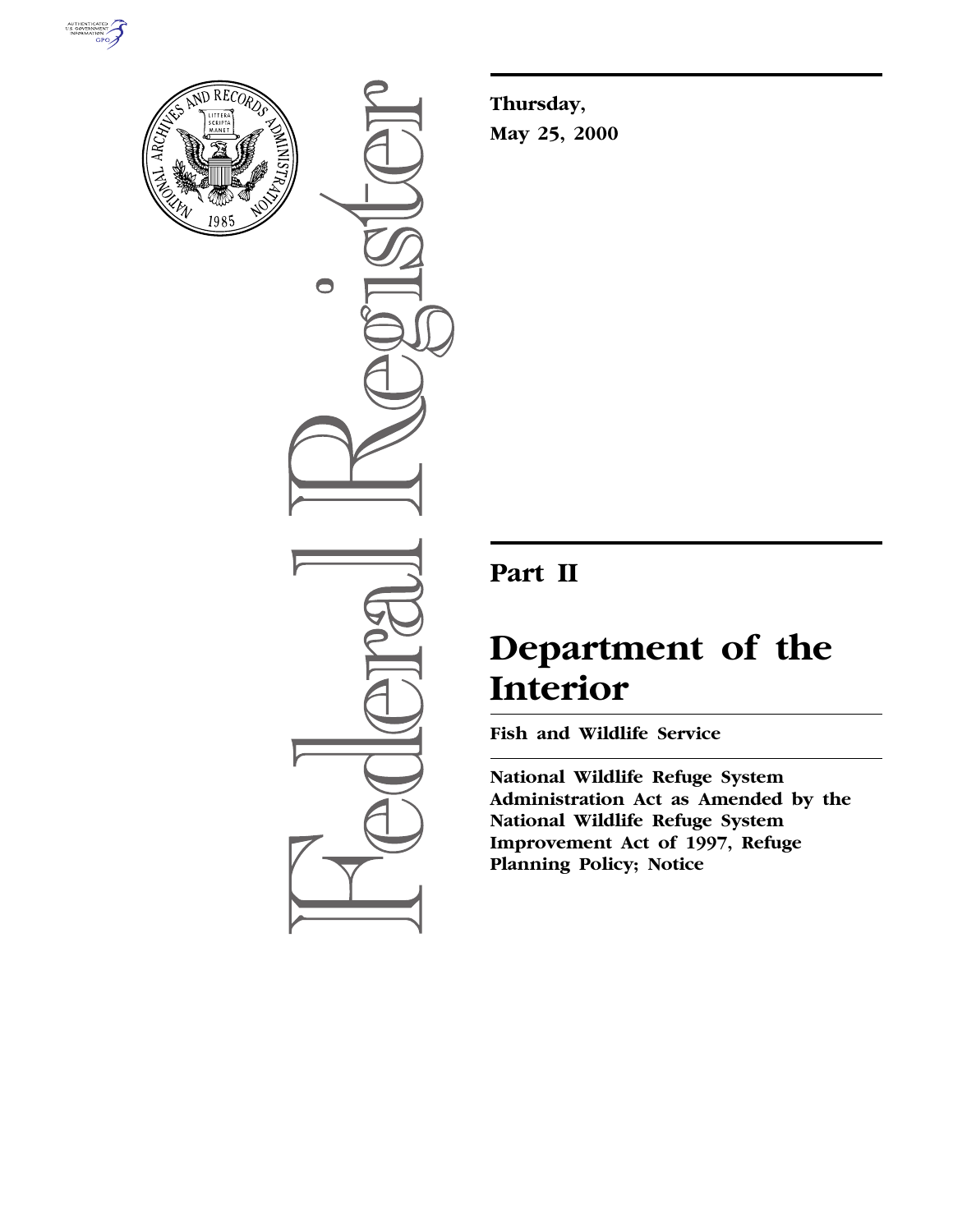#### **DEPARTMENT OF THE INTERIOR**

#### **Fish and Wildlife Service**

#### **Refuge Planning Policy Pursuant to the National Wildlife Refuge System Administration Act as Amended by the National Wildlife Refuge System Improvement Act of 1997**

**AGENCY:** Fish and Wildlife Service, Interior.

#### **ACTION:** Notice.

**SUMMARY:** The U.S. Fish and Wildlife Service (Service or we) establishes requirements and guidance for National Wildlife Refuge System planning, including Comprehensive Conservation Plans (CCPs) and step-down management plans. This policy, which incorporates the CCP provisions of the National Wildlife Refuge System Administration Act, as amended, replaces Part 602 Chapters 1, 2, and 3 of the Fish and Wildlife Service Manual. The new policy will appear as Part 602 Chapters 1, 3, and 4.

Our policy for managing units of the National Wildlife Refuge System (Refuge System) is that we will manage all refuges in accordance with an approved CCP which, when implemented, will achieve refuge purposes; help fulfill the Refuge System mission; maintain and, where appropriate, restore the ecological integrity of each refuge and the Refuge System; help achieve the goals of the National Wilderness Preservation System; and meet other mandates. The CCP will guide management decisions and set forth goals, objectives, and strategies to accomplish these ends. We also may require step-down management plans to provide additional guidance for meeting CCP goals and objectives and to describe strategies and implementation schedules. Each plan will be consistent with principles of sound fish and wildlife management, available science, legal mandates, and our other policies, guidelines, and planning documents. We will prepare refuge plans that, above all else, ensure that wildlife comes first on national wildlife refuges.

**DATES:** This policy is effective upon publication in the **Federal Register**.

**FOR FURTHER INFORMATION CONTACT:** We will send a copy of the Fish and Wildlife Service Manual chapters on Refuge System planning to those who submitted comments on the draft policy and to anyone who would like to receive them. Please contact Liz Bellantoni, Refuge Planning Coordinator, Division of Refuges, U.S. Fish and Wildlife Service, at (703) 3582422 if you would like to receive a copy. In addition, these chapters will be available on the Refuge System web site (http://refuges.fws.gov [select link to ''Manual/Policies: Refuge Planning Policy']).

**SUPPLEMENTARY INFORMATION:** The National Wildlife Refuge System Administration Act of 1966 as amended by the National Wildlife Refuge System Improvement Act of 1997, 16 U.S.C. 668dd–668ee (Refuge Administration Act), provides an ''Organic Act'' for the National Wildlife Refuge System. It clearly establishes that wildlife conservation is the principal mission of the Refuge System; provides guidance to the Secretary of the Interior for management of the Refuge System; reinforces the importance of comprehensive planning for all units of the Refuge System; and gives Refuge Managers uniform direction and procedures for making decisions regarding wildlife conservation and uses of the Refuge System.

#### **Planning and the Refuge Administration Act**

Except for those refuges in Alaska (which are subject to the refuge planning provisions of the Alaska National Interest Lands Conservation Act [ANILCA]), the Refuge Administration Act requires that we manage all national wildlife refuges according to an approved CCP. We will prepare a CCP by October 2012 for each refuge in existence at the time of passage of the National Wildlife Refuge System Improvement Act. For refuges established after passage of this Act, we will prepare CCPs when we staff the refuge and acquire a land base sufficient to achieve refuge purposes, but no later than 15 years after establishment of the refuge. The Refuge Administration Act also requires that we provide an opportunity for active public involvement during the preparation and revision of CCPs. These plans will guide management decisions and establish strategies for achieving the mission of the Refuge System and the purposes of each refuge unit.

#### **Purpose of This Policy**

This policy establishes requirements and guidance for National Wildlife Refuge System planning, including CCPs and step-down management plans, and ensures that planning efforts comply with the provisions of the Refuge Administration Act.

#### **Response to Comments Received**

On August 13, 1999, we published a notice in the **Federal Register** (64 FR 44368) to establish requirements and

guidance for Refuge System planning, including CCPs and step-down management plans. During the 60-day comment period, we received 41 comments from the following sources: non-government organizations (16), State agencies (14), Service employees (5), other Federal agencies (1), private citizens (4), and commercial businesses (1). Key points raised by the public and addressed in the final policy include:

• placing greater emphasis on wildlife first and elevating our commitment to maintain and, where appropriate, restore the ecological integrity of each refuge and the Refuge System as mandated by the National Wildlife Refuge System Improvement Act of 1997;

• basing management decisions on a thorough assessment of available science;

• defining our relationship with States and other agencies and their programs;

• identifying biological information necessary for planning and management;

• clarifying under what conditions we should revise a CCP;

• expediting or further clarifying our planning process;

• describing the relationship of CCPs to refuge purposes and Refuge System mission; and

• addressing issues related to recreation and public use.

We reviewed and considered all substantive comments received. Following are public comments and our responses grouped under eight broad headings:

*I. Placing Greater Emphasis on Wildlife First and Elevating Our Commitment to Maintain and, Where Appropriate, Restore the Ecological Integrity of Each Refuge and the Refuge System as Mandated by the National Wildlife Refuge System Improvement Act of 1997*

*Comment:* The Service's drafting of the proposed planning policy is pursuant to the mandates contained in the National Wildlife Refuge System Improvement Act of 1997. The first and foremost goal of the Refuge Improvement Act is to ensure that wildlife conservation is the principal mission of the Refuge System. Although the Refuge Improvement Act established a hierarchy of appropriate and compatible wildlife-dependent uses of a refuge, wildlife conservation is paramount and every aspect of the Service's planning process must reflect this principal goal. The planning process should be preceded by, and indeed founded upon, first establishing the wildlife and ecological priorities of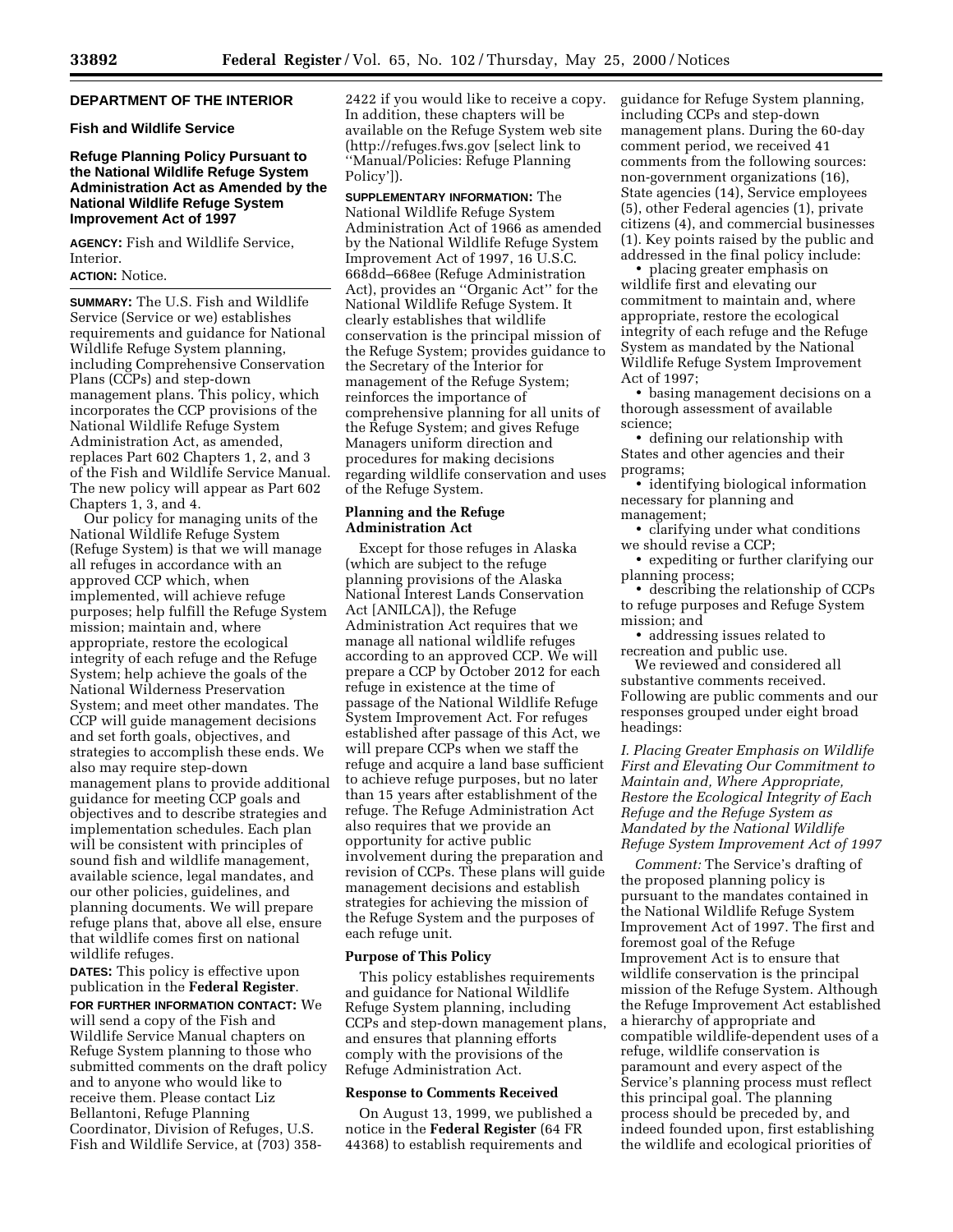the refuge. Then the plan should consider certain public uses deemed compatible with the refuge purpose, the Refuge System mission, and the particular conditions of the refuge. This is particularly important since the CCP process includes the drafting or recertification of compatibility determinations.

*Response:* We have strengthened Section 1.5, ''What are the goals of refuge planning?,'' by adding as the very first goal, ''A. To ensure that wildlife comes first in the National Wildlife Refuge System.'' We have strengthened Section 3.3 (formerly Section 2.3), ''What are our goals for Comprehensive Conservation Planning?,'' by revising goal A. to read: ''To ensure that wildlife comes first in the National Wildlife Refuge System and that we manage each refuge to help fulfill the mission of the Refuge System; maintain and, where appropriate, restore the ecological integrity of each refuge and the Refuge System; as well as achieve the specific purposes for which the refuge was established.''

*Comment:* The draft planning policy should be revised each and every place where it pledges allegiance to the mission of the Refuge System and purposes of the individual refuges in order to also ensure that the planning process will advance the maintenance and restoration of biological integrity, diversity, and environmental health. For example, Section 602 FW 1.3 should be modified to state that, ''We will manage all refuges in accordance with an approved CCP which, when implemented, will achieve refuge purposes, fulfill the System mission, maintain and restore biological integrity, diversity, and environmental health, and meet all other relevant mandates. The CCP will guide management decisions and set forth goals, objectives, and strategies to accomplish these ends \* \* \*.''

*Response:* We have incorporated similar language into the final policy. We are now using the term ''ecological integrity'' in lieu of the phrase ''biological integrity, diversity, and environmental health.''

*Comment:* Reword Section 602 FW 1.5 B to state that the goal of refuge planning is ''To help ensure that we restore and maintain the biological integrity, diversity, and environmental health of each refuge and the Refuge System, and contribute to the conservation of the structure and function of the ecosystems of the United States.''

*Response:* We have revised the text with modification. See 602 FW 1.5 C.

*Comment:* Reword Section 602 FW 1.6 B to define the term CCP as ''A document that describes the desired future conditions of the refuge and provides long-range guidance and management direction to accomplish the purposes of the refuge, fulfill the mission of the System, restore and maintain the biological integrity, diversity, and environmental health of each refuge and the Refuge System, and meet other relevant mandates.''

*Response:* We have revised the text with modification. See 602 FW 1.6 E.

*Comment:* Amend Section 602 FW 1.7 D, 2.1, 2.3 B, 2.4 A, 2.4 C (1)(b), (c), and (d)(ii), 2.4 C (4), 2.4 C (4)(d), and 2.4 C (7) to highlight the restoration and maintenance of biological integrity, diversity, and environmental health as a major feature of CCPs.

*Response:* We have amended the text where appropriate. See Section 602 FW 1.7 D, 3.1 (formerly 2.1), 3.3 A (formerly 2.3 B), 3.4 A (formerly 2.4 A), and 3.4  $C(1)(d)$  (formerly 2.4  $C(1)(c)$ ).

*Comment:* Reword Section 602 FW 2.4 C (1)(f) to require that CCPs set goals for appropriate indices of biological integrity, diversity, and environmental health.

*Response:* We have incorporated similar language into the final policy. See 602 FW 3.4 C (1)(g).

*Comment:* Reword Section 602 FW 2.4 C (1)(g) to require that CCPs identify additional problems, *e.g.,* ''Identify any significant problems that may adversely affect the population and habitats of fish, wildlife, and plants (including candidate, threatened, and endangered species), the biological integrity, diversity, and environmental health or the wilderness characteristics within the planning unit, and the actions necessary to correct or mitigate such problems.''

*Response:* We have addressed the need to identify and describe these problems in Section 3.4 C (1)(e)(x) and (xii) (formerly 2.4 C (1)(d)).

*Comment:* Reword Section 2.4 C (4)(d) to require that CCPs set objectives for appropriate indices of biological integrity, diversity, and environmental health.

*Response:* We believe this is more appropriately done at the goal-setting level and have revised the text in Section 3.4 C (1)(g) (formerly 2.4 C (1)(f)) accordingly.

*Comment:* The policies that guide the refuge planning process must, above all else, ensure that CCPs put wildlife first. The draft planning policy makes an important start towards accomplishing this end, but should be modified in several places to drive home this point more explicitly and emphatically.

*Response:* We have modified the final policy in various places to emphasize that we will prepare CCPs that, above all else, ensure that wildlife comes first on national wildlife refuges. See 602 FW 1.3, 1.4 A, and 1.5 A, and 602 FW 3.3 A.

*Comment:* Existing language in the draft policy regarding the proposed action is inappropriately and inexplicably weak. Section 602 FW 2.4 C (4)(c) should be reworded to reflect that the planning team shall select as the proposed action in each CCP the alternative that best achieves planning unit purposes, vision and goals; fulfills the Refuge System mission; maintains and restores biological integrity, diversity, and environmental health; addresses the significant issues and relevant mandates, and is consistent with principles of sound fish and wildlife management.

*Response:* We strengthened the language in the final policy as suggested, with minor modification. See 602 FW 3.4 C (4)(c).

*Comment:* Section 2.4 C (1)(c) should be modified to place the emphasis on meeting refuge purposes, Refuge System mission, and ecological integrity.

*Response:* We made a related change in the final policy. See 602 FW 3.4 C  $(1)(d).$ 

*Comment:* The planning policy appropriately makes conservation of biological diversity a major goal of refuge planning (Section 602 FW 1.5 B). What is lacking however, is a simple explanation of what this means. The Service should clarify within this section or in another appropriate place in the policy, that it intends to adopt a regional/ecological approach to conserving biological diversity. Simply put, the Service should ensure that its management activities benefit— and do not harm—those species, habitats, and natural processes that are rare and/or declining within the regional ecological context within which the planning unit occurs.

*Response:* We feel the recommended change is beyond the scope of this policy. A new policy addressing the ecological integrity of the National Wildlife Refuge System is currently being developed and will be published as 601 FW 3 of the Service Manual.

*Comment:* The planning policy needs to refer to the biological integrity policy when relying on that document for guidance. The planning policy also needs to incorporate these fundamental concepts to the extent possible in the absence of clear guidance from the future biological integrity policy. For example, 602 FW 1.3 should be revised as follows (underscored text are changes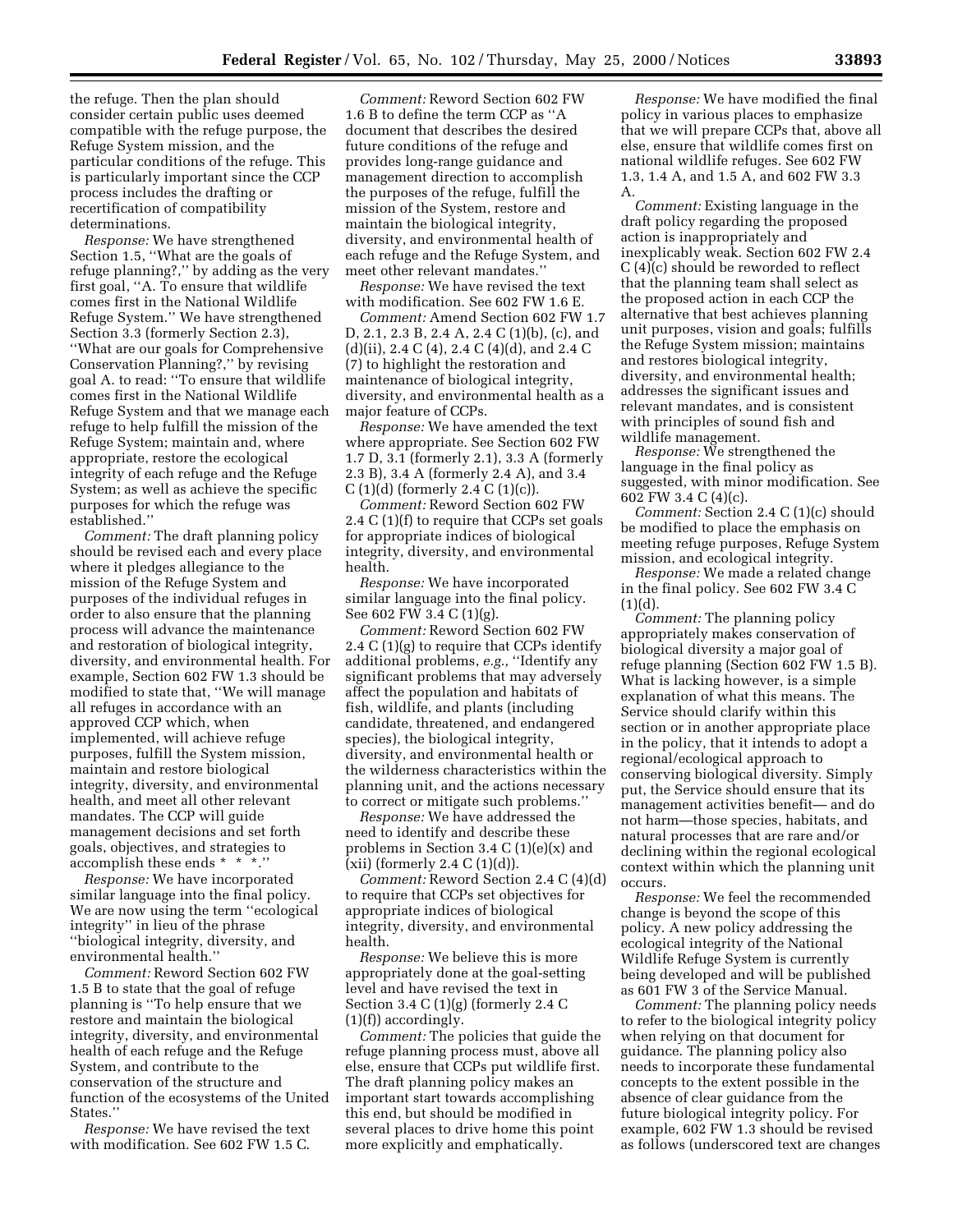from the original language): ''Each plan will be *founded* on principles of sound fish and wildlife management, available science, *and the maintenance of biological integrity, diversity, and ecosystem health. Each plan will be consistent with* legal mandates and our other policies, guidelines, and planning documents.'' Amend 602 FW 2.1 to include similar language: ''Comprehensive Conservation Plans (CCPs) describe the desired future conditions of a refuge, and provide longrange guidance and management direction for the Refuge Manager to accomplish the purposes of the refuge, contribute to the mission of the System, *ensure that the biological integrity, diversity, and environmental health of the System are maintained,* and meet other relevant mandates.'' Biological integrity, diversity, and ecosystem health also need to be defined within the planning policy.

*Response:* We have incorporated the suggested text changes, with slight modification, into the final policy. In addition, we have defined the terms biological integrity, biological diversity, ecological integrity, and environmental health. These definitions are consistent with those which will appear in 601 FW 3 (ecological integrity policy).

*Comment:* Add the following language to Section 2.4 C (1)(g): Internal Scoping: ''Identify significant opportunities to improve the health of refuge habitats or to improve the functioning of ecological systems.''

*Response:* We have addressed the need to identify these opportunities in Section 3.4 C (1)(e).

#### *II. Basing Management Decisions on the Best Available Science*

*Comment:* With regard to developing scientific and other data, such information may be gathered from a number of sources, including the various public comment periods provided by the proposed policy. Thus, when the CCP is presented for public comment, refuge planners should be seeking input and assistance from the scientific community and the public at large, and be responsive to and accountable for considering such scientific input, as would be the case during a notice and comment period under the National Environmental Policy Act (NEPA).

*Response:* Indeed, we must seek and be responsive to considering the scientific input provided by resource experts, and all other publics, under NEPA. The final policy reflects these points.

*Comment:* Section 602 FW 2.3 D of the draft policy establishes a goal to

''support management decisions and their rationale by sound professional judgment,'' a statement that appears reactive and defensive of status quo operations. To highlight the importance of science in decision making, this goal should be reworded.

*Response:* We revised the above goal as follows: ''To support management decisions and their rationale by using a thorough assessment of available science derived from scientific literature, on-site refuge data, expert opinion, and sound professional judgment.'' See 602 FW 3.3 D.

#### **III. Defining Our Relationship With States and Other Agencies and Their Programs**

*Comment:* One commenter states that in Alaska the Department of Fish and Game is woefully underfunded and the Alaska State Legislature has imposed management ''standards'' regarding priorities for wildlife management that are inconsistent with the major purposes of National Wildlife Refuges in that state (*e.g.,* to conserve fish and wildlife populations and habitats in their natural diversity). The commenter states that it is unrealistic to expect that refuge management plans will be the same as State plans especially when dealing with controversial issues. Furthermore, the public, Tribes, and non-governmental organizations should have the same opportunities for participation in the development and review of CCPs as do State and local governments and adjacent landowners.

*Response:* Section 668dd (e)(1)(A)(iii) of the National Wildlife Refuge System Administration Act of 1966 as amended by the National Wildlife Refuge System Improvement Act of 1997, instructs the Secretary to ''issue a final conservation plan for each planning unit consistent with the provisions of this Act and, to the extent practicable, consistent with fish and wildlife conservation plans of the State in which the refuge is located \* \* \*'' We believe that we have an obligation under this and other provisions of the Refuge Improvement Act to work closely with State fish and game agencies as we prepare our plans. It is important to note that the Act calls for our plans to be consistent with State plans ''to the extent practicable,'' and that our Regional Directors are the ultimate decision makers in the process. Congress directs our close working relationships with the States. We also believe we built sufficient opportunities into the process to allow all interested parties to participate in our planning efforts.

*Comment:* We received a number of comments that the refuge planning

teams should also include members of State and Tribal conservation agencies.

*Response:* We changed the policy in Section 3.4 C (1)(a) to state that, ''We will provide representatives from appropriate State and Tribal conservation agencies \* \* \* the opportunity to serve on planning teams.'' We will provide a formal written request inviting States, Tribes, and other appropriate agencies to join the refuge planning effort at the beginning of the process.

*Comment:* Some commenters requested that States be involved in step-down management plans.

*Response:* The planning policy guidance provides for and we encourage this opportunity.

*Comment:* Many commenters requested that the Service participate in cooperative planning efforts with States and/or other agencies.

*Response:* We have worked closely with many States, other Federal agencies, and others and encourage cooperative management planning for fish and wildlife and natural resources whenever feasible.

*Comment:* Some of the commenters questioned whether State agencies could be involved in addressing comments, plan review and implementation.

*Response:* We encourage State and other agency involvement throughout the planning and management processes—including implementation and review. Furthermore, by being a member of the refuge planning team, State agencies will have a direct opportunity to assure that we accurately reflect or respond to their comments in the CCP document or in our analysis. While we recognize the need for input and feedback from others, we recognize the possibility of debate or alternative management direction, if guided solely by other influences. For this reason, while we encourage full input from the States and other entities in our plans, we retain management and decisionmaking authority for all units of the National Wildlife Refuge System, including approval of CCPs.

*Comment:* Some commenters asked about other possible partnerships with the Service, beyond CCPs, such as joint ventures and ecosystem planning.

*Response:* We are appreciative of the interest of States and other organizations who wish to participate as a partner in our refuge and non-refuge projects. We encourage partnerships through our ecosystem approach. We invite agencies and organizations to contact our Regional Offices for more information on how to participate as a partner in our activities.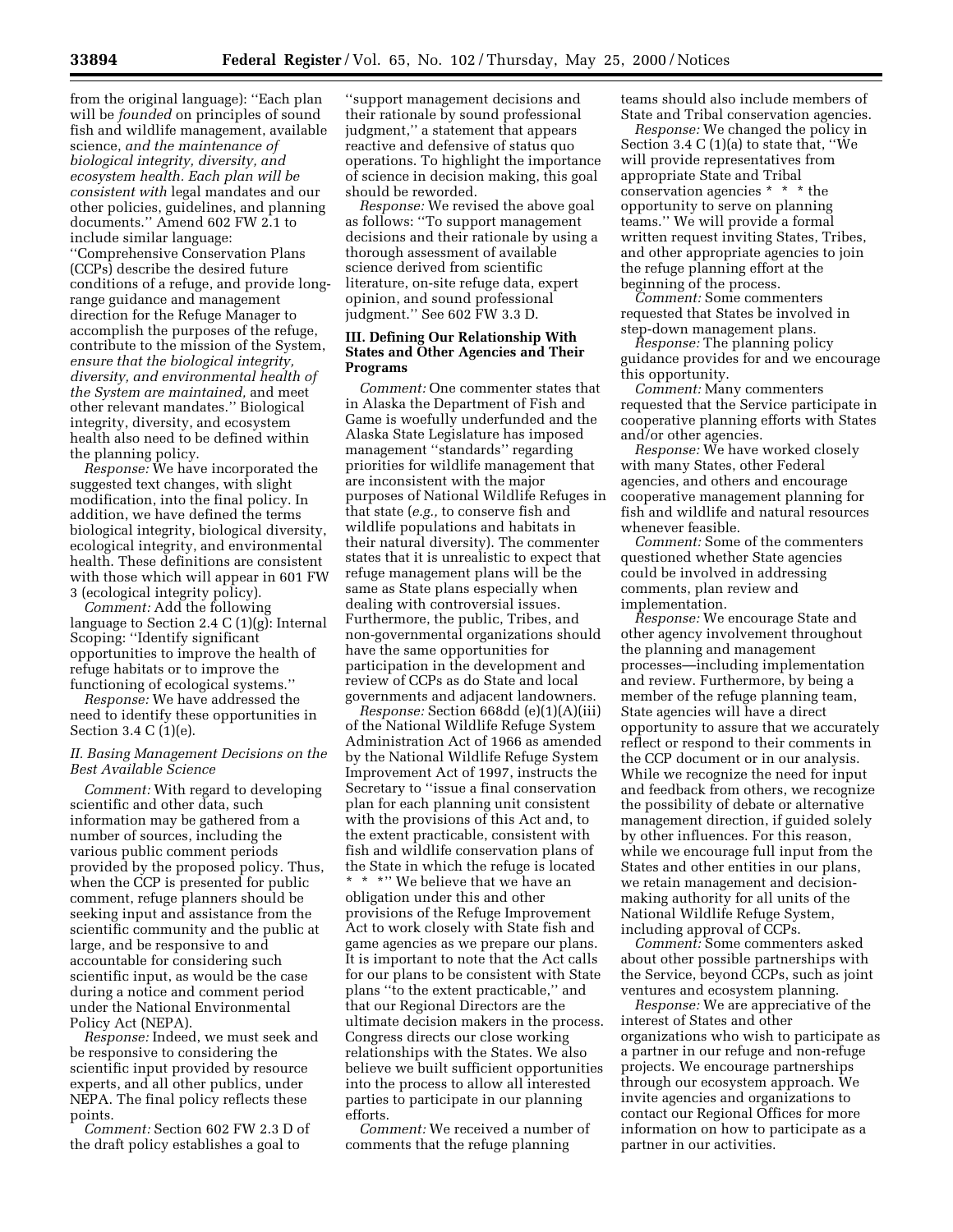*Comment:* Some commenters questioned what determines adequate coordination with States, other agencies, and the public.

*Response:* Adequate coordination with States, Tribes, other agencies, and the general public includes an invitation to participate, actual participation in our processes, regular and good communication, use of appropriate tools and materials to aid coordination, a sense of teamwork from all parties, and resulting successful partnerships beyond the planning phase. The Service's refuge planning policy developed herein provides for all the processes and procedures for us to meet our burden of responsibility, in regard to agency coordination.

#### *IV. Identifying Biological Information Necessary for Planning and Management*

*Comment:* Criteria should be established for assessing the adequacy of data for making management decisions. The Service should consider delaying management choices until adequate information is available to make a decision informed by science. The U.S. Forest Service proposed planning rule states that if data are not adequate, this triggers a new or supplemental broad-scale assessment or local analysis before proceeding to decision making. It is suggested that the Service consider a similar modification of the proposed policy.

*Response:* In situations where we are unable to develop new data for the CCP, the plan may identify the need for further data collection. In such cases we may delay decision making, pending additional data collection and analysis. There are many sources of data that can aid in plan development. We include a list of potential data sources in 602 FW 3.4 C (1)(e). A lack of data should not delay completion of the CCP.

*Comment:* A number of commenters requested that the Service expand and clarify its policy and procedures for collection of data associated with CCPs.

*Response:* Based on the comments received, we have made extensive changes to Sections 3.4 C(1)(e) and (f), including additional discussion on data needs, data collection, data sources, use of outside experts and literature reviews, and data standards.

#### *V. Clarifying Under What Conditions We Should Revise a CCP*

*Comment:* Additional guidance is necessary to clarify the limits of the adaptive management strategy. The Service's intention of revising a CCP every 15 years after establishment of the initial CCP comports with the

requirements set forth in the Refuge Improvement Act. Moreover, the Service indicates that it will revise a CCP sooner than 15 years after the initial CCP is approved, ''if conditions that affect the refuge or planning unit change significantly.'' It is unclear at what point or under what conditions the CCP should, or must, be reviewed or reassessed, prior to the expiration of the 15-year period. The commenter believes that both the Refuge Manager and the public need further guidance as to when a review should be conducted as a result of changing ecological or other conditions presented to the refuge environment, including changes in science which may render a certain use obsolete or no longer compatible with the purposes for which the refuge was established. The Service should amend the draft policy so as to establish as near of an objective standard as possible, and include guidelines and examples for the use of refuge planners.

*Response:* We have modified Step 8, ''Review and Revise Plan,'' to provide additional guidance. We have revised Subsection (a) to instruct refuge planners and managers to ''Modify the plan and associated management activities whenever monitoring and evaluation determine that we need changes to achieve planning unit purpose(s), vision, and goals.'' Subsection (b) now states: ''Revise the CCP when significant new information becomes available, ecological conditions change, major refuge expansion occurs, or when we identify the need to do so during plan review.'' While these revisions are minimal, we believe we must provide additional guidance dealing with the principles of adaptive management and monitoring. However, we do not believe this type of guidance is appropriate in our planning policy. *Fulfilling the Promise: The National Wildlife Refuge System* includes a number of recommendations focused on developing programs for natural resource inventory and monitoring, habitat monitoring, and adaptive management. Once we fully implement these recommendations and establish programs, we will provide appropriate guidance and initiate training courses. Only then will we be able to utilize the principles of adaptive management to refine our approaches and determine how effectively we are accomplishing refuge goals and objectives.

*Comment:* Some commenters asked the Service to clarify what level of planning and plan revision is required for refuges.

*Response:* Chapter 1 of the policy provides a general description of planning requirements. Chapter 3

(formerly Chapter 2) deals specifically with CCPs. Section 3.4 C(8) provides details on plan revision. In general, all newly established refuges will have a Conceptual Management Plan in place at the time of refuge establishment. We will develop CCPs as soon as possible but not later than 15 years after establishment of a refuge. We will review CCPs annually and make revisions as needed. We will revise CCPs at least every 15 years.

*Comment:* Some commenters were concerned that a change of management direction could occur with a change of Refuge Manager.

*Response:* The planning policy states that the Refuge Manager shall manage the refuge under an approved CCP, and that plan revision should occur only when monitoring and evaluation documents the need for change in order to achieve planning unit purpose(s), goals, and objectives. The Regional Director approves the CCP with input and concurrence from many levels within the Service, as well as outside review and comment.

#### *VI. Expediting or Further Clarifying Our Planning Process*

*Comment:* Implementing a ''Public Participation Plan'' early in the planning process before developing alternatives or drafting the plan will help the Service identify issues and define the desired future condition(s) of a particular refuge. Extra effort will be needed at this step of the process in order to establish a firm foundation for subsequent planning phases. Additional guidance would be helpful to ensure refuge planners make this effort.

*Response:* We require the preparation of a ''Public Participation Plan'' (referred to as a ''Public Involvement/ Outreach Plan'') in Step 1, ''Preplanning: Planning the Plan,'' of our Comprehensive Conservation Planning process. We also provide guidance on preparing a ''Public Involvement/Outreach Plan'' during the Refuge Comprehensive Conservation Planning course offered at our National Conservation Training Center. This course is available to Service personnel and other planning team members who are about to begin the preparation of a refuge CCP.

*Comment:* Integrating the CCP with various Environmental Assessments (EA)/Environmental Impact Statements (EIS) from the outset may not achieve the planning expediency that it is intended to achieve. To save time and money, it is suggested that the first step in the CCP process should be the development of a stand-alone ''vision document'' that generally describes the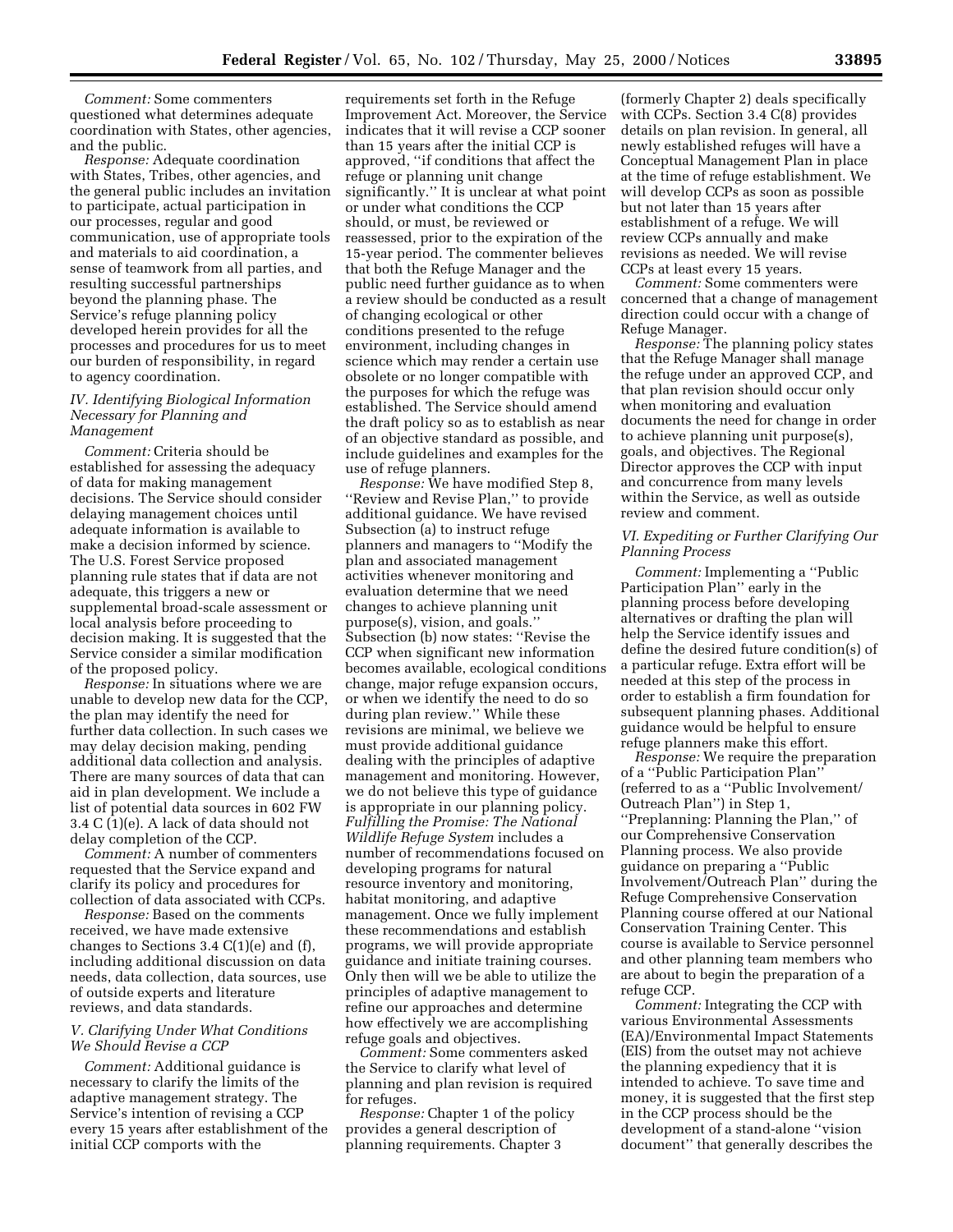goals of the refuge and its desired future condition. After the goals of the refuge and its desired future condition are documented and agreed upon, then various EAs/EISs can be developed as a mechanism to examine the alternatives on how to achieve them.

*Response:* There is no need for a stand-alone vision document. The refuge vision statement and goals are integral parts of our CCP process. Identified in Step 1, ''Preplanning: Planning the Plan," we subsequently share them with the public in Step 2, ''Initiate Public Involvement and Scoping,'' and, based on the public's comments, modify them as appropriate in Step 3, ''Review Vision Statement and Goals and Determine Significant Issues.'' We ultimately use them to help identify our Proposed Action in the draft NEPA document in Step 4, ''Develop and Analyze Alternatives, Including the Proposed Action.'' The proposed action will be the one that best achieves the refuge purpose(s), vision, and goals; helps fulfill the Refuge System mission; maintains and, where appropriate, restores ecological integrity; addresses the significant issues and relevant mandates; and is consistent with principles of sound fish and wildlife management.

*Comment:* Incorporating ''compatibility determinations'' within the CCP process is a laudable goal. However, in light of the previously completed determinations, it may be advisable to allow this process to have its own time line independent from, but monitored by, the CCP process. These determinations may be examples where interim modifications (of the size or scope that would not require reopening the planning process) are needed between scheduled planning cycles. Additional guidance may be necessary to help determine when, where and how these interim modifications are made.

*Response:* We believe that incorporating compatibility determinations in our refuge CCPs is both efficient and makes good sense. The degree of public review and opportunities to comment provided in the CCP process will be more than adequate to fully comply with the provisions of the National Wildlife Refuge System Improvement Act of 1997. We believe that we will be able to accommodate most, if not all, interim modifications required for these determinations through the revision procedures of the process. While we will likely accommodate many of these modifications without reopening the entire planning process, we will undoubtedly reopen some. The process

will be able to accommodate both situations.

*Comment:* A commenter expressed the concern that the lack of specific data should not impede the planning process, but rather incorporate and identify this shortcoming as a specific need of a particular refuge in the planning process. While the draft policy specifically mentions that the CCP can identify data needs as part of the plan, it does not provide direction to the effect that the planning process should continue and not be stalled as a result of incomplete data.

*Response:* We revised the text of the policy in Step 1, ''Preplanning: Planning the Plan, (e) Planning Area and Data Needs,'' to indicate that ''While we may not be able to develop new data for the CCP, we may identify the need for further data collection. A lack of data should not delay the completion of the CCP.''

*Comment:* A concern has been raised regarding the ''Internal Reviews'' of the CCP, or subparts thereof, that are called for in the draft policy. In each reference to internal reviews, the draft policy directs that these should be conducted by ''\* \* \* following established regional procedures,'' yet fails to identify what these procedures may be. The commenter believes that additional guidance is needed to provide a greater degree of consistency to the manner in which internal reviews are conducted.

*Response:* The ''established regional procedures'' to which we refer deal primarily with the internal distribution of documents. We have revised the text of the policy in both Step 5, ''Prepare Draft Plan and NEPA Document, (d) Internal Review,'' and Step 6, ''Prepare and Adopt Final Plan, (c) Internal Review,'' to provide further guidance on the internal distribution of documents to include: ''\* \* \* refuge program managers, ecosystem managers, refuge staff and other appropriate Service programs and divisions, as well as other agency partners.''

*Comment:* From a public participation point of view, a commenter recommends that a generalized description of the types of circumstances in which ''categorical exemptions'' may be invoked would be helpful to include in the final policy. Another commenter noted that Section 2.4 C (8)(b) states that CCPs will be periodically reviewed and revised ''\* \* \* generally through the use of a

categorical exclusion.'' It was requested that the Service define exactly what category of actions, either individually or cumulatively, it determines will not have a significant effect on the human environment (40 CFR 1508.4).

*Response:* When revising a CCP, we expect our decision makers to ensure that, when we can categorically exclude an action, the action does, in fact, comply with the requirements and limitations described in the categorical exclusion. Because most categorical exclusions apply to a variety of our actions and different program activities, it is not possible, nor desirable, to address in this policy all possible actions or situations covered by a given categorical exclusion. Our NEPA policy already provides such guidance (see 550 FW 3.3).

*Comment:* The opening section of Part 602, (National Wildlife Refuge System Planning), Chapter 2, (Comprehensive Conservation Planning Process), says: ''it is not the intent of this policy to provide step-by-step direction on how to prepare a CCP but rather to establish the requirements and standards to which we will hold all CCPs.'' However, ''requirements and standards'' are either non-existent or very weak. Instead, the subsequent sections primarily describe the steps of the planning process. This is particularly apparent when it comes to wildlife-dependent recreational uses.

*Response:* We have revised the text of the policy in Section 3.1 (formerly Section 2.1), ''What is the purpose of this chapter?,'' to read, ''This policy provides guidance, step-by-step direction, and establishes minimum requirements for all CCPs.'' We will address the ''requirements and standards'' to which we originally referred in Part 601 of the Service Manual, ''Mission, Goals, and Purposes of the National Wildlife Refuge System,'' as well as through recommendations in *Fulfilling the Promise: The National Wildlife Refuge System.*

*Comment:* After describing the steps to be taken to ensure public involvement in the scoping process in Section 2.4 B(2), the policy requires a review of the vision statement and goals to determine significant issues (Section 2.4 B(3)). Item B(3) says, ''based on this review, modify the vision and goals for the planning unit as appropriate.'' The planner needs to keep in mind that Congress has set certain policies and requirements for the administration of the Refuge System. The following sentences should be added to B(3)(a):

''We need to keep in mind that the law sets forth some very specific policies and requirements for the administration of the Refuge System. These include the basic mission of the System and the direction that compatible wildlife-dependent recreation is a legitimate and appropriate general public use of the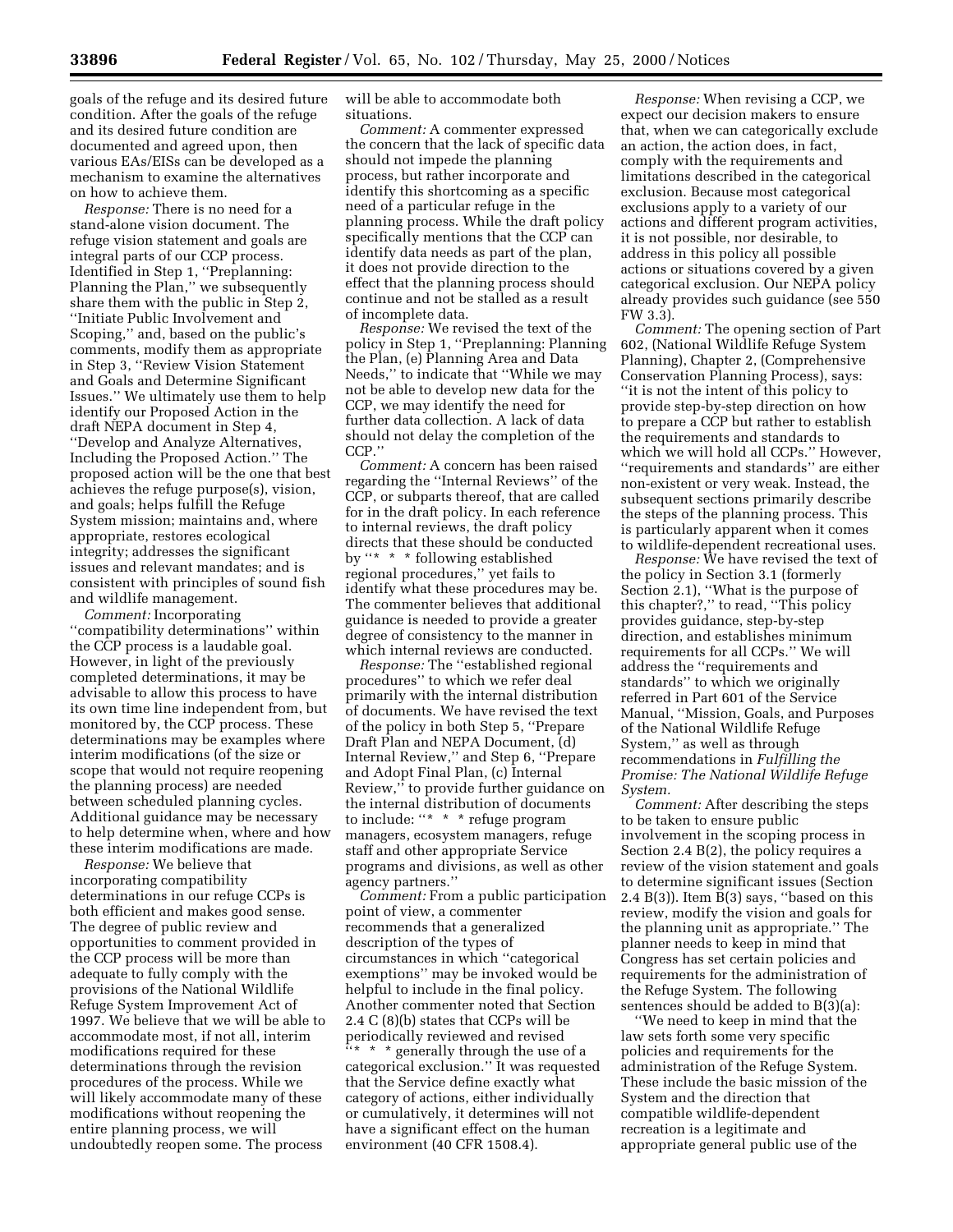System, directly related to the mission of the System and the purposes of many refuges. Regardless of what may or may not develop during the public involvement and scoping process, the law requires that wildlife-dependent recreational uses be facilitated and expanded.''

*Response:* Step 2, ''Initiate Public Involvement and Scoping,'' instructs the planner to involve the public and gather comments on the existing vision statement, goals and objectives, potential issues, management actions and concerns, significant problems or impacts and opportunities or alternatives to resolve them. This is the very essence of the scoping process mandated by NEPA. Step 3, ''Review Vision Statement and Goals and Determine Significant Issues,'' further instructs the planner to review and evaluate the public's comments on the vision statement and goals and modify them as appropriate. It may not be appropriate to modify them based on the comments received. Professional planners understand that decisions are not based on majority opinion, and we charge them with making certain the public understands this most basic tenant of NEPA.

*Comment:* The Service properly states that one of the goals for the CCP is to ''ensure that we manage each refuge to fulfill the mission of the System as well as the specific purposes for which we established that refuge.'' The purposes for which the refuge was established should be the very foundation of every CCP. Thus, each CCP should begin with a recitation of the goals for which that particular refuge was established, as enunciated in the text of the refuge's authorizing documentation, and a narrative of how those goals relate to and fulfill the NWRS mission. Such an approach would not only ensure adherence to the refuge's purposes and Refuge System mission, but would be consistent with the intent of Congress in enacting the Refuge Improvement Act.

*Response:* Step 1, ''Preplanning: Planning the Plan,'' now includes a new Subsection (b) Identify Refuge Purpose(s), History, and Establishing Authority. We instruct those preparing CCPs to ''Document the history of refuge establishment and management, as well as refuge purposes and authorizing authority  $* * * "$  which " $* * * "$  will become driving forces in the process \* \* \*" This is the first task the newly formed planning team undertakes, and we include this important material in Chapter I, ''Introduction/Background'' of the CCP (also see Exhibit 3–4).

*Comment:* The Service's proposed policy would require additional

expenditures of time on the part of FWS personnel, particularly Refuge System field personnel. There is concern that the demands imposed on Refuge Managers and their staffs by these proposed planning and related NEPA compliance requirements will adversely affect refuge staff's ability to maintain their commitment to current refuge operations, if additional funds and personnel are not made available. Thus, it is imperative that the level of commitment on the part of the Service toward proper planning and administration of the Refuge System be matched by a commitment from the Department of the Interior and Administration to seek an appropriate level of funding on a yearly basis, to provide additional staff and other resources, where needed.

*Response:* We recognize this potential problem. Congress increased our budget in 1996 to include funding dedicated to the preparation of CCPs. Our regional and field offices are using these funds to provide professional planning staff and services to assist refuge field personnel in the preparation of their plans. The CCPs themselves also will document the increased staffing and funding levels required for their full implementation.

*Comment:* Public participation is critical to the administration of a refuge and the Refuge System. Proposed Section 2.4 C (2)(a) appears to only provide the public with the ability to comment on the Notice of Intent to prepare a CCP only if the Service intends to prepare an EIS for the CCP. The public should have the ability to provide public comments as part of the scoping process when the Service intends to prepare a CCP, whether or not an EIS is drafted. This section should be amended to make clear that a comment period will follow the publication of a Notice of Intent to prepare a CCP, whether or not the Service intends to prepare an EIS, and if later in the process the Service decides to prepare an EIS, a public comment period would follow that announcement as well.

*Response:* We did not intend to limit public participation during the scoping process. We have revised the text to remove any possible misconceptions concerning our desire to openly solicit public comment throughout the scoping process, whether or not we prepare an EIS. We have modified Section 3.4 C  $(2)(b)$  (formerly Section 2.4 C $(2)(b)$ ) to read: ''Public scoping will continue until we prepare a draft CCP/NEPA document.''

*Comment:* Amend the proposed public review period for a draft CCP/ NEPA document to provide a 60-day comment period for an EA, as well as the currently proposed 60-day comment period when an EIS is to be drafted.

*Response:* We modified the final policy (see 602 FW 3.4  $C$  (5)(e)) to read, ''Provide a minimum of 30 days for public review of a draft CCP with an EA and 45 days for a draft CCP with an integrated EIS.'' The comment periods noted reflect the minimum comment periods authorized under current NEPA policies. We recognize that under many circumstances the comment period associated with a particular CCP will often be much longer depending on the nature and complexity of the plan.

*Comment:* Scientific data, collected from governmental and nongovernmental organizations, academia and other sources are vital to refuge planning. Although the Service's draft policy acknowledges this importance, we feel that identifying the need for additional data is of equal importance to acknowledging the existence of data already in hand. The current reading of Section 2.4 C (1)(d) states that the planner ''*can* identify the need for additional data.'' Such language does not adequately emphasize the importance of developing additional data. Hence, we recommend that the last sentence of 2.4  $C(1)(d)$  be modified as follows: ''You do not need to develop new data at the time of drafting the CCP. If current data exists, the CCP should state so and summarize the existing data; if no current data exists, the CCP should state so, and identify to the extent possible the type of data that will need to be developed.''

*Response:* We have substantially revised the text of Section 3.4 C (1)(e) (formerly Section 2.4  $C(1)(d)$ ) based on a number of comments we received.

*Comment: 1.6 K. Planning Team Leader.* Revise last sentence to read: ''The Planning Team Leader manages the refuge planning process, and ensures compliance with applicable regulatory and policy requirements.''

*Response:* We made the recommended change in the final policy. See 602 FW 1.6 Q.

*Comment: 1.8 E. Planning Team Leader.* Revise second sentence to read: ''The Planning Team Leader, in consultation with the Refuge Manager, is responsible for identifying appropriate and proper representation on the interdisciplinary planning team. $*$  \* \*''

*Response:* We made the recommended change in the final policy. See 602 FW 1.8 E.

*Comment: 1.8 F. Refuge Supervisor.* Insert at the end: ''Once the plan is approved by the Planning Team Leader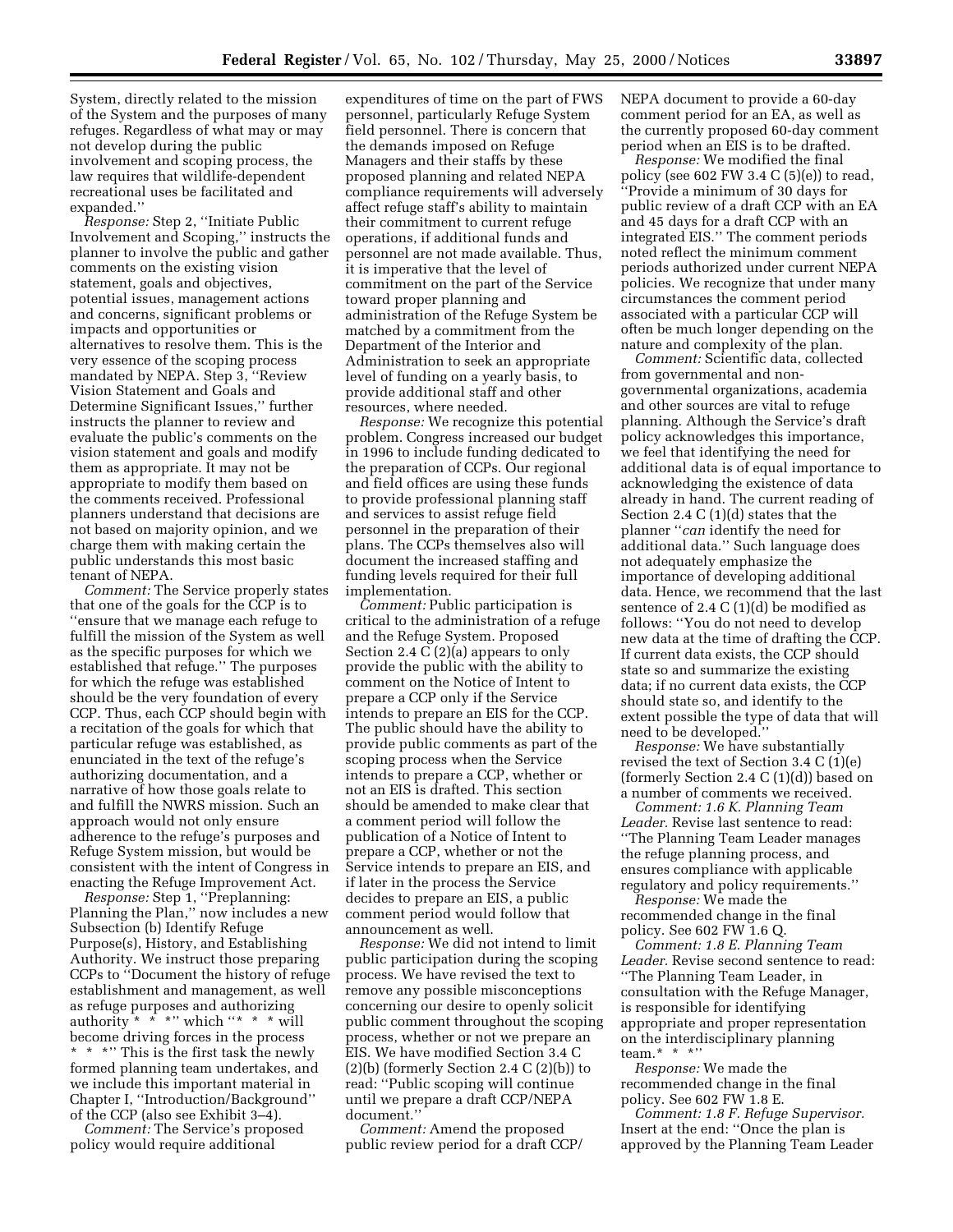and the Refuge Manager, the Refuge Supervisor will also be responsible for review and approval of the plan prior to its submission to the next approval level.''

*Response:* We made the recommended change, with slight modification, in the final policy. See 602 FW 1.8 F.

*Comment: 1.8 G. Refuge Manager.* Revise second sentence to read: ''The Refuge Manager assures that the refuge staff participates in plan development, and is responsible for its content in terms of information relating to management of refuge resources and use activities.''

*Response:* The latter is the responsibility of the entire planning team, and not just the Refuge Manager. We have added this responsibility to 1.8 H., ''Planning Team.''

*Comment:* Section 1.2, ''What does Part 602 apply to?'' should be amended to include at the end of the sentence, ''except coordination areas,'' to be consistent with Section 1.6 C, which states ''[w]e do not require CCPs for Coordination Areas.''

*Response:* To clarify, Part 602 includes four parts. Part 602 FW 1 is a general overview of refuge planning and addresses more than just CCPs. It applies to all units of the National Wildlife Refuge System.

*Comment:* Although recreational and commercial trapping are clearly ''wildlife-dependent recreational uses'' of the Refuge System, it is unclear whether the planning policy requires compatibility determinations for these activities. Although the Refuge Improvement Act does not identify trapping as a ''priority use'' of the Refuge System, trapping is still a ''wildlife-dependent recreational use'' and should therefore mandate production of a compatibility determination, with full public review and comment. This point should be clarified in the planning policy.

*Response:* If a refuge plan included trapping as a use in our proposed action, it would require a compatibility determination under the provisions of this policy. We believe we adequately addressed this concern in Step 5, ''Prepare Draft Plan and NEPA Document, Subpart (b) Compatibility Determinations.'' This subpart requires refuge planners to ''Complete new compatibility determinations or reevaluate existing compatibility determinations as part of the CCP process for all individual uses, specific use programs, or groups of uses associated with the proposed action, when adequate information is available and where possible.'' It further requires that we incorporate the draft compatibility determinations into the draft CCP as an appendix and obtain the required public review and comment as part of the draft CCP and NEPA document.

*Comment:* The draft policy only lists trapping as a component of ''Population Management'' in its list of step-down management plans in Section 3.5 of Part 602 FW 3. Step-down management plans are required for all hunting and fishing programs, but not for recreational and commercial trapping. The commenter interprets this to mean that commercial and recreational trapping will not be allowed on the National Wildlife Refuge System. If this interpretation is incorrect and commercial and recreational trapping will be allowed on the Refuge System, then the draft planning policy should include a step-down management plan for this wildlife-dependent recreational activity.

*Response:* The commenter's interpretation is incorrect. Commercial and recreational trapping may be allowed on a refuge, but only if done as part of ''Population Management.'' As the commenter notes, we include ''Population Management'' in the list of step-down management plans. If trapping is to be a part of the management of wildlife populations, such as management of furbearer populations, protection of facilities, or controlling problem predators, we would require the refuge to address trapping and associated means of the population management program in such a plan. The reason that trapping does not appear on the list of priority wildlife-dependent recreational uses is that only the six activities listed therein are specifically identified in the Refuge Administration Act. Other refuge uses, whether listed on the list of step-down management plans specifically, or under a general category, will require planning and compliance, including a compatibility determination. As such, the current reference to trapping in 602 FW 4, Section 4.5, under ''Population Management'' was intentional and is correct.

*Comment:* The Service needs to disentangle NEPA from the CCP process. To that end, the commenter recommends that we revise Section 2.4 to require that an EA or an EIS be a document entirely independent of the CCP process. Alternately, the commenter requests that we justify the legal distinction behind the determination to integrate a NEPA document within a CCP and a determination to forego integration.

*Response:* The language in Section 3.4 B (formerly Section 2.4 B) is correct. The Council on Environmental Quality's (CEQ) regulations require that ''to the fullest extent possible, agencies shall prepare draft environmental impact statements concurrently with and integrated with environmental impact analyses and related surveys and studies required by the Fish and Wildlife Coordination Act (16 U.S.C. 661 *et seq.*), the National Historic Preservation Act of 1966 (16 U.S.C. 470 *et seq.*), the Endangered Species Act of 1973 (16 U.S.C. 1531 *et seq.*), and other environmental review laws and executive orders'' (40 CFR 1502.25). The regulations also tie a similar requirement to the preparation of environmental assessments (40 CFR 1501.7(b)(3)). The confusion lies in the fact that the development of alternatives, analysis of impacts, and public participation occurs throughout this integrated process, up until the agency makes the final decision in the Record of Decision (ROD) (for an EIS) or a Finding of No Significant Impact (FONSI) or decision to prepare an EIS (for an EA). However, after the agency has made a decision on the content of the CCP, the CCP serves as the management plan for the Service. The NEPA document is useful then as a reference and to ensure that the Service maintains its commitment to the actions it intended to take, as analyzed in its NEPA document. The final policy recognizes the independent nature of the CCP following the completion of the integrated process.

*Comment:* The draft policy authorizes the continuance of wildlife-dependent recreational uses on an interim basis for lands newly acquired into the Refuge System, pending completion of a CCP. Section 2.4 (5)(d) states: "\* \* \* the draft CCP and NEPA documents also must identify any existing wildlifedependent recreational uses occurring on those lands. Also identify those uses deemed compatible that we may allow to continue on an interim basis once we acquire the lands, pending completion of a CCP.'' However, it is unclear what authority makes an interim compatibility determination for such wildlife-dependent uses.

*Response:* Section 668dd(d)(3)(A)(ii) of the National Wildlife Refuge System Administration Act of 1966 as amended by the National Wildlife Refuge System Improvement Act of 1997, states that: ''On lands added to the System after March 25, 1996, the Secretary shall identify, prior to acquisition, withdrawal, transfer, reclassification, or donation of any lands, existing compatible wildlife-dependent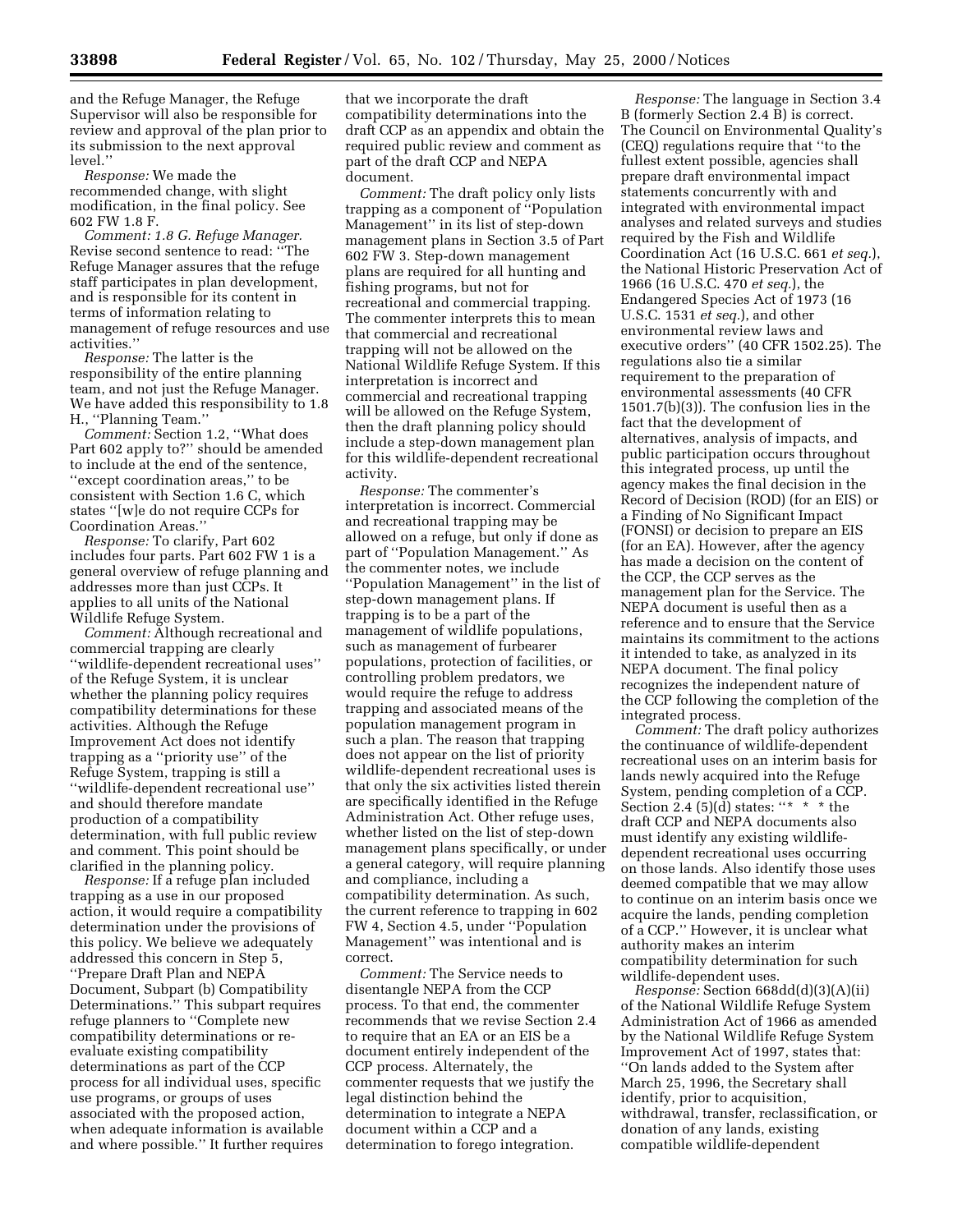recreational uses that the Secretary determines shall be permitted to continue on an interim basis pending completion of the comprehensive conservation plan for the refuge.'' We will use our compatibility policy to make such determinations.

*Comment:* Section 2.4 B (6)(i), Part 602 FW 2 states that ''[I]n some cases, we may require a 30-day public review period for the FONSI.'' However, the proposed policy does not define what will trigger public review. This section should be revised to outline the criteria FWS will use to make this determination.

*Response:* The CEQ established criteria for requiring such a review in the ''Regulations for Implementing the Procedural Provisions of the National Environmental Policy Act'' (40 CFR 1500–1508), and Executive Orders 11988 (Floodplain Management) and 11990 (Protection of Wetlands). The regulations require public review "\*  $*$  (a) if the proposal is a borderline case, *i.e.,* when there is a reasonable argument for preparation of an EIS; (b) if it is an unusual case, a new kind of action, or a precedent-setting case such as a first intrusion of even a minor development into a pristine area; (c) when there is either scientific or public controversy over the proposal; or (d) when it involves a proposal which is or is closely similar to one which normally requires preparation of an EIS.'' The executive orders require public review if a proposed project would be built in and negatively impact a floodplain or wetland.

*Comment:* Exhibit 2 lists 41 statutes and executive orders that must be considered during Comprehensive Conservation Planning. All of the listed statutes and executive orders provide for environmental or cultural protections while the authorities applying to FWS land management responsibilities are missing. The list would be complete if the following statutes and executive orders were added:

1. Executive Order 12866 requiring economic impact analyses of any Federal action.

2. Regulatory Flexibility Act requiring the evaluation of the effects of any proposed action on small entities.

3. Mining and Minerals Policy Act of 1970 that applies to the Secretary of the Interior in carrying out any program as may be authorized by any law.

4. National Materials and Minerals Policy Research and Development Act of 1980, which mandates similar requirements as under the Mining and Minerals Policy Act.

*Response:* We do not intend the list of statutes and executive orders in Exhibit 3–2 to be all inclusive. It is simply a list of some of the more common ones that apply to many refuges. Other statutes and executive orders, such as those cited, also must be taken into consideration by the refuges to which they specifically apply.

*Comment:* The policy should have better requirements for public involvement so there is a consistent way for the public to be involved throughout the Refuge System. One commenter recommends the requirement for **Federal Register** notices for all CCPs at the scoping and public review stages, in addition to notices in local newspapers or radio. In many areas, refuge offices are not located within the actual refuge areas, so greater effort needs to be made to involve the public. Public notification and opportunity for comment should be required for all CCPs at the scoping phase when plan development or revision is initiated, in addition to a 30– 60 day or more public comment period for draft plans. Copies of draft and final plans should be made available to any member of the public upon request and on a website. Statements that FWS shall ''develop and implement a process to ensure active public participation'' (see ''Planning and the NWRSIA–97) give a minimum standard that is woefully inadequate and sets the stage for poor performance. Although later sections of the policy better explain notice and comment procedures, there are loopholes indicating that not all CCPs will require full public input and review.

*Response:* The policy, as currently written, requires full public input and review for all CCPs. Step 1, ''Preplanning: Planning the Plan,'' requires the preparation of a Public Involvement/Outreach Plan for each CCP, and notes that ''We integrate public involvement and outreach into each step and it continues throughout the planning process.'' Step 2, ''Initiate Public Involvement and Scoping,'' requires that we publish a Notice of Intent in the **Federal Register** for each CCP, and ''Using news releases to the local media and other appropriate means, (to) notify the affected public of the opportunity to participate in the preparation of the CCP \* \* \*'' Step 2 also notes that ''Public scoping will continue until we prepare a draft CCP/ NEPA document.'' Step 5, ''Prepare Draft Plan and NEPA Document,'' requires that we publish a Notice of Availability in the **Federal Register** for each CCP, and ''Notify the affected public of the availability of these documents through other appropriate

means, as identified in the Public Involvement/Outreach Plan.'' Step 5 also requires that we ''Conduct appropriate public involvement activities as called for in the Public Involvement/Outreach Plan.'' Step 6, ''Prepare and Adopt Final Plan,'' requires that we ''Prepare a summary of the public comments received and a statement of the disposition of concerns expressed in those comments \* \* \*'' Step 6 also requires that we publish a Notice of Availability of the final approved CCP and NEPA document(s) in the **Federal Register**. Step 8, ''Review and Revise Plan,'' calls for us to ''Continue informing and involving the public through appropriate means.''

*Comment:* One commenter commended the Service's statements in the draft planning policy that new wilderness reviews be conducted as one of the ''required elements'' of the CCP planning process but expressed disappointment that the draft policy does not provide guidance on how to conduct a wilderness review. (In fact, it alludes to a policy that has yet to be written.) Worse still, the policy includes a loophole that would allow refuges to defer wilderness reviews indefinitely. (A footnote to the policy reads: ''Some of these required elements may not be available. In these cases, you need to develop objectives or strategies in the plan to acquire that information.'')

*Response:* We do not believe that our policy on National Wildlife Refuge System planning is the proper place to provide detailed guidance on conducting wilderness reviews. We will provide this guidance in the forthcoming Director's Order on ''Wilderness Review and Evaluation.'' This Director's Order will provide guidance on conducting wilderness reviews pending completion of Part 610 of the Fish and Wildlife Service Manual, ''Wilderness Management.'' Concerning the ''loophole,'' we have removed the footnote from Exhibit 3–3.

*Comment:* Amend the policy to ensure that the vision statement for the refuge is clearly tied to the mission of the Refuge System, the purposes of the refuge, and the maintenance and restoration of biological integrity, diversity, and environmental health. The draft policy does not appear to provide guidance on the preparation of appropriate refuge visions.

*Response:* We have revised the definition of ''Vision Statement'' accordingly. See 602 FW 1.6 Z. We also have added additional guidance on the preparation of refuge vision statements to 602 FW 3.4 C (1)(g).

*Comment:* Some commenters requested that the Service add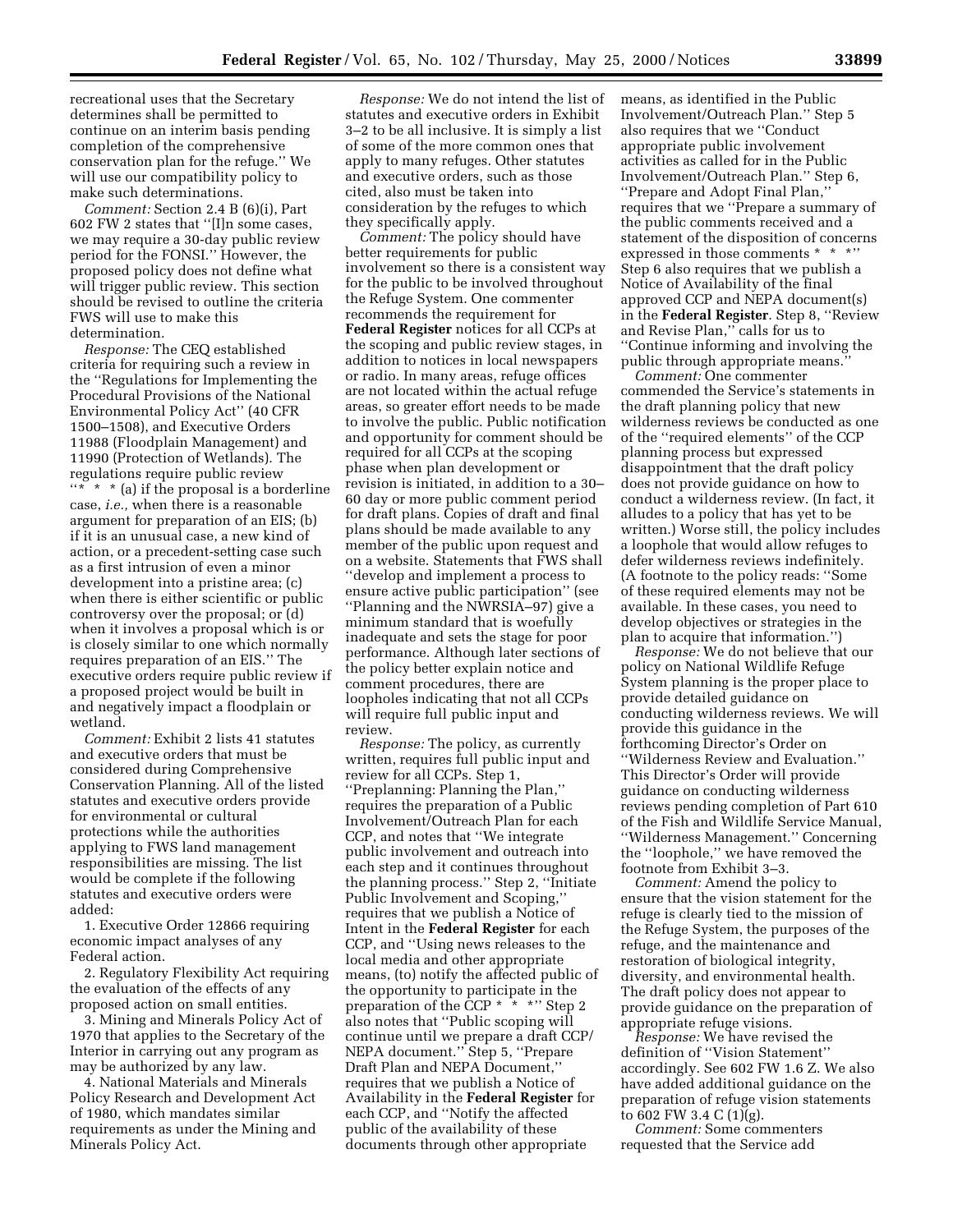information on the history of settlement, land use, and land tenure of the refuge planning area.

*Response:* We have modified the policy by adding this item to Section 3.4 C (1)(e) and the Refuge Planning Checklist (Exhibit 3–3).

*Comment:* Some comments were made about the National Wildlife Refuge System compatibility policy and process and the need to further explain its relationship to refuge planning.

*Response:* When preparing Comprehensive Conservation Plans (CCPs) and Conceptual Management Plans, refuge planning teams will use the compatibility process outlined in the agency's compatibility policy as defined in regulations. (See 603 FW 2 of the Service Manual.) We do not find it necessary to duplicate this information herein.

*Comment:* Some commenters requested that CCPs should provide supporting documentation and rationale for refuge objectives.

*Response:* We have modified Section 3.4 C (4)(d) (Objective Development) to require that CCPs include a short narrative summary, including appropriate literature citations, which provides the rationale for each objective.

*Comment:* Some commenters requested additional information on adaptive management and monitoring.

*Response:* The refuge planning policy only touches on the need for adaptive management and monitoring to assure that we are meeting refuge purposes, goals, and objectives and that management strategies are appropriate. We will develop additional Service policy and guidance on both the adaptive management process and monitoring.

*Comment:* Some commenters requested that the policy include examples of planning products, such as statements for refuge goals, objectives, and strategies.

*Response:* We find that having a number of examples in the actual policy is not appropriate. What we have done and will continue to improve upon, is to provide a handbook on developing quality goals, objectives, and strategies. Also, the National Conservation Training Center course on Refuge Comprehensive Conservation Planning provides both a training session as well as an expanded guide of resource material, including many examples of planning products. It is our intent to keep this information current and up-todate with the best available information and examples.

*Comment:* Comments were raised which asked us to identify the standards for measuring Service success in

achieving Refuge System and refuge planning goals.

*Response:* In general, our measure of success is as follows: (1) complete plans; (2) implementation is preceding; and (3) monitoring and evaluation are under way to help assess and determine successful management actions. Additionally, we are in the process of developing a new policy chapter for the National Wildlife Refuge System, which will include identification of Refuge System goals. We have identified refuge planning goals in Chapter 1 of our planning policy. We also have initiated a process for national review of refuge CCPs to help us evaluate our planning process and products, including the capability to measure our successes and establishing standards to assure we are achieving our goals. We also are developing further guidance on adaptive management and monitoring, which will play key roles in determining the success of the refuge planning process. We sense that it may take a number of years until we can make an adequate assessment of the planning process and the resulting products before we can fully identify such measures and standards. As we further develop and refine this information, including it in future updates of the refuge planning policy will be appropriate. We invite feedback from the public and other agencies on our successes and needs for refinement throughout our planning efforts.

*Comment:* Some commenters asked how we would determine whether a CCP should be prepared for a single refuge or a complex of refuges.

*Response:* We will determine the scope of a CCP on an individual, caseby-case basis. Developing a CCP or CCPs for an administrative complex of refuges is ecologically efficient and generally our desired approach. However, in many cases, doing single refuge plans, or plans for less than an entire refuge complex, may be more effective and efficient.

*Comment:* Some questions were raised about the lead responsibilities, coordination and organizational relationship for developing CCPs within the Service.

*Response:* The Refuges and Wildlife Program has the lead in preparing plans (see ''Who is responsible for implementing our policy?,'' 602 FW 1.8).

*Comment:* A recommendation was made to provide a review copy of the draft CCP to all resource experts who contribute to a CCP's development.

*Response:* We changed the policy in Section 3.4 C(5)(e) to reflect this recommendation.

*Comment:* Commenters requested that the Service clarify the definition of ''objective,'' and expand upon the description of the objective development process, including explaining how objectives should be worded.

*Response:* We have included a revised definition of objectives in Section 1.6 N and a revised and expanded description of the objective development process in Section 3.4 C(4)(d).

*Comment:* Section 602 FW 1.3 and various other sections in the draft policy indicate that the plans will ''contribute to'' the System mission. In each such instance, the phrase ''contribute to'' should be replaced with the word ''fulfills.''

*Response:* We slightly modified the recommended change in the final policy to read, ''help fulfill the Refuge System mission.''

*Comment:* The policy should call for bold vision statements of what the planning unit should be, or what we hope to do. The draft language in Section 602 FW 1.6 S uses words that are passive and indirect (what the planning unit ''could be'').

*Response:* We made the recommended change in the final policy. See 602 FW 1.6 Z.

*Comment: Section 2.4 C(1)(d) should* be modified to place the emphasis squarely on conservation of wildlife, habitat, and biological integrity, where it belongs. The Service should establish a two-stage process that first identifies and describes the management steps that are necessary to accomplish the first priority (''wildlife first'') and only then determine what opportunities for wildlife-dependent recreation will be provided (''wildlife-dependent recreation second'').

*Response:* The Refuge Improvement Act clearly states that wildlife comes first on refuges. We only would allow those wildlife-dependent uses deemed compatible and appropriate to occur. Section 602 FW  $3.4$  C(1)(e) (formerly Section 602 FW 2.4  $C(1)(d)$  identifies the steps in preplanning. At this stage we are gathering information only. Hence, we see no need to establish a two-stage process as suggested.

*Comment:* A two-stage process is also recommended for determining goals and objectives: wildlife comes first, wildlifedependent recreation comes second. There is a fear that the draft policy would mix wildlife conservation and recreation together.

*Response:* Again, we see no need to establish a two-stage process as suggested. The Refuge Improvement Act makes it quite clear that wildlife comes first on National Wildlife Refuges.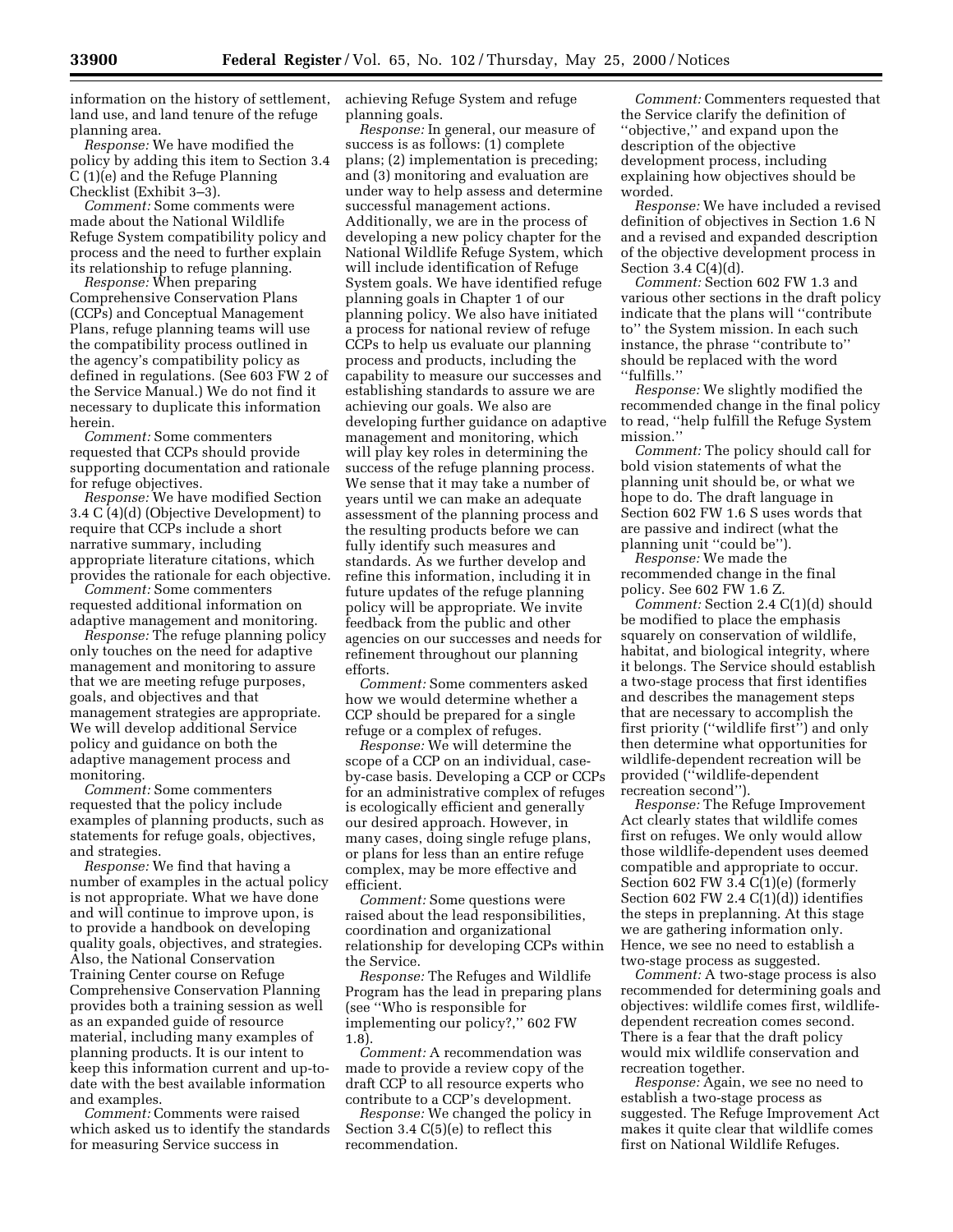*Comment:* Section 602 FW 2.4 C(1)(d) states that ''You do not need to develop new data for the CCP.'' This statement belies the commitments in Fulfilling the Promise to address the Refuge System's biological shortcomings. This sentence should be replaced with an admonition that a certain level of information is necessary before the planning process can be initiated in earnest.

*Response:* We made the recommended change in the final policy. We modified 602 FW 3.4 C(1)(e) (formerly 602 FW 2.4  $C(1)(d)$ ) to read: ''While we may not be able to develop new data for the CCP, we may identify the need for further data collection. A lack of data should not delay the completion of the CCP.''

*Comment:* Section 602 FW 2.4 C(1)(d)(i) should be reworded to ensure that CCPs identify and describe the ''*current and historic* distribution, migration patterns, and abundance of fish, wildlife, and plants \* \* \*'' In addition, this section should be amended to identify and describe ''those fish, wildlife, and plants that are rare and/or declining within the regional ecological context within which the planning unit occurs.''

*Response:* Although we added the suggested language regarding rare and/ or declining species to the final policy (see 602 FW 3.4 C(1)(e)(vii)), language pertaining to the ''distribution, migration patterns, and abundance of fish, wildlife, and plants'' remains unchanged to be consistent with language that appears in the Refuge Improvement Act. To help address the commenter's concern, we modified 602 FW 3.4  $C(1)(e)(v)$  in the final policy to read, ''Current and historic description of the flora and fauna, and the diversity of habitats and natural communities.''

*Comment:* Section 602 FW 2.4 C(1)(d)(iii) should be reworded to ensure that CCPs identify and describe the ''current and historic diversity of habitats and natural communities and those habitats and communities that are rare and/or declining within the regional ecological context within which the planning unit occurs.'' In addition, Section 602 FW 2.4 C(1)(d)(vii) should be reworded to ensure that the plans identify and describe the ''current and historic role of fire and other natural processes.''

*Response:* We incorporated the suggested changes, with slight modification, into the final policy. See 602 FW 3.4 C(1)(d)(v), (viii), and (xiii).

*Comment:* Section 602 FW 2.4 C(2)(c) should be modified so as to ensure that planners ''identify any new information, issues, concerns \* \* \*''

*Response:* We made the recommended change in the final policy. See 602 FW3.4 C(2)(c).

*Comment:* Section 602 FW 2.4 C(4)(d) should be modified to adopt a Systemwide general policy for implementing the Refuge Improvement Act's monitoring requirement.

*Response:* A System-wide policy that addresses monitoring within the Refuge System already exists in 701 FW 2 of the Service Manual. We are currently revising this policy guidance and will address the monitoring mandates of the Refuge Improvement Act, as necessary.

*Comment:* Concurrent with the publication of the final planning policy, the Service must publish interim guidance on how wilderness reviews are to be conducted. The guidance should state that the reviews should include: (1) An inventory of all qualifying areas, (2) an analysis of the suitability for their designation as wilderness, and (3) a recommendation for wilderness designation.

*Response:* We expect that both the interim and final policy on wilderness will include inventory, study, and recommendation as steps needed to complete wilderness reviews. The inventory of the refuge should be broadbased to determine what areas would qualify as wilderness. The study would analyze in detail the resources, values, uses, and other characteristics of the qualifying areas (Wilderness Study Areas). The recommendation follows the study and would depend on its conclusions.

*Comment:* Section 1.7 A should be modified by adding ''or critical habitat designations or proposals'' after the words ''endangered species recovery plans.'' In addition, Section 2.4 C(1)(d)(xiii) should be amended to read ''Existing special management areas *or designations* (*e.g.,* wilderness, *critical habitat designation or proposal,* research natural area \* \* \*).''

*Response:* We believe the recommended change is unnecessary since the list is not meant to be all inclusive.

*Comment:* A new Section 2.4 C(1)(d)(xiv) should be added that indicates ''Opportunities to reintroduce endangered, threatened, candidate, or other rare species to the planning unit.''

*Response:* We do not believe this information is appropriate to include in a section dealing with preplanning data needs (602 FW 3.4 C(1)(e)). Such actions would be more appropriate to include in the range of alternatives in the NEPA document.

*Comment:* Section 602 FW 2.4 C(5)(a) should be modified as follows: ''Ensure that no activities are authorized on a

national wildlife refuge that may interfere with the recovery of a threatened or endangered species, and ensure compliance regarding other programs and policies, including the Clean Water Act \* \* \*''

*Response:* We believe the current language in  $602$  FW 3.4 C  $(5)(a)$  that states ''Ensure compliance regarding other programs and policies, including Section 7 of the Endangered Species Act; Sections 401 and 404 of the Clean Water Act \* \* \*" already addresses the above concerns.

*Comment:* Section 1.5 F should be amended to reflect the Refuge Improvement Act by adding at the end ''and to ensure that these uses receive enhanced consideration over general public uses in the Refuge System.''

*Response:* We made the recommended change in the final policy. See 602 FW 1.5 G.

*Comment:* Section 2.4 C (1)(d) should be amended by adding at the end a new paragraph ''(xv) Conflicts that may occur or be expected to occur between non-priority uses and priority uses of the planning unit.''

*Response:* We believe this information is more appropriate in the section dealing with environmental consequences (602 FW 3.4 C (4)(f)) rather than the section dealing with preplanning data needs (formerly 602 FW 2.4 C (1)(d)). We made the suggested change in the final policy. See 602 FW 3.4 C (4)(f).

*Comment:* Planning requirements should be issued as regulations not as policy. Comprehensive Conservation Planning is an integral part of the Refuge Improvement Act, and issuing planning regulations to implement the Act is entirely consistent with Congressional and Administrative intent to promulgate nationally consistent plans for the Refuge System. This is an opportunity to institutionalize better science and clear national direction and maintain this guidance through changes in agency personnel, changes in agency structure, and changes in administrations. This would increase consistency, accountability, and enforceability within the Refuge System. Further, if promulgated as regulations, the Service would have additional justification to increase funding for refuge planning because the provisions of the regulations would be mandatory, as opposed to discretionary.

*Response:* We assume that the commenter intended to suggest that our planning requirements be published in the Code of Federal Regulations (CFR) rather than in the Service Manual. We believe that one of the main objectives of this effort is to institutionalize better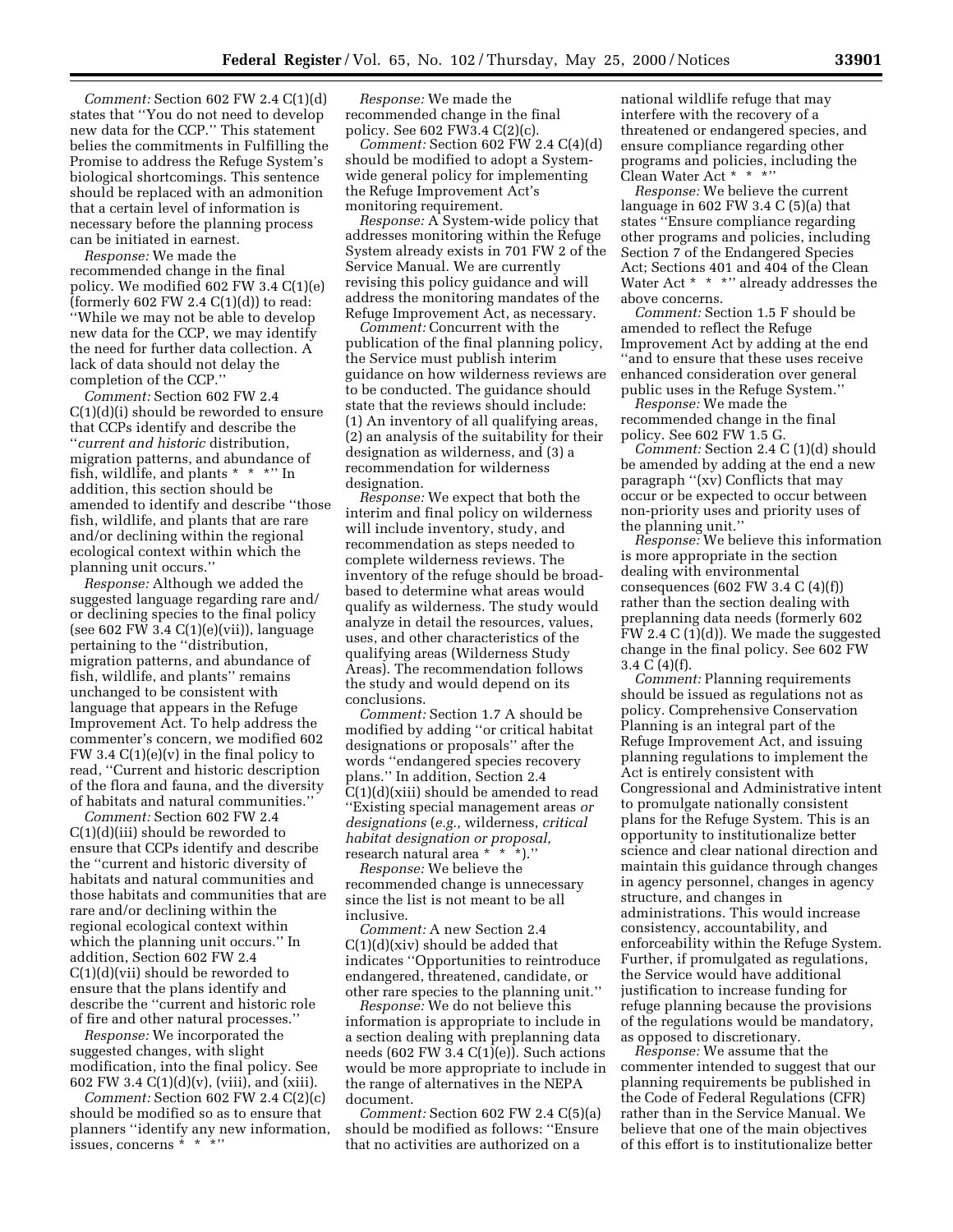science and clear direction that will be maintained regardless of changes in personnel, etc. We believe that, for a number of reasons, the Service Manual, rather than the CFR, is the proper vehicle.

The issuance of planning requirements as part of the Service Manual will accomplish the requirements of the National Wildlife Refuge System Administration Act, as amended by the National Wildlife Refuge System Improvement Act. Publishing planning rules in the Service Manual rather than the CFR does not diminish the requirements that they contain. Refuge Managers will be bound by those requirements that are mandatory whether or not we publish them in the CFR. In addition, because the planning chapters contain rules, we will have to use the same notice and comment procedure utilized to adopt these chapters if we decide to amend or change them.

We have chosen to use the Service Manual because: (1) The requirements are primarily working rules of procedure for Refuge Managers to follow with regard to areas that they manage; (2) the planning chapters contain a mix of rules that we must follow and general guidance that we normally will adhere to but that we may deviate from as the particular situation warrants; (3) the planning chapters do not directly regulate the public; (4) the planning chapters and the Service Manual are available to the public through either the Department of the Interior or the Fish and Wildlife Service home pages on the World Wide Web or by request made to any refuge or Service field, regional, or headquarters office and, therefore, are as available to the public as they would be if published in the CFR; and (5) publishing in the Service Manual rather than the CFR does not affect the strength of any rules that are in the chapters nor does it exempt us from procedural requirements.

*Comment:* The introductory sections of the draft planning policy identify an important and useful set of refuge planning goals (Sections 1.5 and 2.3). Especially important are the goals of ensuring that the System ''contributes to the conservation of biological diversity and integrity and to the structure and function of the ecosystems of the United States'' (Section 1.5 B) and encouraging that refuge planning be done in concert with an ecosystem approach (Section 2.3 C). However, those goals are not clearly identified as ''national policy'' and they are not integrated into the development of a vision and goals. While there is strong support for basing future refuge management on ecosystem

goals, this emphasis needs to be much more clearly articulated.

*Response:* We recognize the need to establish national policy regarding Refuge System goals. This policy is currently under development and will eventually appear as 601 FW 1 of the Service Manual. We expect this policy to be available for public review and comment in spring 2000.

*Comment:* The definition of ''all available information'' should be adopted from the Proposed Compatibility Regulations (64 FR 49056) which includes as sources of information ''planning documents, environmental assessments, environmental impact statements, annual narratives, information from previously conducted or on-going research, data from refuge inventories or studies, published literature on related biological studies, State conservation management plans, field management experience, etc.''

*Response:* We made the recommended change in the final policy. See 602 FW 3.4 C (1)(e).

*Comment:* The FWS must ensure that plans at the national, regional, and ecosystem levels are in place before refuge planning begins. The current schedule for CCP completion does not consider whether larger-scale priorities are in place, and does not provide enough time to develop sound individual CCPs. If this recommendation is not adopted, Refuge Managers must at the very least be required to state minimum inventory needs in their plans, if for no other reason than to ensure that they have the minimum baseline data they need in order to write their next plan.

*Response:* We will coordinate CCP schedules so that they follow completion of national, regional, and ecosystem plans whenever possible. However, we recognize that in some instances we will develop CCPs before ecosystem and other plans are in place or updated. Our policy is to make management decisions using a thorough assessment of available science derived from scientific literature, on-site refuge data, expert opinion, and sound professional judgment. In situations where we are unable to develop new data for the CCP, the plan may identify the need for further data collection. In such cases we may delay decision making, pending additional data collection and analysis.

*Comment:* A section in the planning policy should be dedicated to issues external to refuge boundaries including how land acquisition and other ecosystem management tools fit in the

context of Comprehensive Conservation Planning.

*Response:* We recognize the need for this additional guidance. Consequently, we will be adding an additional chapter, Land Protection Planning (602 FW 2), to the Service Manual in the near future.

*Comment:* Endangered and threatened species should be addressed separately within the planning policy. The Service's recommendations should provide direction for specific conservation and recovery planning for threatened and endangered species. Each refuge should be required to integrate specific threatened and endangered species Conservation and Recovery Plan implementation tasks into their CCP.

*Response:* We do not believe there is a need to address endangered and threatened species separately within our policy. We address endangered and threatened species concerns at various steps throughout the planning process (see 602 FW 1.7 A and 602 FW 3.4 C  $(1)(a)$ ,  $(1)(e)$ ,  $(4)(d)$ ,  $(4)(f)$ ,  $(5)(a)$ ). We agree that we should integrate Conservation and Recovery Plan implementation tasks for threatened and endangered species into refuge CCPs, where applicable. We advocate the development of goals, objectives, and strategies for the recovery and conservation of threatened and endangered species for any refuge with the potential for such.

*Comment:* The U.S. General Accounting Office (GAO) has identified four practical steps to successfully implementing ecosystem management (RCED–99–64). The Service should identify opportunities to make the proposed planning process more consistent with these steps, to ease the transition to an ecosystem approach. It is believed that the steps for ecosystem management that GAO has identified are consistent with the Refuge Improvement Act and with the Service's compatibility approach to determining the appropriateness of refuge uses.

*Response:* We feel the recommended change is beyond the scope of this policy.

*Comment:* Section 2.4C (1)(d) should be modified to require identification of the relationship between the planning unit and its watershed, and planning teams should be encouraged to identify water quality threats by collaborating with the Environmental Protection Agency (EPA).

*Response:* We see no need to specifically mention the relationship between the planning unit and its watershed since this relationship is encompassed by  $602$  FW 3.4 C  $(1)(e)(ii)$ . With regard to the identification of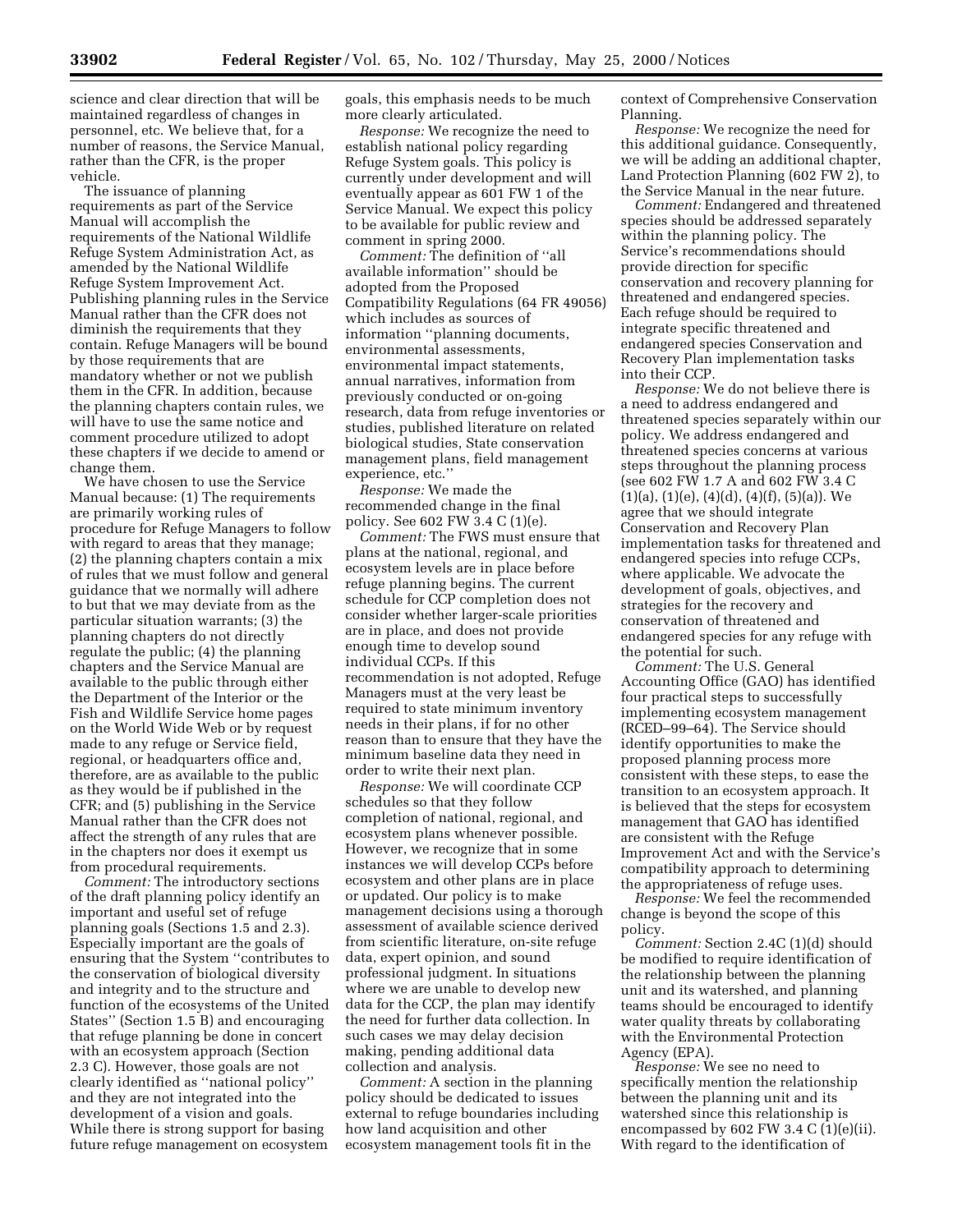water quality threats, we have incorporated the above suggestion with the exception that we did not specifically mention collaboration with the EPA. We added text to 602 FW 3.4 C (1)(e) that states: ''Obtain information from Federal, Tribal, State, and local agencies \* \* \*'' We imply consultation with the EPA, as appropriate.

*Comment:* The Forest Service rule, released on October 5, 1999, acknowledges the dynamic nature, uncertainty and inherent variability of ecological systems of which we have incomplete data and knowledge. As a result the Forest Service explicitly encourages that variable natural processes be considered when defining desired future ecological conditions. The Forest Service also shifts its perspective from a focus on habitat and population to a focus on the ecosystem conditions necessary to assure a high likelihood of maintaining the viability of native and desired non-native species over time within the plan area. This shift in perspective would benefit the management of wildlife refuges as well.

*Response:* We recognize the benefit of looking at the ecosystem context of each refuge. Our policy provides direction for the Refuge Manager and planning team to assess ecological conditions of the watershed, ecosystem, and the relationship to the refuge (see 602 FW 1.7). Our policy also provides direction for adaptive management and monitoring, as well as direction to change refuge management in the event of new circumstances or information (see 602 FW 3). The Service also has existing policy and guidance on ecosystem management and will be developing new policy and guidance on ecological integrity.

*Comment:* Section 2.4 C (1)(d) should be modified to direct the planning team to identify and describe as appropriate, the structures, components, and functions of the ecosystem(s) of which the refuge is a part. In addition, Section 2.4 C (4)(d) should be modified to direct planning teams to develop objectives for ecosystem structures, components, and functions to maintain or restore the ecological health of the refuge.

*Response:* We revised Section 3.4 C (1)(e) to reflect that the planning team should identify and describe the structures, components, and functions of the ecosystem(s) of which the planning unit is a part. However, we do not believe the planning team should be responsible for developing objectives related to the larger ecosystem. This responsibility belongs to our ecosystem teams.

*Comment:* Section 2.4 C (3)(b) should be modified to require that planning

teams ''determine significant issues and the appropriate scale at which to consider those issues.''

*Response:* We made the recommended change in the final policy. See 602 FW 3.4 C (3)(b).

*Comment:* The Forest Service rule proposed that ''focal species'' should be selected to serve as surrogate measures in the assessment of ecological integrity. We believe that with limited resources for monitoring and a need to assess the health of refuge habitats and ecological processes, the Service should adopt this strategy for monitoring ecological health. Specifically, 602 FW 2.4 C (7) should be modified to require monitoring of focal species, since their status and time trend provide insights into the integrity of the larger ecological system to which refuges belong, and ecological health is a strong overarching indicator of whether refuge management is generally successful or requires significant modification.

*Response:* We feel this recommendation is more appropriately addressed in 701 FW 2 (the Service Manual chapter dealing with inventory and monitoring). This policy, currently under revision, will help provide guidance on how to accomplish monitoring strategies identified in the CCP.

*Comment:* It would be useful for Refuge Managers to seek out information regarding trends in refuge ecological conditions. It is important not only to know the current status of refuge conditions, but also whether they are improving or declining, in order to most effectively prioritize management activities. Hence, Section 2.4 C (1)(d) should be modified to read: ''Identify and describe the following conditions and their trends as appropriate.''

*Response:* We made the recommended change in the final policy. See 602 FW 3.4 C (1)(e).

*Comment:* It is recommended that Section 2.4 (1)(d) be amended so that planning teams would be strongly encouraged to collaborate with adjacent landowners including State, Federal, Tribal, and private landowners, especially to acquire data that may be relevant to planning decisions. Furthermore, planning teams should be encouraged to collaborate as appropriate with the Environmental Protection Agency, the Department of Agriculture's Forest Service and Natural Resources Conservation Service, the Department of Commerce's National Marine Fisheries Service, the United States Army Corps of Engineers, and relevant bureaus within the Department of the Interior such as the U.S. Geological Survey. Each of these agencies may be able to

provide information that may dramatically improve the quality of CCPs with limited expense by the Service.

*Response:* We incorporated the above suggestion into the final policy. We added language to 602 FW 3.4 C (1)(e) which states: ''Obtain information from Federal, Tribal, State and local agencies, and private landowners concerning land management issues that may impact or relate to the planning unit.'' We also substantially modified this section of the draft policy to include a wide variety of additional sources of information we will consult during the preplanning stage.

*Comment:* Section 2.4 C (3)(b) limits the consideration of issues in the CCP to those that are determined to be ''significant'' by the planning team. To ensure consistency across refuge units and to ensure that important ecological or public use issues are not excluded from consideration in some plans, it is necessary to establish criteria for determining which issues are ''significant'' and thereby warrant consideration in the CCP.

*Response:* We incorporated the above recommendation into the final policy. We added the following language to the end of Section 602 FW 3.4 C (3)(b): ''Significant issues typically are those that are: within our jurisdiction, suggest different actions or alternatives, and will influence our decision.''

*Comment:* Section 2.4 C (4) should be significantly modified to ensure wildlife conservation objectives are considered first in the planning process. In addition, another slight modification of this section should be considered. For example, 602 FW 2.4 C (4)(e) directs planning teams to ''develop inventory and monitoring strategies to measure implementation results in quantifiable and verifiable ways.'' This should be elaborated to include direction to prioritize inventory and monitoring efforts in a manner ''that maximizes the usefulness of acquired information in directing management activities toward the improved ecological health of the refuge.'' This additional direction will lead to a more productive use of limited resources for monitoring.

*Response:* We feel this recommendation is more appropriately addressed in 701 FW 2 (the Service Manual chapter dealing with inventory and monitoring). This policy, currently under revision, will provide guidance on how to accomplish monitoring strategies identified in the CCP.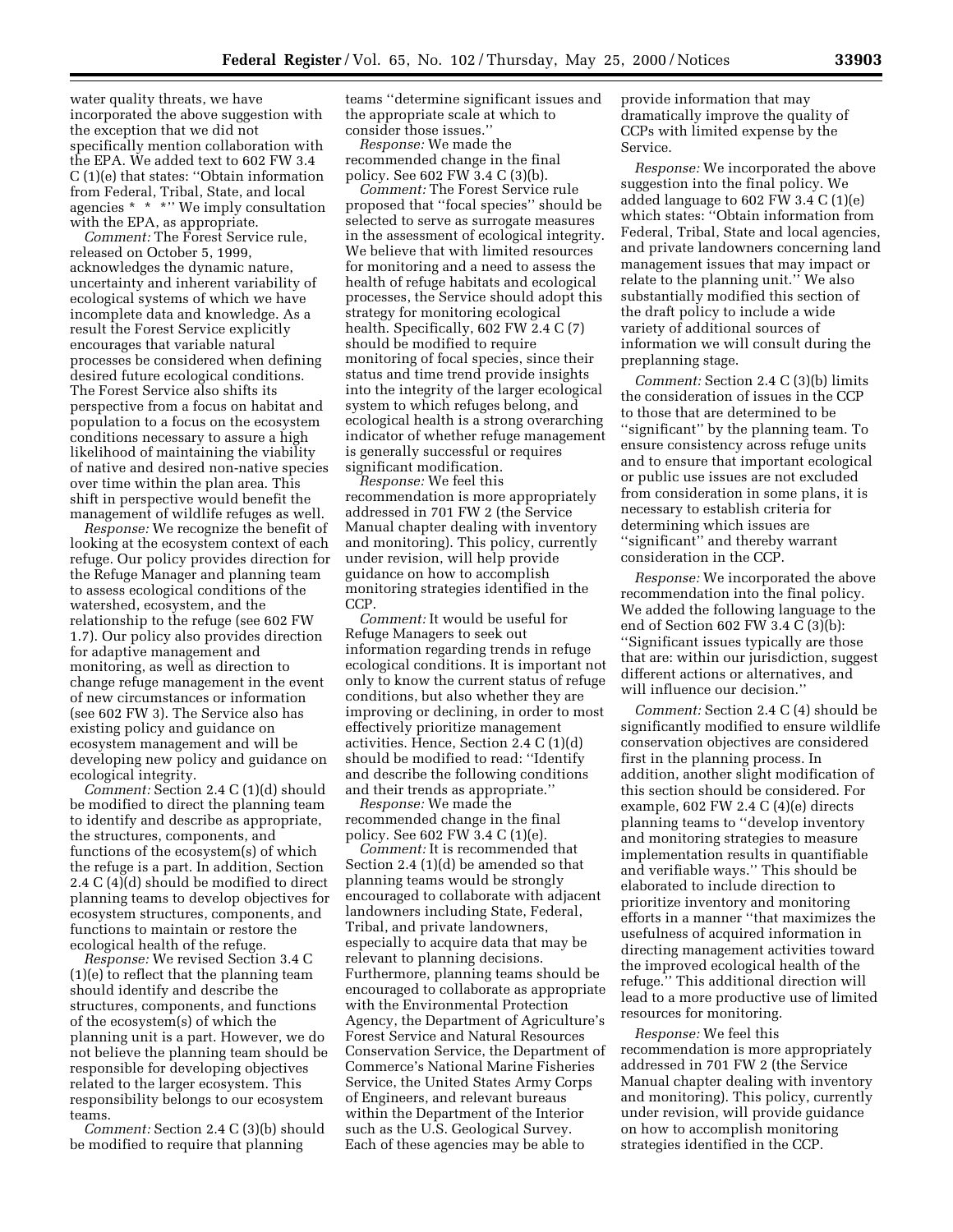*VII. Describing the Relationship of CCPs to Refuge Purposes and Refuge System Mission*

*Comment:* Some commenters requested that the agency not overlook the quality of the individual refuges for sake of the ''System.''

*Response:* Many sections of the policy identify the need for the planning team to acknowledge individual refuge purposes and functions. For example, see Sections 1.3 and 3.1.

*Comment:* Some comments were received that requested the CCP policy provide more guidance on the implications of the Service's ecosystem approach to refuge planning and management. In particular, it has been noted that while the Service's ecosystem approach has goals for the effective conservation of natural biological diversity, and the perpetuation of natural communities, many refuges have created or possess artificial habitats, croplands, dikes and other structures. It has been pointed out that more guidance may be needed to help reconcile the differences between areas which may be managed for ''naturalness'' and those that may need to be highly manipulated or developed to support objectives.

*Response:* We recognize the great variability in the Refuge System. Many areas are representative of intact ecosystems or vegetation communities, while we may have developed others to provide for wetland habitats lost at a greater scale. We will require refuge planning efforts to review a host of information, including establishing authorities, refuge purposes, past management practices, ecosystem and watershed goals, activities of neighboring lands, and species goals and objectives throughout their ranges. Goals for the restoration or maintenance of biological diversity will be high on our list of priorities for many refuges, however, it will not be appropriate for every refuge in the Refuge System. For unless restoration of wildlife habitat takes place on vast developed areas so that we no longer have to manage highly manipulated refuges to make up for the loss of wetlands or the recovery and restoration of habitats for endangered species, some of our refuge management will continue to be ''unnatural,'' yet for the benefit of numerous wildlife species. We will be working nationally, and with our partners, to help identify and define how units of the Refuge System can best contribute to maintaining biodiversity and the context of each refuge within the greater ecosystem and landscape.

#### *VIII. Addressing Issues Related to Recreation and Public Use*

*Comment:* The National Wildlife Refuge System Improvement Act makes it clear that part of the planning process must be to consider, on a priority basis, wildlife-dependent uses and to facilitate such uses. In order to carry out the intent of Congress, the Service should add real ''requirements and standards'' to assure that adequate attention is paid to wildlife. For example, there should be language in Section 2.3 dealing with wildlife-dependent uses. This section sets out the goals for Comprehensive Conservation Planning mentioning the ecosystem concept, the use of sound professional judgment, public comment and several other ''goals,'' but nowhere does it refer to the goal of giving priority consideration to wildlife-dependent uses or to facilitating them. The commenter recommends the insertion of a new Subsection E, reading as follows, and the re-lettering of the existing Subsections, E, F, and G:

''E. To assure that wildlife-dependent recreational uses receive priority consideration during the planning process and that plans include steps to facilitate such uses.''

*Response:* We have inserted a new Subsection 602 FW 3.3 E in the final policy that reads: ''To ensure that the six priority wildlife-dependent recreational uses receive priority consideration during the preparation of CCPs.'' We have re-lettered subsequent subsections F, G, and H.

*Comment:* In Section 2.4 B (1)(d), which deals with ''planning area, data needs, and data standards'' in the preplanning process, item (x) should be expanded. Currently, that item says that the planning team should ''identify and describe the following  $* * * (x)$ opportunities for compatible wildlifedependent recreation.'' This is quite weak compared to the stress on ''facilitating'' wildlife-dependent recreational uses contained in the Refuge Improvement Act. Item (x) should be revised to read as follows:

(x) existing wildlife-dependent recreational uses, opportunities for continuing, facilitating and expanding such uses, and strategies to accomplish such continuation, facilitation and expansion.''

*Response:* We have modified the wording in Step 1, ''Preplanning: Planning the Plan, (e) Planning Area and Data Needs'' (602 FW 3.4 C (1)(e)), to read as follows: ''(xix) Existing and potential opportunities for wildlifedependent recreation.'' Developing the strategies associated with continuing, facilitating, or expanding such uses

more appropriately belongs in Step 4, ''Develop and Analyze Alternatives, Including the Proposed Action, (e) Strategy Development.''

*Comment:* In Section 2.4 B(1)(f), Vision and Goals, the third sentence contains a reference to ''compatible wildlife-dependent recreation'' in discussing the minimum goals that should be included in a CCP. This sentence should be expanded to read:

''At a minimum, each refuge should develop goals within the following management areas: the continuation, facilitation and expansion of opportunities for compatible wildlifedependent recreation  $* * *$ "

*Response:* We believe the policy's current wording is appropriate.

*Comment:* Section 2.4 B(1)(g), Internal Scoping, refers to identification of problems with wildlife and habitats, assessments of water quality and quantity, potential need for administrative sites or visitor facilities, land acquisition, and controversial management actions. There is no reference at all to the continuation, facilitation and expansion of wildlifedependent uses! The following sentence should be added to this provision:

''We also need to evaluate the current or potential wildlife-dependent uses and consider opportunities to continue, facilitate and expand such uses.''

*Response:* We have moved the list to which you refer to Section 3.4 C (1)(e) ''Planning Area and Data Needs,'' and have added the following item, "(xix) Existing and potential opportunities for wildlife-dependent recreation.''

*Comment:* There is concern that with no public review and comment process in place, some wildlife-dependent uses may be allowed that are detrimental to the refuge and/or to wildlife inhabiting the refuge. Such uses may be allowed for many years, as refuges are not required to prepare CCPs until October 2012. The planning policy should reflect that a public review and comment process will be implemented for all interim wildlife-dependent uses.

*Response:* We believe we adequately addressed this concern in Step 5, ''Prepare Draft Plan and NEPA Document, Subpart (c) Pre-acquisition Compatibility Determinations.'' This subpart requires that: ''If our proposed action includes expanding the planning unit by acquiring new lands, the draft CCP and NEPA documents also must identify any existing wildlife-dependent recreational public uses deemed compatible that we will allow to continue after acquisition.'' The public will have an opportunity to review and comment on all compatibility determinations. Our refuge planning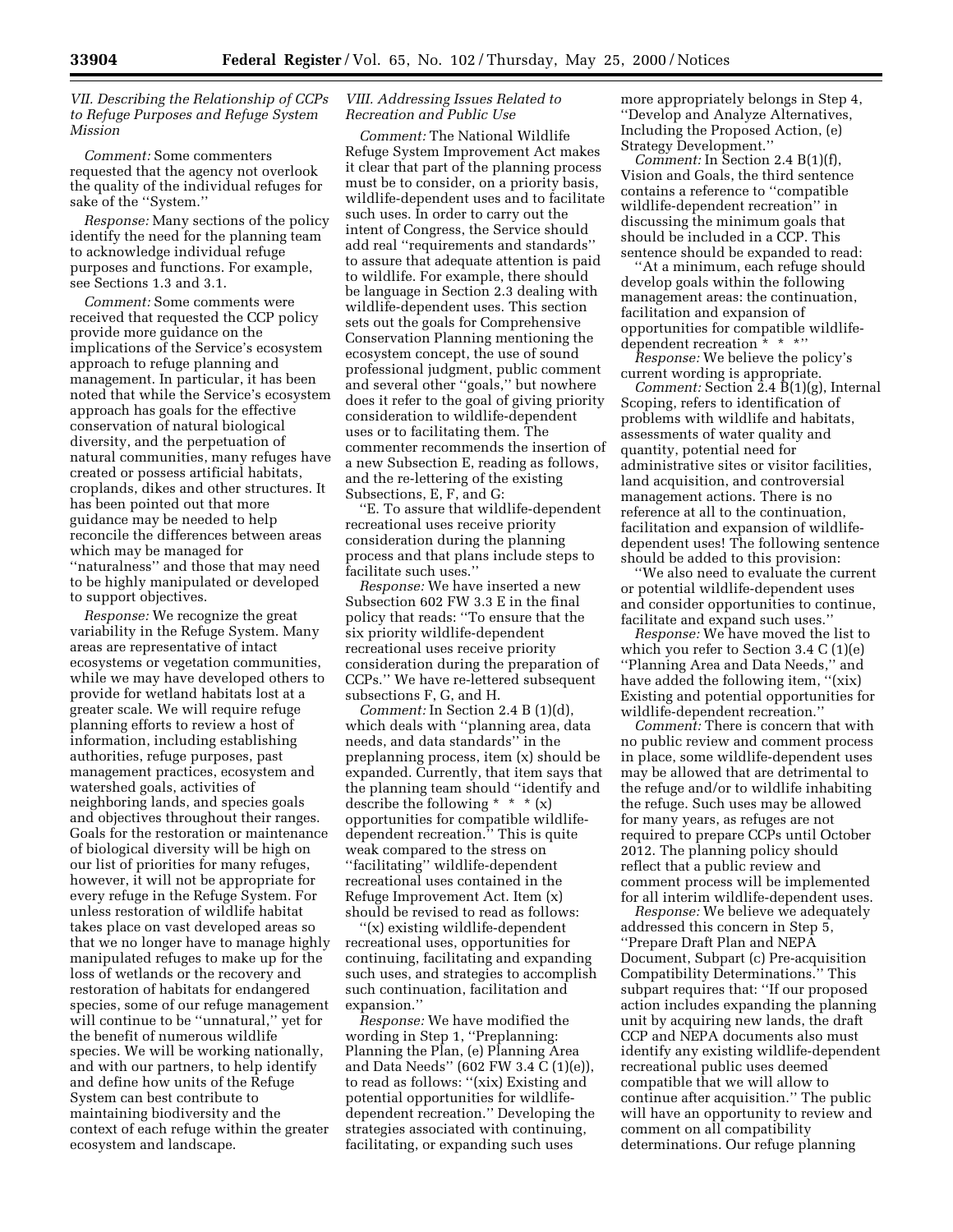policy directs that we incorporate preacquisition compatibility determinations into the draft CCP and NEPA document, where they will receive their required public review and comment.

*Comment:* A few commenters stated confusion with, or recommended changes to, the definition of wildlifedependent recreational uses. In particular, some suggested we reconsider trapping, and other uses, as a wildlife-dependent recreational use.

*Response:* While we recognize that trapping of animals may be a form of wildlife-dependent recreation, the Refuge Administration Act, as amended, binds our definition of wildlifedependent recreational uses, which only includes hunting, fishing, wildlife observation and photography, environmental education and interpretation. These are the priority public uses of the National Wildlife Refuge System. We recognize that we may consider other recreational and other activities, such as trapping, during the planning process. Such other uses or activities proposed on a refuge may or may not be both appropriate on the refuge and compatible with refuge purposes. We would not label other recreational uses that we find to be appropriate and compatible through the planning process as wildlife-dependent recreational uses, but would place them in a category of other recreation. Specific to trapping, we note that in many cases we would classify this activity as a commercial use, and require a permit and compatibility determination. We acknowledge that many of the wildlife-dependent recreational uses are ''more than recreation,'' in that the outdoor experience can provide the visitor with a wealth of experiences. However, we support and are bound by the definition in the Act.

*Comment:* At least one commenter requested that we consider establishing carrying capacities for public uses and other uses.

*Response:* The Service is developing new policies on habitat management, priority wildlife-dependent recreation, and refuge uses (appropriate uses). We will recommend that carrying capacities be considered in the development of these policies.

#### **Primary Author**

Charles J. Houghten, Acting Chief, Division of Refuge Planning, Pacific Region, U.S. Fish and Wildlife Service, is the primary author of this notice.

Refuge Management—Part 602 National Wildlife Refuge System Planning

#### **Chapter 1 Refuge Planning Overview.— 602 FW 1**

1.1 What is the purpose of Part 602 and this chapter? Part 602 provides guidance for National Wildlife Refuge System (Refuge System) planning, including specific chapters on the Comprehensive Conservation Planning Process (602 FW 3) and Step-Down Management Plans (602 FW 4). This chapter (602 FW 1) provides an overview of refuge planning. We will add an additional chapter, Land Protection Planning (602 FW 2), in the near future.

1.2 To what does Part 602 apply? Part 602 applies to all units of the National Wildlife Refuge System.

1.3 What is our policy for managing refuges? The U.S. Fish and Wildlife Service (Service or we) will manage all refuges in accordance with an approved Comprehensive Conservation Plan (CCP), which, when implemented, will achieve refuge purposes; help fulfill the Refuge System mission; maintain and, where appropriate, restore the ecological integrity of each refuge and the Refuge System; help achieve the goals of the National Wilderness Preservation System; and meet other mandates. The CCP will guide management decisions and set forth goals, objectives, and strategies to accomplish these ends. We also may require step-down management plans to provide additional details about meeting CCP goals and objectives and to describe strategies and implementation schedules. Each plan will be founded on principles of sound fish and wildlife management and available science, and be consistent with legal mandates and our other policies, guidelines, and planning documents. We will prepare refuge plans that, above all else, ensure that wildlife comes first on national wildlife refuges.

1.4 What are our authorities? Authorities listed below include laws that require us to manage units of the Refuge System in accordance with approved CCPs and to integrate refuge planning decisions with the National Environmental Policy Act (NEPA) process.

A. National Wildlife Refuge System Administration Act of 1966 as amended by the National Wildlife Refuge System Improvement Act of 1997, 16 U.S.C. 668dd–668ee (Refuge Administration Act). This law states that "\* \* \* the Secretary shall—(i) propose a comprehensive conservation plan for each refuge or related complex of refuges \* \* \* in the System; (ii) publish a notice of opportunity for public comment in the **Federal Register** on each proposed conservation plan; (iii) issue a final conservation plan for each planning unit consistent with the provisions of this Act and, to the extent practicable, consistent with fish and wildlife conservation plans of the State in which the refuge is located; and (iv) not less frequently than 15 years after the date of issuance of a conservation plan under clause (iii) and every 15 years thereafter, revise the conservation plan as may be necessary.'' This law provides additional detail on conservation planning for the Refuge System. Above all else, the law directs that wildlife comes first in the National Wildlife Refuge System. It does so by establishing that wildlife conservation is the principal mission of the Refuge System; by requiring that we maintain the biological integrity, diversity, and environmental health of each refuge and the Refuge System; and by mandating that we monitor the status and trends of fish, wildlife, and plants on each refuge.

B. Alaska National Interest Lands Conservation Act of 1980 as amended, 16 U.S.C. 140hh–3233, 43 U.S.C. 1602– 1784 (ANILCA). Section 304 states, in part, ''The Secretary shall prepare, and from time to time, revise, a comprehensive conservation plan \* \* \* for each refuge.'' You may find additional guidance on the content of these plans and management direction in this and other sections of ANILCA. If any provisions of the National Wildlife Refuge System Improvement Act of 1997 conflict with the provisions of ANILCA, the provisions of ANILCA will prevail for refuges in Alaska.

C. National Environmental Policy Act (NEPA) of 1969, as amended, 42 U.S.C. 4321–4347, and the Council on Environmental Quality's (CEQ) Regulations for Implementing the Procedural Provisions of NEPA, 40 CFR 1500–1508. NEPA is the basic national charter for protection of the environment. The procedural provisions in CEQ's regulations require Federal agencies to integrate the NEPA process with other planning at the earliest possible time in order to provide a systematic interdisciplinary approach; identify and analyze the environmental effects of their actions; describe appropriate alternatives to the proposal; involve the affected State and Federal agencies, Tribal governments, and the affected public in the planning and decision-making process; and fully integrate all refuge proposals that may have an impact on the environment with the provisions of NEPA (40 CFR 1501.2).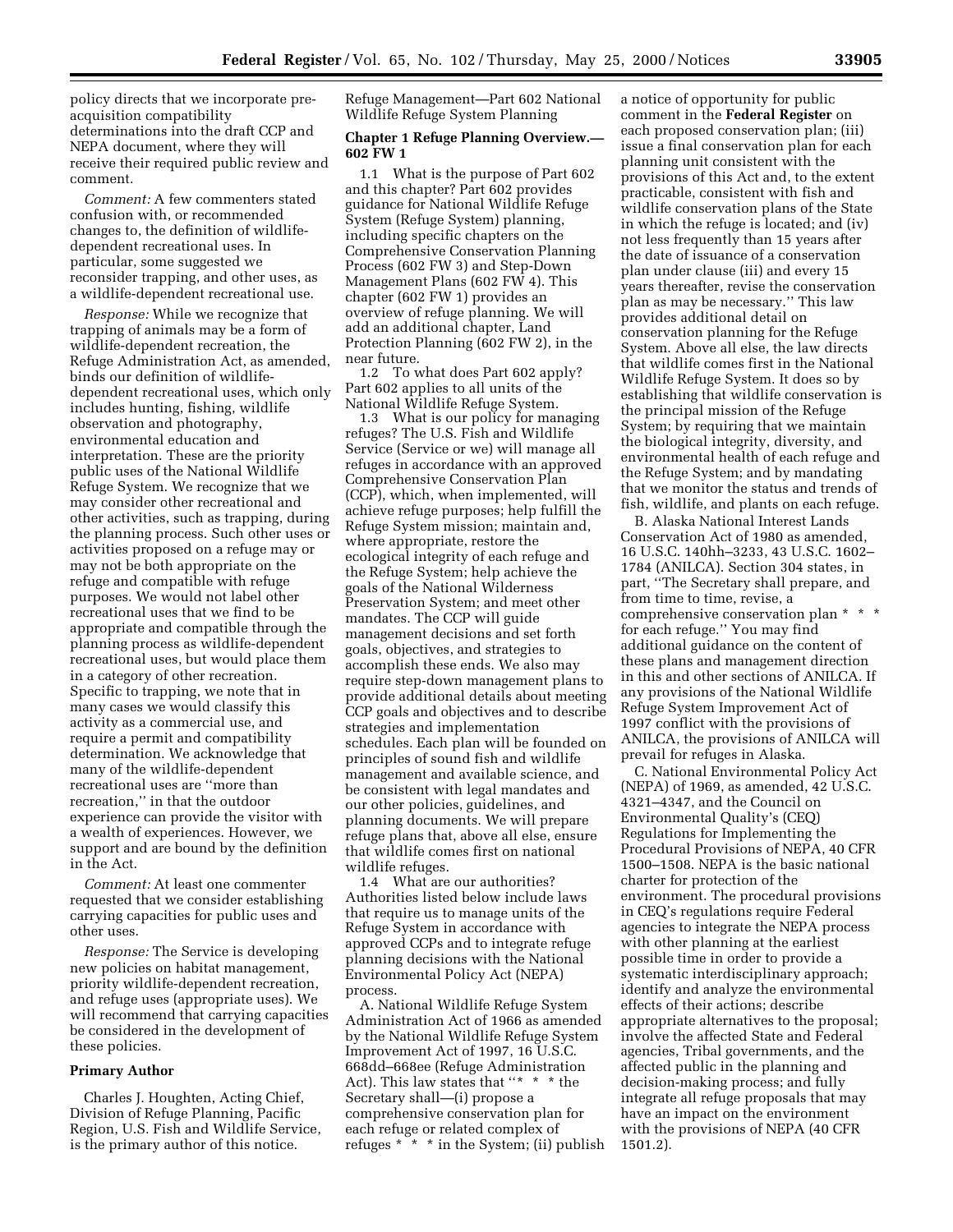1.5 What are the goals of refuge planning?

A. To ensure that wildlife comes first in the National Wildlife Refuge System.

B. To ensure that we manage the Refuge System for the conservation of fish, wildlife, plants, and their habitats and that refuge management achieves our policies, the Refuge System mission, and the purposes for which the refuge was established.

C. To ensure that the administration of the Refuge System contributes to the conservation of the ecological integrity of each refuge, the Refuge System, and to the structure and function of the ecosystems of the United States.

D. To ensure opportunities to participate in the refuge planning process are available to our other programs; Federal, State, and local agencies; Tribal governments; conservation organizations; adjacent landowners; and the public.

E. To provide a basis for adaptive management by monitoring progress, evaluating plan implementation, and updating refuge plans accordingly.

F. To promote efficiency, effectiveness, continuity, and national consistency in refuge management.

G. To help ensure consistent Systemwide consideration of the six priority public uses—hunting, fishing, wildlife observation and photography, and environmental education and interpretation—established by the Refuge Administration Act and to ensure that these uses receive enhanced consideration over general public uses in the Refuge System.

H. To ensure that we preserve the wilderness character of refuge lands.

1.6 What do the following terms mean? (Quotations are from the Refuge Administration Act unless otherwise noted)

A. Adaptive Management. The rigorous application of management, research, and monitoring to gain information and experience necessary to assess and modify management activities. A process that uses feedback from refuge research and monitoring and evaluation of management actions to support or modify objectives and strategies at all planning levels.

B. Alternatives. Different sets of objectives and strategies or means of achieving refuge purposes and goals, helping fulfill the Refuge System mission, and resolving issues.

C. Biological Diversity. The variety of life, including the variety of living organisms, the genetic differences among them, and the communities in which they occur.

D. Biological Integrity. Biotic composition, structure, and functioning

at the genetic, organism, and community levels consistent with natural conditions, including the natural biological processes that shape genomes, organisms, and communities.

E. Comprehensive Conservation Plan (CCP). A document that describes the desired future conditions of a refuge or planning unit and provides long-range guidance and management direction to achieve the purposes of the refuge; helps fulfill the mission of the Refuge System; maintains and, where appropriate, restores the ecological integrity of each refuge and the Refuge System; helps achieve the goals of the National Wilderness Preservation System; and meets other mandates.

F. Coordination Area. A wildlife management area made available to a State, by ''(A) cooperative agreement between the United States Fish and Wildlife Service and the State fish and game agency pursuant to Section 4 of the Fish and Wildlife Coordination Act (16 U.S.C. 664); or (B) by long-term leases or agreements pursuant to the Bankhead-Jones Farm Tenant Act (50 Stat. 525; 7 U.S.C. 1010 et seq.).'' States manage Coordination Areas, but they are part of the Refuge System. We do not require CCPs for Coordination Areas.

G. Ecological Integrity. The integration of biological integrity, natural biological diversity, and environmental health; the replication of natural conditions.

H. Ecosystem. A biological community together with its environment, functioning as a unit. For administrative purposes, we have designated 53 ecosystems covering the United States and its possessions. These ecosystems generally correspond with watershed boundaries, and their sizes and ecological complexity vary.

I. Environmental Health. Abiotic composition, structure, and functioning of the environment consistent with natural conditions, including the natural abiotic processes that shape the environment.

J. Goal. Descriptive, open-ended, and often broad statement of desired future conditions that conveys a purpose but does not define measurable units.

K. Issue. Any unsettled matter that requires a management decision, *e.g.,* an initiative, opportunity, resource management problem, threat to the resources of the unit, conflict in uses, public concern, or the presence of an undesirable resource condition.

L. National Wildlife Refuge (refuge). ''A designated area of land, water, or an interest in land or water within the Refuge System, but does not include Coordination Areas.'' Find a complete listing of all units of the Refuge System

in the current Annual Report of Lands Under Control of the U.S. Fish and Wildlife Service.

M. National Wildlife Refuge System Mission (mission). ''The mission of the System is to administer a national network of lands and waters for the conservation, management, and, where appropriate, restoration of the fish, wildlife, and plant resources and their habitats within the United States for the benefit of present and future generations of Americans.''

N. Objective. A concise statement of what we want to achieve, how much we want to achieve, when and where we want to achieve it, and who is responsible for the work. Objectives derive from goals and provide the basis for determining strategies, monitoring refuge accomplishments, and evaluating the success of strategies. Make objectives attainable, time-specific, and measurable.

O. Planning Area. The area upon which the planning effort will focus. A planning area may include lands outside existing planning unit boundaries currently studied for inclusion in the Refuge System and/or partnership planning efforts. It also may include watersheds or ecosystems outside of our jurisdiction that affect the planning unit. At a minimum, the planning area includes all lands within the authorized boundary of the refuge.

P. Planning Team. Planning teams are interdisciplinary in membership and function. Teams generally consist of a Planning Team Leader, Refuge Manager and staff biologists, a state natural resource agency representative, and other appropriate program specialists (*e.g.,* social scientist, ecologist, recreation specialist). We also will ask other Federal and Tribal natural resource agencies to provide team members, as appropriate. The planning team prepares the CCP and appropriate NEPA documentation.

Q. Planning Team Leader. The Planning Team Leader typically is a professional planner or natural resource specialist knowledgeable of the requirements of NEPA and who has planning experience. The Planning Team Leader manages the refuge planning process and ensures compliance with applicable regulatory and policy requirements.

R. Planning Unit. A single refuge, an ecologically or administratively related refuge complex, or distinct unit of a refuge. The planning unit also may include lands currently outside refuge boundaries.

S. Purposes of the Refuge. ''The purposes specified in or derived from the law, proclamation, executive order,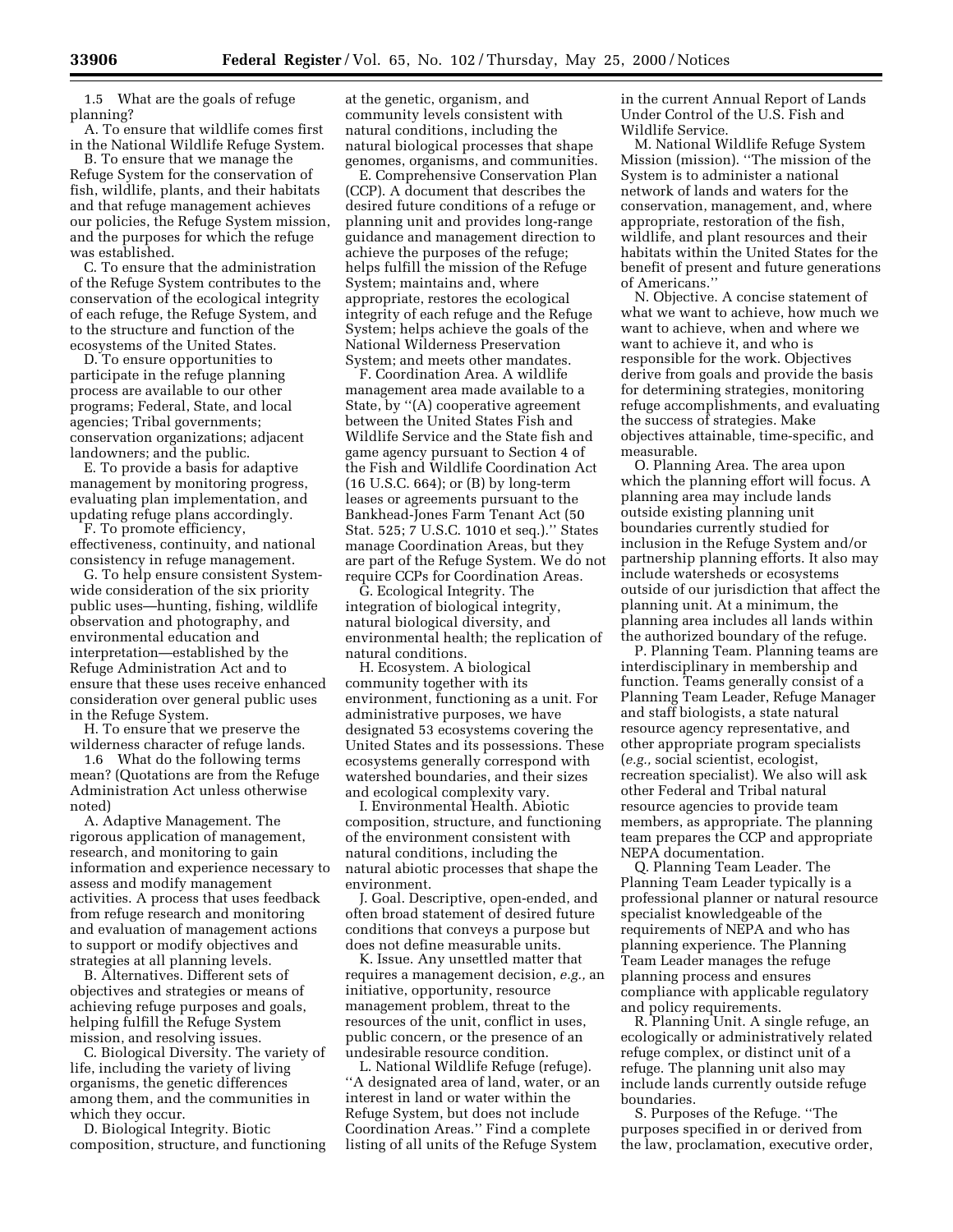agreement, public land order, donation document, or administrative memorandum establishing, authorizing, or expanding a refuge, refuge unit, or refuge subunit.'' For refuges that encompass Congressionally designated wilderness, the purposes of the Wilderness Act are additional purposes of the refuge.

T. Refuge Operating Needs System (RONS). The Refuge Operating Needs System is a national database that contains the unfunded operational needs of each refuge. We include projects required to implement approved plans and meet goals, objectives, and legal mandates.

U. Step-Down Management Plan. A plan that provides specific guidance on management subjects (e.g., habitat, public use, fire, safety) or groups of related subjects. It describes strategies and implementation schedules for meeting CCP goals and objectives.

V. Strategy. A specific action, tool, technique, or combination of actions, tools, and techniques used to meet unit objectives.

W. U.S. Fish and Wildlife Service Mission. Our mission is working with others to conserve, protect, and enhance fish, wildlife, and plants and their habitats for the continuing benefit of the American people.

X. Wilderness Review. The process we use to determine if we should recommend Refuge System lands and waters to Congress for wilderness designation. The wilderness review process consists of three phases: inventory, study, and recommendation. The inventory is a broad look at the refuge to identify lands and waters that meet the minimum criteria for wilderness. The study evaluates all values (ecological, recreational, cultural), resources (e.g., wildlife, water, vegetation, minerals, soils), and uses (management and public) within the Wilderness Study Area. The findings of the study determine whether we will recommend the area for designation as wilderness.

Y. Wildlife-Dependent Recreational Use. ''A use of a refuge involving hunting, fishing, wildlife observation and photography, or environmental education and interpretation.'' These are the six priority public uses of the Refuge System as established in the National Wildlife Refuge System Administration Act, as amended. Wildlife-dependent recreational uses, other than the six priority public uses, are those that depend on the presence of wildlife. We also will consider these other uses in the preparation of refuge CCPs, however, the six priority public uses always will take precedence.

Z. Vision Statement. A concise statement of what the planning unit should be, or what we hope to do, based primarily upon the Refuge System mission and specific refuge purposes, and other mandates. We will tie the vision statement for the refuge to the mission of the Refuge System; the purpose(s) of the refuge; the maintenance or restoration of the ecological integrity of each refuge and the Refuge System; and other mandates.

1.7 What is the relationship between Refuge System planning and other planning efforts? Refuge planning should maintain continuity and consistency with other planning efforts. The relationship between these planning efforts is hierarchical, starting from national plans to regional, State, and ecosystem-level plans, stepping down to refuge-specific plans. See Exhibit 1–1. The process of adaptive management uses feedback from refuge research and monitoring, and evaluation of management actions to support or modify objectives and strategies at all planning levels.

A. National and Regional Plans. We will review other Service documents that address particular programs, species, habitats, public uses, economic uses, archaeological resources, etc., when identifying issues to address in refuge planning. National and regional goals, objectives, strategies, and policies influence management planning for refuges. Source documents include: Fulfilling the Promise: The National Wildlife Refuge System, the Service Manual, the North American Waterfowl Management Plan, National Outreach Strategy, regional resource plans, endangered species recovery plans, migratory bird and flyway plans, fishery resource plans, Joint Venture plans, Partners in Flight plans, and strategies to promote the conservation of natural biological diversity. The contribution of the refuge to achieving regional and national goals will help implement our mission and ensure integrity of the Refuge System.

B. Service Ecosystem Plans, State Fish and Wildlife Conservation Plans, and Other Landscape-Level Plans. Refuge planning will reflect conservation goals and objectives for the landscapes in which the refuges are located. Refuges must review goals and objectives of existing ecosystem plans and determine how the refuge can best contribute to the functioning of the ecosystem. We will coordinate refuge planning with State conservation agencies, Tribal governments, other government agencies, and nongovernmental organizations. To the extent practicable, refuge plans will be consistent with the

fish and wildlife conservation plans of the State and the conservation programs of Tribal, public, and private partners within the ecosystem.

C. Land Acquisition Planning. We integrate land acquisition and CCP planning throughout the land acquisition planning process. We describe three opportunities for integration in the following paragraphs:

(1) Refuge planning typically begins before the establishment of an area as a unit of the Refuge System. Land acquisition planning (usually resulting in a Land Protection Plan [LPP] and associated NEPA document) is a preliminary step in the continuous, integrated refuge planning process. This process eventually results in completion of a CCP and appropriate refuge stepdown management plans. Other land use, species, or habitat protection planning efforts, or legislative or executive directives may precede land acquisition planning. Refuge establishment documentation (LPP and associated NEPA document) should identify the approved refuge boundary, refuge purpose(s), goals, and general management direction. See 341 FW 2.

(2) Planning for proposed new refuges or major expansions to existing refuges not undergoing a CCP will include the development of a Conceptual Management Plan (CMP) for the new unit. The CMP provides general, interim management direction. The CMP should identify refuge purpose(s), interim goals, and pre-existing compatible wildlifedependent recreational uses (hunting, fishing, wildlife observation, photography, environmental education and interpretation) that we will allow to continue on an interim basis. The interim period is the duration of time between establishment of a new refuge or refuge expansion and the completion of an approved CCP. Refuges functioning under CMPs also will develop step-down management plans, as appropriate.

(3) Fully integrate land acquisition planning efforts into CCP preparation whenever possible. Some proposed new refuges or refuge expansions may warrant CCP development at the time of acquisition planning. Include appropriate Realty staff on the planning team when considering land acquisition during the CCP process to ensure consistency with land acquisition policy. See 341 FW 2.

D. Comprehensive Conservation Plans (CCP). The CCP is a document that describes the desired future conditions of a refuge or planning unit and provides long-range guidance and management direction to achieve the purposes of the refuge; helps fulfill the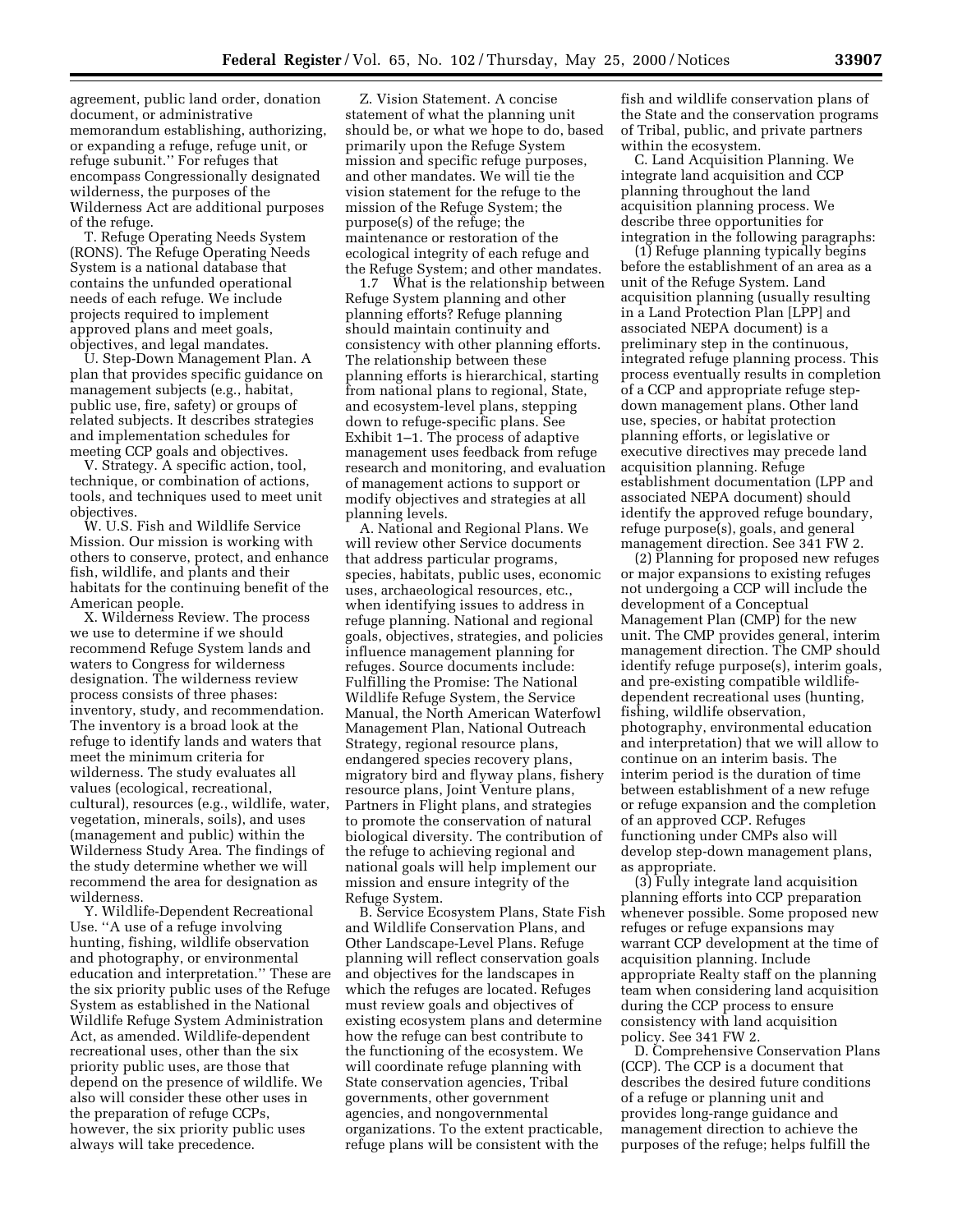mission of the Refuge System; maintains and, where appropriate, restores the ecological integrity of each refuge and the Refuge System; helps achieve the goals of the National Wilderness Preservation System; and meets other mandates. See 602 FW 3. For refuges established after October 9, 1997, prepare CCPs when the refuge obtains staff and acquires a land base sufficient to achieve refuge purposes, but no later than 15 years after we establish the refuge. Convert refuge long-range management plans (*e.g.,* master plans and refuge management plans) approved prior to October 9, 1997, into CCPs with appropriate public involvement and NEPA compliance no later than October 2012.

E. Step-Down Management Plans. Step-down management plans provide the details (strategies and implementation schedules) necessary to meet goals and objectives identified in the CCP. CCPs will either incorporate or identify step-down management plans required to fully implement the CCP. After completion of the CCP, modify existing step-down management plans to accomplish stated goals and objectives as needed. See 602 FW 4.

F. Integration With Budget Development and Implementation. We will use CCPs to guide annual budget requests. We will identify the unfunded costs of implementing strategies in refuge plans using our budget databases, including the Refuge Operating Needs System (RONS), Maintenance Management System (MMS), and Land Acquisition Priority System (LAPS). As we complete or update each plan, we will review and update these databases to incorporate projects identified in CCPs. The total funding and staffing identified in these databases represents the additional resources required to fully implement the refuge plans.

1.8 Who is responsible for implementing our policy?

A. Director. The Director is responsible for providing national policy and ensuring adherence to refuge planning policy.

B. Regional Director. The Regional Director: (1) Ensures compliance with national planning policy, NEPA, and other applicable laws and policies; (2) approves CCPs, amendments to CCPs, and associated NEPA and other agency compliance documents; and (3) ensures that we manage refuges in accordance with approved CCPs. The Regional Director or designee approves stepdown management plans, determines planning priorities, and allocates funds to develop and implement plans.

C. Regional Chief, National Wildlife Refuge System. The Regional Chief, National Wildlife Refuge System, is responsible for initiating and completing refuge plans, budgeting for planning, ensuring programmatic staff participation, and developing regional planning priorities. The Special Assistant for Ecosystems is responsible for ensuring that ecosystem teams participate in developing plans and implementing approved plans.

D. Refuge Planning Coordinator. The Washington Office, Division of Refuges, and each Region will designate a Refuge Planning Coordinator. In cooperation with representatives of our National Conservation Training Center, the Coordinators will establish and maintain appropriate training courses. Refuge Planning Coordinators will provide guidance and direction to assist Planning Team Leaders, regional and field-based planning staff, and planning team members. The Coordinators also are responsible for maintaining regional planning schedules and updating status reports and funding needs for the planning program. The Coordinators periodically will meet to review and recommend changes to planning policy, resolve common planning problems and issues, and help ensure national consistency.

E. Planning Team Leader. The Planning Team Leader is responsible for initiation of the planning process, preparation and completion of refuge plans, and ensuring that we meet compliance requirements. The Planning Team Leader, in consultation with the Refuge Manager, is responsible for identifying appropriate and proper representation on the interdisciplinary planning team, including team members, support personnel, and outside or contract assistance. The Refuge Manager and Planning Team Leader will submit the final CCP

through line supervision for concurrence and approval by the Regional Director.

F. Refuge Supervisor. The Refuge Supervisor is responsible for overseeing participation of the Refuge Manager in CCP preparation and implementation, and for providing direction and guidance on compliance with Refuge System policy and regulations. Once the Planning Team Leader and Refuge Manager submit the plan, the Refuge Supervisor will be responsible for review and concurrence of the plan prior to its submission to the next level.

G. Refuge Manager. The Refuge Manager participates in the preparation of the CCP working closely with the Planning Team Leader. The Refuge Manager assures that the refuge staff participates in plan development. The Refuge Manager and Planning Team Leader submit the final CCP through line supervision for concurrence and approval by the Regional Director. The Refuge Manager is responsible for: making compatibility determinations; implementing approved CCPs and stepdown management plans; tracking progress; and recommending changes to plans based on monitoring and evaluation. The Refuge Manager also reports plan accomplishments through standard reporting mechanisms and budgeting procedures.

H. Planning Team. The planning team, coordinated by the Planning Team Leader, is responsible for the initiation and completion of all planning steps, including public involvement and NEPA compliance, resulting in a refuge CCP. We describe the steps in 602 FW 3.4C. The planning team is responsible for the CCP's content in terms of information relating to management of refuge resources and use activities. The planning team will ensure that the CCP, when implemented, will achieve the purposes of the refuge and help fulfill the Refuge System mission.

I. Regional Environmental (NEPA) Coordinator. The Regional Environmental (NEPA) Coordinator provides technical assistance on NEPArelated matters.

**BILLING CODE 4310–55–P**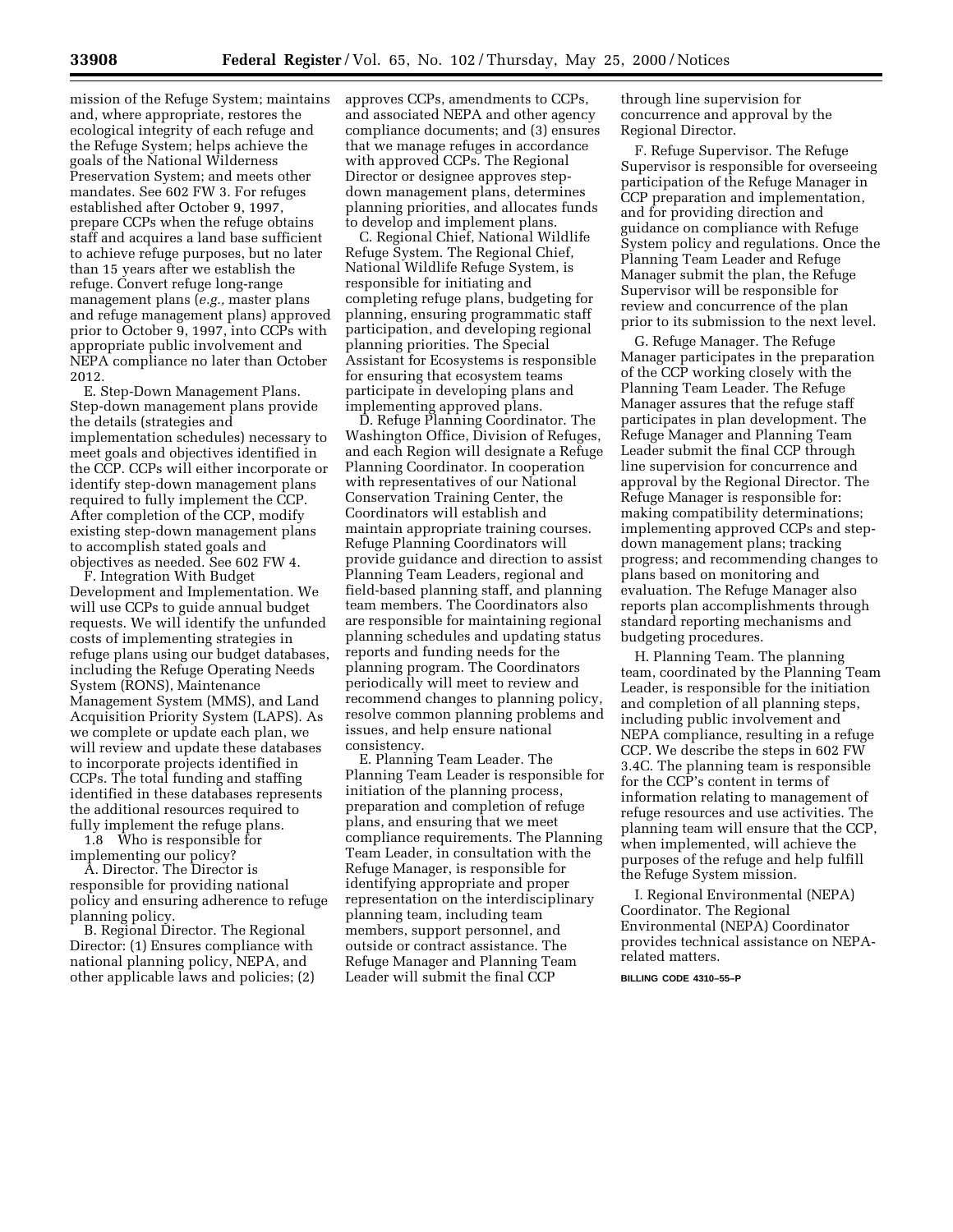#### Exhibit 1-1



#### Relationships Between Service, System, and Other Planning Efforts

**BILLING CODE 4310–55–C**

÷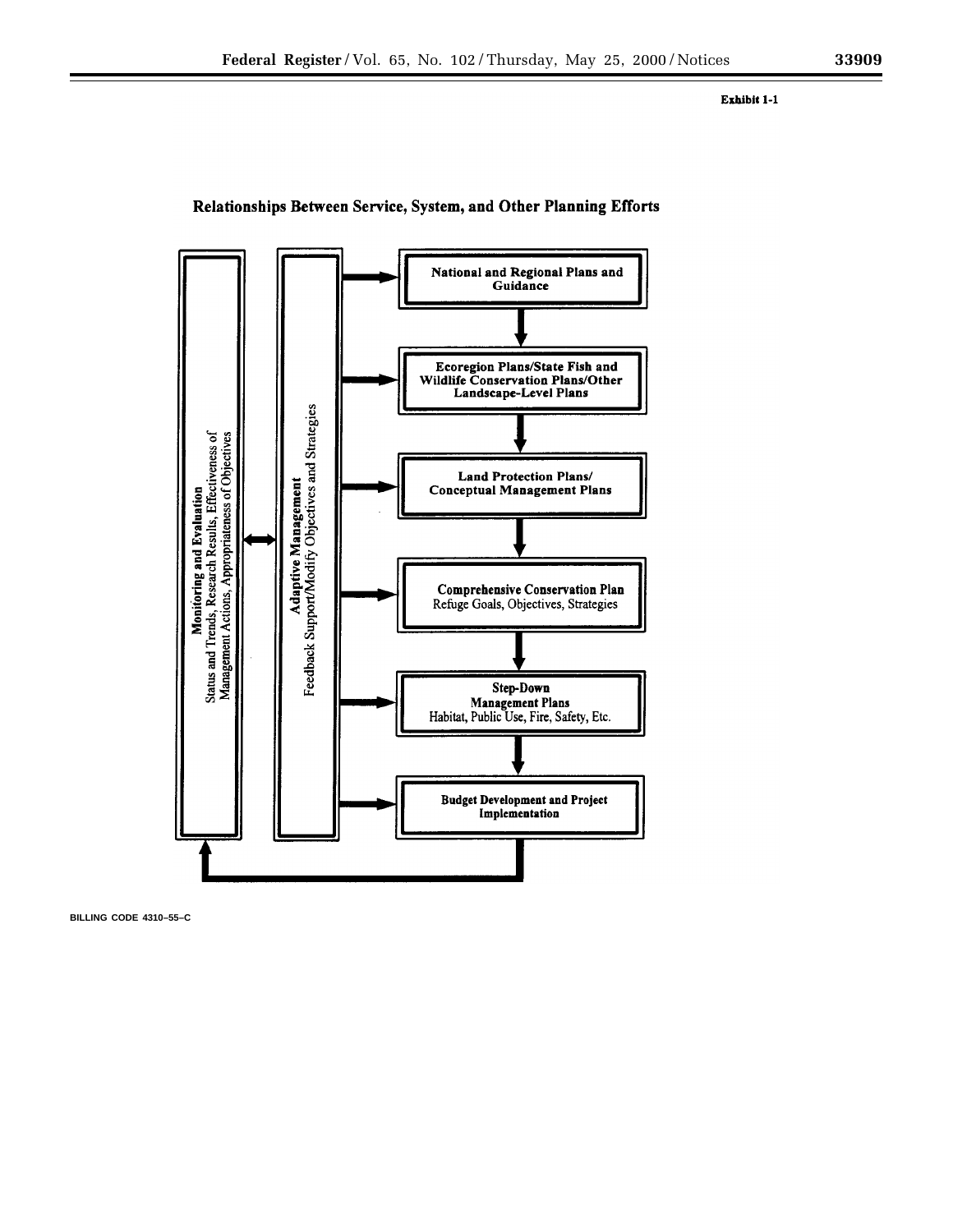## **Wildlife Refuge System Planning**

#### **Chapter 3 Comprehensive Conservation Planning Process 602—FW 3**

3.1 What is the purpose of this chapter? Comprehensive Conservation Plans (CCPs) describe the desired future conditions of a refuge and provide longrange guidance and management direction to achieve refuge purposes; help fulfill the National Wildlife Refuge System (Refuge System) mission; maintain and, where appropriate, restore the ecological integrity of each refuge and the Refuge System; help achieve the goals of the National Wilderness Preservation System; and meet other mandates. The purpose of this chapter is to describe a systematic decision-making process that fulfills the requirements we are establishing for developing a CCP. This policy provides guidance, step-by-step direction, and establishes minimum requirements for all CCPs. Experienced planners lead the CCP process. We require all of our planners and strongly encourage Refuge Managers and other key planning team members attend the National Conservation Training Center (NCTC) course on Refuge Comprehensive Conservation Planning.

3.2 What is our policy for CCPs? The U.S. Fish and Wildlife Service (Service or we) must manage all national wildlife refuges according to an approved CCP. We will prepare a CCP by October 2012, for each refuge in existence at the time of passage of the National Wildlife Refuge System Improvement Act. For refuges established after passage of this Act, we will prepare CCPs when we staff the refuge and acquire a land base sufficient to achieve refuge purposes, but no later than 15 years after establishment of the refuge. To the extent practicable, we will coordinate the development of CCPs with affected States. We will continue to manage each refuge or planning unit with existing plans effective prior to October 9, 1997, to the extent these plans are consistent with the Refuge Administration Act, until we revise such plans or new CCPs supersede them. Upon completion of a CCP, we will manage the refuge or planning unit in a manner consistent with the CCP. We will revise the CCP every 15 years thereafter, or earlier, if monitoring and evaluation determine that we need changes to achieve planning unit purpose(s), vision, goals, or objectives.

3.3 What are our goals for Comprehensive Conservation Planning?

A. To ensure that wildlife comes first in the National Wildlife Refuge System and that we manage each refuge to help

**Refuge Management—Part 602 National** fulfill the mission of the Refuge System, maintain and, where appropriate, restore the ecological integrity of each refuge and the Refuge System, as well as achieve the specific purposes for which the refuge was established.

> B. To provide a clear and comprehensive statement of desired future conditions for each refuge or planning unit.

C. To encourage use of an ecosystem approach when we conduct refuge planning. This includes conducting concurrent refuge planning for refuges within the same watershed or ecosystem and considering the broader goals and objectives of the refuges' ecosystems and watersheds when developing management direction (see Ecosystem Approach to Fish and Wildlife Conservation [Part 052 of the Service Manual]).

D. To support management decisions and their rationale by using a thorough assessment of available science derived from scientific literature, on-site refuge data, expert opinion, and sound professional judgment.

E. To ensure that the six priority wildlife-dependent recreational uses receive priority consideration during the preparation of CCPs.

F. To provide a forum for the public to comment on the type, extent, and compatibility of uses on refuges, including priority wildlife-dependent recreational uses.

G. To provide a uniform basis for budget requests for operational, maintenance, and capital improvement programs.

H. To ensure public involvement in refuge management decisions by providing a process for effective coordination, interaction, and cooperation with affected parties, including Federal agencies, State conservation agencies, Tribal governments, local governments, conservation organizations, adjacent landowners, and interested members of the public.

3.4 What is the Comprehensive Conservation Planning process?

A. The CCP process (see Exhibit 3–1) provides consistent guidelines for developing CCPs. We designed the planning process to result in the development of vision statements, goals, objectives, and strategies that achieve refuge or planning unit purpose(s); help fulfill the Refuge System mission; maintain and, where appropriate, restore the ecological integrity of each refuge and the Refuge System; help achieve the goals of the National Wilderness Preservation System; and meet other mandates.

B. Each CCP will comply with the provisions of the National Environmental Policy Act (NEPA) through the concurrent preparation of an Environmental Assessment (EA) or Environmental Impact Statement (EIS) that will accompany or be integrated with the CCP. We have integrated NEPA compliance requirements directly into the CCP process. When preparing an EA, consider integrating it into the draft CCP. When preparing an EIS with a CCP, integrate the documents. Following completion of the final CCP/ NEPA document, the product of the planning process will be a stand-alone CCP, separate from the EA or EIS.

C. Our CCP planning process consists of the following eight steps. Although we display the steps sequentially, CCP planning and NEPA documentation are iterative processes. Cycling through some of the steps more than once or having several steps occurring simultaneously is normal. Actions within each of the eight steps may not be sequential.

#### (1) Preplanning: Planning the Plan

(a) Planning Team. The Regional Chief, National Wildlife Refuge System, appoints the Planning Team Leader. The Planning Team Leader assembles the planning team, which consists of the Planning Team Leader, the Refuge Manager and key staff members, and appropriate support staff or specialists from both regional and field offices (*e.g.,* fisheries, cultural resources, endangered species, external affairs/outreach, realty, contaminants, migratory birds, water resources, etc.). We will provide representatives from appropriate State and Tribal conservation agencies, and any public agency that may have a direct land management relationship with the refuge, the opportunity to serve on planning teams. The Planning Team Leader will prepare a formal written request for participation by appropriate State and Tribal conservation agencies for signature by the Regional Director. Included in this request is an invitation to attend the NCTC course on Refuge Comprehensive Conservation Planning. Participation by these State and Tribal agencies shall not be subject to the Federal Advisory Committee Act.

(b) Identify Refuge Purpose(s), History, and Establishing Authority. Document the history of refuge establishment and management, as well as refuge purposes and authorizing authority (*e.g.,* legislation [including wilderness designation, if applicable], executive orders, administrative memoranda) (*see* 601 FW 1). These will become driving forces in the process and subsequently be reflected in the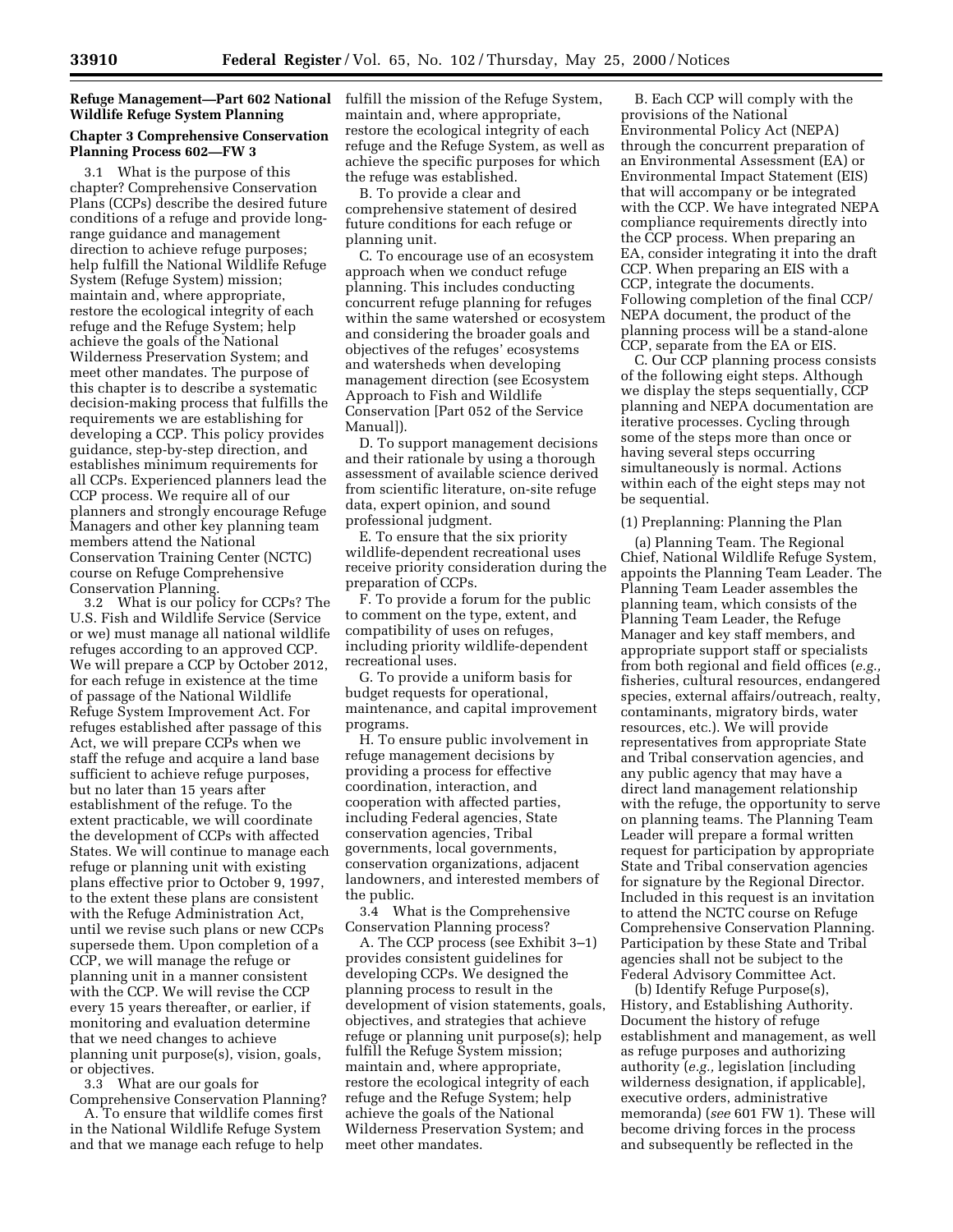refuge vision statement, goals, objectives, and strategies in the CCP.

(c) Identify Planning and Compliance Requirements and Special Designations. Review our agency and Refuge System mission statements and policies, as well as other existing legislation to help identify planning and compliance requirements. *See* Exhibit 3–2 for a list of laws and executive orders that may apply and Exhibit 3–3 for a checklist of elements we must include within a CCP. Identify and review other Service guidance such as Fulfilling the Promise: The National Wildlife Refuge System and mandates including laws, executive orders, regulations, and our policies, especially those with compliance requirements. Also review any existing special designation areas such as wilderness, research natural areas, wild and scenic rivers, wetlands of international importance (Ramsar sites), Western Hemisphere Shorebird Reserves, etc., and specifically address the potential for any new special designations. Concurrent with the CCP process we will conduct a wilderness review and incorporate a summary of the review into the CCP. (*See* Part 610 of the Service Manual for guidance on conducting wilderness reviews.) Complete the inventory phase of the review during preplanning. If a Wilderness Study Area is identified, proceed with the study and recommendation phases of the review. (Note: An EIS is the NEPA document we must include in a recommendation or report on a legislative proposal to Congress [40 CFR 1506.8]. This requirement applies to all CCPs that contain wilderness recommendations.)

(d) Purpose and Need for the Plan. The purpose of developing the CCP is to provide the Refuge Manager with a 15 year management plan for the conservation of fish, wildlife, and plant resources and their related habitats, while providing opportunities for compatible wildlife-dependent recreational uses. The CCP, when fully implemented, should achieve refuge purposes; help fulfill the Refuge System mission; maintain and, where appropriate, restore the ecological integrity of each refuge and the Refuge System; help achieve the goals of the National Wilderness Preservation System; and meet other mandates. The CCP must be specific to the planning unit and identify the overarching wildlife, public use, or management needs for the refuge.

(e) Planning Area and Data Needs. Delineate the planning area on a map. Identify the relationship between the planning unit and its ecosystem(s) and watershed(s) as well as relationships

between the planning unit and any other refuges or other important fish and wildlife habitats in the vicinity. Identify data available to address issues discussed in Step (h) Internal Scoping. Obtain information from Federal, Tribal, State and local agencies, and private landowners concerning land management issues that may impact or relate to the planning unit. To assist in determining species or resources of concern, consult the following: Federal threatened and endangered species lists; Migratory Nongame Birds of Management Concern in the United States; Partners in Flight Watch List; State lists of rare, threatened, endangered, or species of concern; National Audubon Society State Watch Lists; The Nature Conservancy's heritage program and ranking system; as well as State heritage databases and conservation data centers for additional sources of information. Also identify resource experts familiar with the key species and habitats in the planning area, and consult with these experts during the development of habitat objectives. Base CCPs on a comprehensive assessment of the existing scientific literature. Potential sources of information include planning documents, EAs, EISs, annual narrative reports, information from previously conducted or ongoing research, data from refuge inventories or studies, published literature on related biological studies, State conservation management plans, field management experience, etc. While we may not be able to develop new data for the CCP, we may identify the need for further data collection. A lack of data should not delay the completion of the CCP. Identify and describe the following conditions and their trends for the planning unit and, as appropriate, for the planning area:

(i) Context of the planning unit in relation to the surrounding ecosystem.

(ii) Structures, components, and functions of the ecosystem(s) of which the planning unit is a part.

(iii) Natural and historic role of fire and other natural occurrences affecting ecological processes.

(iv) Past land use and history of settlement, including a description of any changes in topography, hydrology, and other factors.

(v) Current and historic description of the flora and fauna and the diversity of habitats and natural communities.

(vi) Distribution, migration patterns, and abundance of fish, wildlife, and plant populations, including any threatened or endangered species, and related habitats.

(vii) Fish, wildlife, and plants and their habitats and communities that are rare and/or declining within the ecosystem.

(viii) Water resources including quality and quantity.

(ix) Archaeological and other cultural resources.

(x) Significant problems that may adversely affect the ecological integrity or wilderness characteristics and the actions necessary to correct or mitigate the problems.

(xi) Identify opportunities to improve the health of habitats or the functioning of ecosystems.

(xii) Significant problems that may adversely affect the populations and habitats of fish, wildlife, and plants (including candidate, threatened, and endangered species) and the actions necessary to correct or mitigate the problems.

(xiii) Known or suspected sources of environmental contaminants and their potential impacts on the planning unit (refer to the Contaminant Assessment Program).

(xiv) Land acquisition or habitat protection efforts.

(xv) Habitat management practices. (xvi) Existing administrative

resources, including staffing, funding, and facilities.

(xvii) Existing transportation patterns and related visitor facilities.

(xviii) Potential need for administrative sites, transportation improvements, or visitor facilities and areas within the planning unit that are suitable for such sites.

(xix) Existing and potential opportunities for wildlife-dependent recreation.

(xx) Existing special management areas, or the potential for such designations (*e.g.,* wilderness, research natural areas, and wild and scenic rivers).

(f) Review All Available Information, Plans, Data, Maps, and Data Standards. Based on this review, determine what the initial planning area includes and identify any additional information and data needs, including mapping and GIS needs. Note: All Federal agencies and their contractors must comply with data standards endorsed by the Federal Geographic Data Committee (Executive Order 12906; 59 FR 17671, April 13, 1994). Of particular relevance to refuge planning are the National Vegetation Classification Standard (FGDC–STD– 005) and the Classification of Wetlands and Deep Water Habitats (FGDC-STD– 004). Compliance with these standards will facilitate the sharing and exchange of high-quality vegetation and wetland data among Federal agencies and their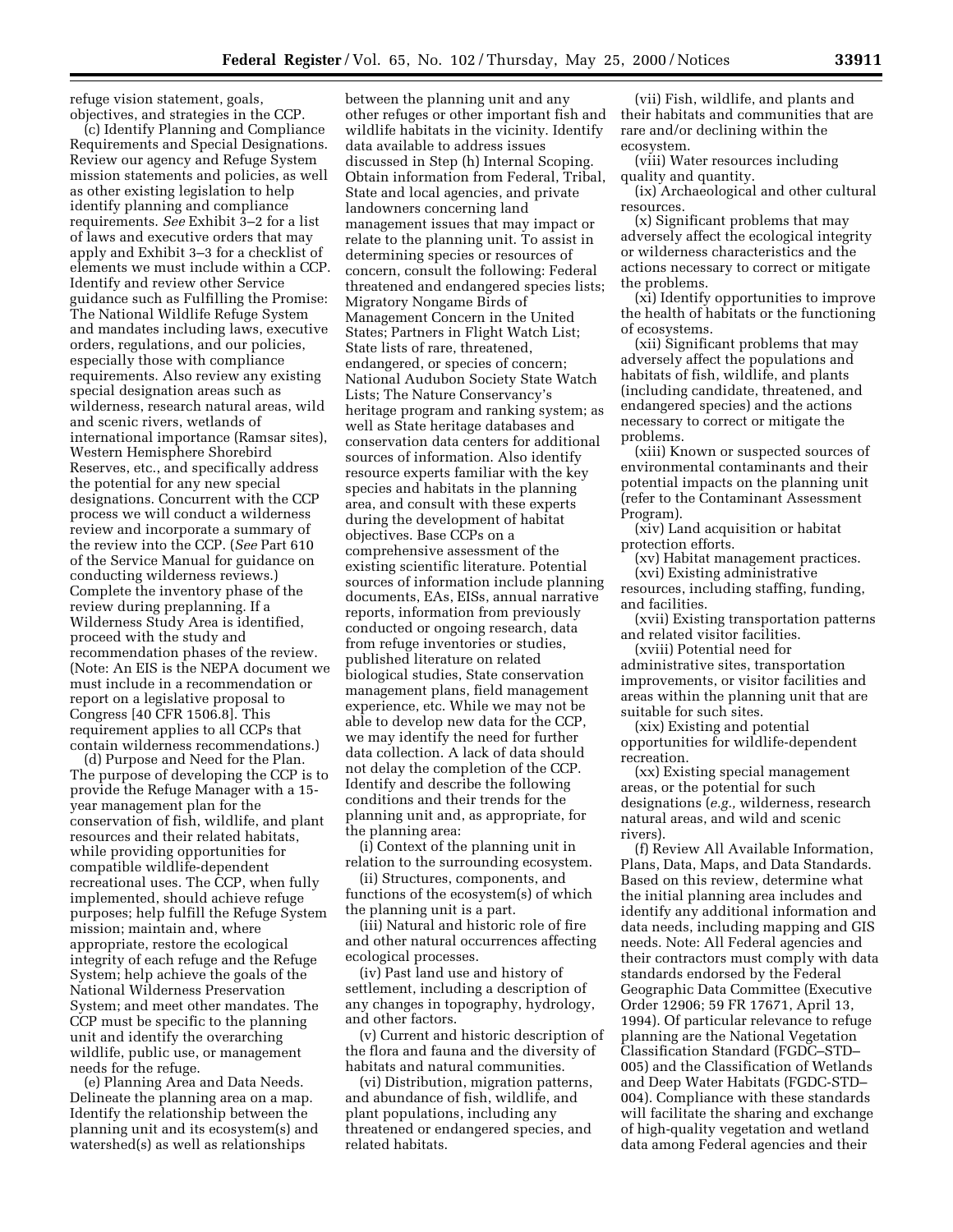partners. We also are developing other data standards, such as cartographic standards for delineation of refuge boundaries and land status.

(g) Vision and Goals. Review the existing planning unit vision statement and goals and determine the need for revision. If these do not exist, prepare a draft vision statement and goals for consideration during public scoping. The vision statement should focus on what will be different in the future because of our efforts, capture the essence of what we are trying to do, and why. It should be future-oriented, concise, clear, compelling, and give a sense of purpose to our efforts. At a minimum, each refuge should develop goals for wildlife species or groups of species, habitat (including land protection needs), compatible wildlifedependent recreation, other mandates (such as refuge-specific legislation, executive orders, special area designations, etc.), and fish, wildlife, and plant populations, as appropriate. The vision statement and goals will reflect planning unit purposes; help fulfill the mission of the Refuge System; maintain and, where appropriate, restore ecological integrity; and will be consistent with mandates and principles of sound fish and wildlife management. Planning unit goals also will reflect our ecosystem goals to the extent these goals do not conflict with the Refuge System mission or the purposes for which the refuge was established. We also may develop refuge goals for our other mandates. Subsequently, we will develop objectives for achieving planning unit goals (see 602 FW 3.4 C (4)(d) Objective Development). For additional information on developing goals and objectives, see the current edition of Writing Refuge Management Goals and Objectives: A Handbook.

(h) Internal Scoping. Begin the internal scoping process by identifying management concerns, issues, and opportunities to resolve them, as well as any potential impacts and alternatives that we may need to address in the CCP and NEPA analysis. Review the background, rationale, and the success or failure of any controversial management actions and identify any additional information and data needed where appropriate.

(i) Public Involvement/Outreach Planning. Prepare a Public Involvement/ Outreach Plan indicating how and when we will invite the affected public to participate in CCP development. This plan will include establishing a mailing list and identifying appropriate techniques and materials to use in public involvement. We integrate public involvement and outreach into each

step, and it continues throughout the planning process. For additional information on public involvement techniques, consult the Public Participation Handbook (U.S. Fish and Wildlife Service, 1985) or the NCTC Refuge Comprehensive Conservation Planning Course Handbook and Reference Notebook.

(j) Work Plan/Planning Schedule. Establish a work plan or planning schedule for the CCP. Determine who will be responsible for carrying out identified tasks, gathering information and data, and preparing products identified in the work plan or schedule. Identify all key NEPA compliance steps and public involvement activities. Identify any additional expertise, besides the planning team, required to prepare the CCP. This may include an economist, a facilitator for public and other meetings, other contracted professional services, etc.

(k) Planning Record. Establish a planning record to document the preparation of the CCP and NEPA compliance, and assign its maintenance to a team member. The planning record will serve as a valuable reference and provide important background and historical information. If there is a legal challenge to the CCP, use the planning record to construct the administrative record. For additional information on the planning record, consult the NCTC Refuge Comprehensive Conservation Planning Course Handbook and Reference Notebook.

(2) Initiate Public Involvement and Scoping

(a) Notice of Intent. Prepare a Notice of Intent (NOI) to prepare a CCP, with appropriate NEPA compliance, and publish the NOI in the **Federal Register**. The NOI initiates public scoping for the CCP/NEPA planning and decisionmaking process. If we initially determine that we will prepare an EIS for the CCP, the NOI should specify that. If at any time during the planning process we decide to prepare an EIS, we will publish in the **Federal Register** a new NOI to prepare an EIS and provide additional time for the public to comment. Should we publish a new NOI, we will use news releases and other appropriate means to notify the public.

(b) Public Scoping. Using news releases to the local media and other appropriate means, notify the affected public of the opportunity to participate in the preparation of the CCP and begin the scoping process. Involve the public and gather comments on any existing planning unit vision statement and goals. Encourage the public to help

identify potential issues, management actions and concerns, significant problems or impacts, and opportunities or alternatives to resolve them. Public scoping will continue until we prepare a draft CCP/NEPA document.

(c) Issues and Data Needs. Analyze all comments gathered and recorded during the scoping process. Identify any new information, issues, concerns, or significant problems, opportunities to resolve them, and potential refinements or revisions of any existing planning unit vision statement and goals. Based on this analysis, identify any additional information and data needed.

(3) Review Vision Statement and Goals and Determine Significant Issues

(a) Vision and Goals. Review and evaluate the public's comments on the planning unit vision statement and goals. Based on this review, modify the vision and goals for the planning unit as appropriate.

(b) Determine Significant Issues. Review and evaluate all potential issues, management concerns, and problems and the opportunities to resolve them that the planning team and the public have identified. Identify those issues and concerns that are significant, and the appropriate scale at which to consider those issues. Document the rationale for selecting significant issues, as well as the rationale for not selecting the other issues and concerns (*e.g.,* outside the scope of the CCP, does not contribute to achieving refuge purposes, Refuge System mission, etc.). Significant issues typically are those that are: Within our jurisdiction, suggest different actions or alternatives, and will influence our decision. We will refer those issues identified outside the scope of refuge planning to the pertinent Service program office or division.

(4) Develop and Analyze Alternatives, Including the Proposed Action

This part of the process is not sequential, it is iterative. Iterative procedures in this step of the process include: Issue assessment; refinement and development of goals, objectives, and strategies; analysis and comparison of impacts and benefits of management actions; and the packaging or combining of similar themes or programs to develop preliminary alternatives and assessment of their environmental consequences. The alternatives should reflect different sets of objectives and strategies to achieve refuge purposes, vision, and goals, help fulfill the Refuge System mission, and resolve issues. Prepare maps depicting the different strategies reflected in each alternative. Also display this information in a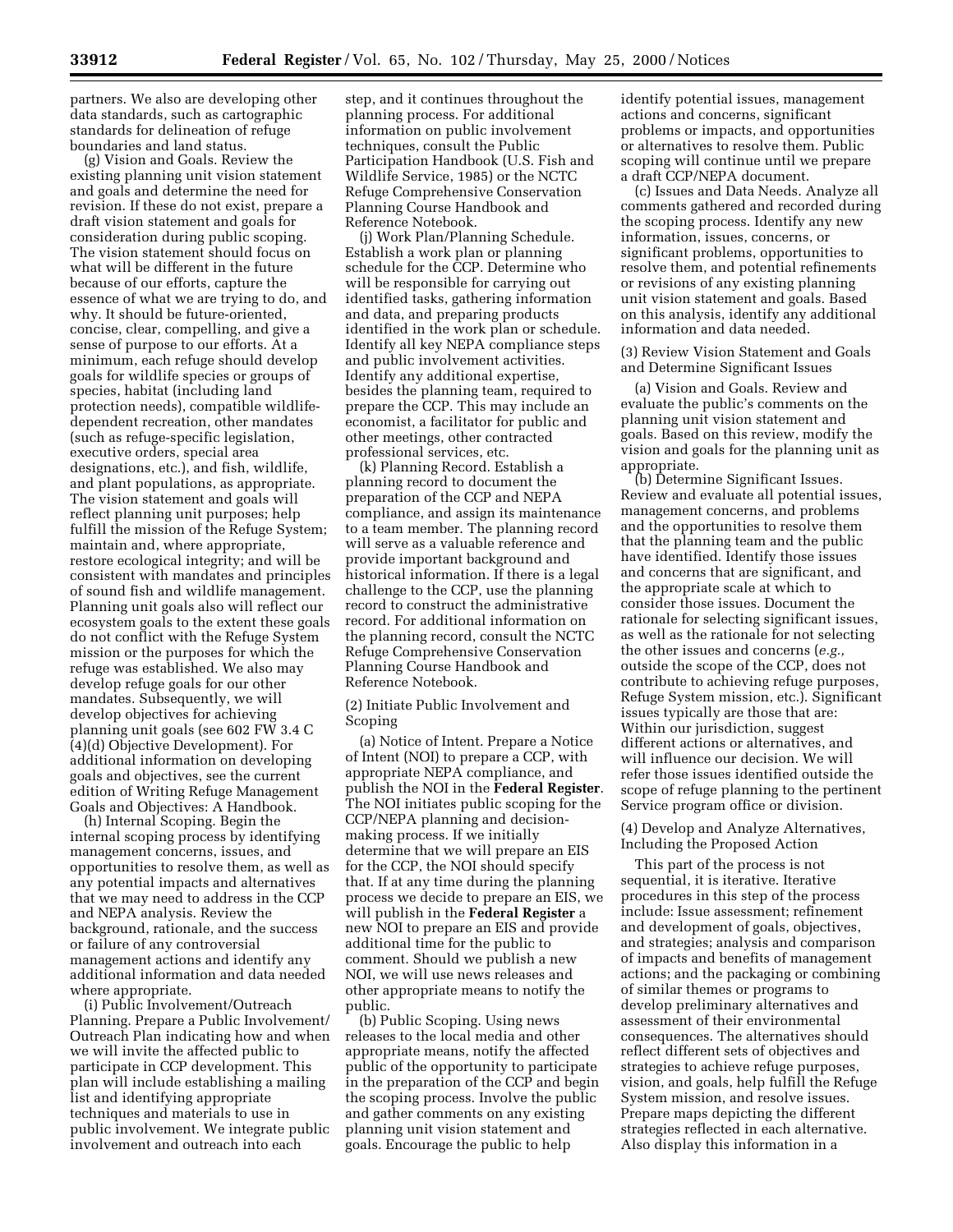matrix comparing issues, impacts, and benefits for each alternative.

(a) No Action Alternative. Define the No Action Alternative, which is usually a continuation of current planning unit objectives and management strategies, with no changes or changes that would have occurred without the CCP.

(b) A Range of Alternatives. Develop a range of alternatives, or different approaches to planning unit management, that we could reasonably undertake to achieve planning unit goals and refuge purposes; help fulfill the Refuge System mission; maintain and, where appropriate, restore the ecological integrity of each refuge and the Refuge System; help achieve the goals of the National Wilderness Preservation System; meet other mandates, and resolve any significant issues identified. Alternatives consist of different sets of objectives and strategies for management of the refuge. Give equal effort to each alternative regarding specific objectives and strategies so that the decision maker can make an informed choice. NEPA requires an equal and full analysis of all alternatives considered for implementation.

(c) Proposed Action. The planning team will recommend a proposed action in the NEPA document for the CCP identifying the alternative that best achieves planning unit purposes, vision, and goals; helps fulfill the Refuge System mission; maintains and, where appropriate, restores the ecological integrity of each refuge and the Refuge System; addresses the significant issues and mandates; and is consistent with principles of sound fish and wildlife management. The proposed action is, for all practical purposes, the draft CCP for the planning unit.

(d) Objective Development. Develop objectives to address each goal. Word objectives so it is clear what we can measure during monitoring to assess progress toward their attainment. Consult the Service Manual chapters on habitat management, populations management, wilderness management, and wildlife-dependent recreation during the development of objectives. Develop detailed, measurable objectives using available scientific literature and other appropriate information. Develop objectives with consideration of regional and Service ecosystem goals and objectives. Develop objectives for specific refuge habitat types, management units, key species (*e.g.,* migratory birds and threatened and endangered species), wildlife-dependent recreation, monitoring populations of fish, wildlife, and plants and their habitats, and other areas of management, as appropriate. Objectives

also may deal with refuge information needs (for example, including the development of baseline data), administrative needs, and any other issues we need to address to meet the goals of the refuge. Document in a short narrative summary the rationale, including appropriate literature citations, that supports each objective. Also consult the current edition of Writing Refuge Management Goals and Objectives: A Handbook. Developing detailed objectives at this stage will expedite development of step-down management plans when required.

(e) Strategy Development. Develop strategies to identify the specific actions, tools, or techniques that are necessary to accomplish each objective. Strategies represent specific projects that provide the detail required to assess and develop funding, staffing, and partnerships needed to implement the plan. Develop inventory and monitoring strategies to measure implementation results in quantifiable and verifiable ways. We may require step-down management plans to provide the specific details of how to achieve goals and objectives identified in the CCP.

(f) Environmental Consequences. Assess the environmental consequences (direct, indirect, and cumulative) of implementing each alternative as required by NEPA. Compare the consequences of implementing each alternative in relation to the No Action Alternative, which serves as a baseline. Describe the adverse and beneficial impacts of implementing each alternative on fish, wildlife, and plants, and their habitats; any threatened or endangered species; cultural resources; the local economy; the ability to provide opportunities for compatible wildlifedependent recreational uses; conflicts between priority uses and other uses; and other issues identified earlier in the planning process. This analysis must provide the level of detail necessary to assess the compatibility of all proposed uses. Describe each alternative's ability to achieve planning unit purpose(s), vision, and goals; help fulfill the Refuge System mission; ensure that we maintain and, where appropriate, restore the ecological integrity of each refuge and the Refuge System; and address the significant issues and mandates. This assessment also will identify the funding, staffing, and facilities required for implementation of each alternative.

#### (5) Prepare Draft Plan and NEPA Document

(a) Draft CCP and NEPA Document. Concurrently prepare the draft CCP and appropriate NEPA documentation (EA

or EIS). When preparing an EA, consider integrating the draft CCP with the EA. When preparing an EIS with a CCP, integrate the documents. If the decision is to prepare a separate EA, see Exhibit 3–4 for a recommended CCP outline. If the documents are separate, the proposed action in the EA must contain all of the major actions of the draft CCP. If the decision is to merge the CCP and EA, see Exhibit 3–5 for a recommended outline. During the process of preparing the CCP, refer to Exhibit 3–3 to ensure inclusion of all required elements in the plan. Ensure compliance regarding other programs and policies, including: Section 7 of the Endangered Species Act; Sections 401 and 404 of the Clean Water Act; Sections 106 and 110 of the National Historic Preservation Act; Section 14 of the Archaeological Resources Protection Act; Executive Order 13007—Indian Sacred Sites; Executive Order 11988—Floodplain Management; Executive Order 11990— Protection of Wetlands; etc. See Exhibit 3–2 for a list of mandates to consider during the planning process.

(b) Compatibility Determinations. Complete new compatibility determinations or re-evaluate existing compatibility determinations as part of the CCP process for all individual uses, specific use programs, or groups of related uses associated with the proposed action. Prepared concurrently with the CCP, incorporate the draft compatibility determinations into the draft CCP as an appendix. We require public review and comment for all compatibility determinations. We can achieve this concurrently through public review and comment of the draft CCP and NEPA document. While other alternatives do not require compatibility determinations, assess the environmental consequences, and, for all practical purposes, compatibility of all uses proposed in those alternatives in the NEPA document. For additional information on compatibility determinations, see 603 FW 2.

(c) Pre-acquisition Compatibility Determinations. If our proposed action includes expanding the planning unit by acquiring new lands, the draft CCP and NEPA documents also must identify any existing wildlife-dependent recreational public uses deemed compatible that we will allow to continue after acquisition. Incorporate these pre-acquisition compatibility determinations into the draft CCP and NEPA document.

(d) Internal Review. Submit the draft CCP and NEPA document for internal review within the Region following established procedures. Include in the review refuge program managers,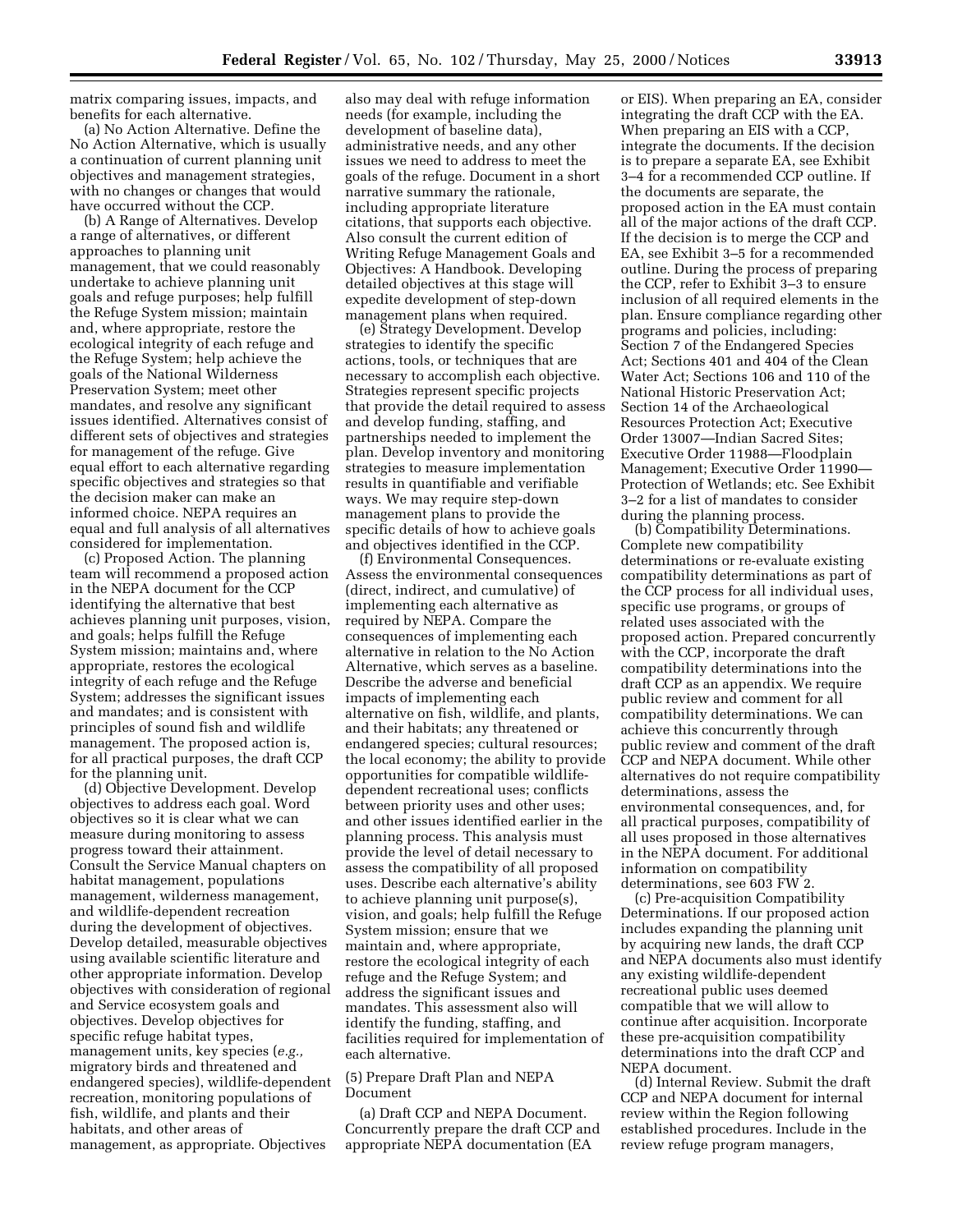ecosystem managers, refuge staff and other appropriate Service programs and divisions, as well as other agency partners. Also submit these documents for internal review to the Regional and Washington Office Planning Coordinators. Consider all comments received from the internal reviews and make appropriate changes to the draft document. Print the draft CCP and NEPA document and prepare for public review.

(e) Public Notice, Review, and Comment. Prepare a Notice of Availability of the draft CCP and NEPA document and publish it in the **Federal Register**. Notify the affected public of the availability of these documents through other appropriate means, as identified in the Public Involvement/ Outreach Plan. Public notices will make clear that we are seeking concurrent review on compatibility determinations. Provide a minimum of 30 days for public review of a draft CCP with an EA and 45 days for a draft CCP with an integrated EIS. Make copies of the draft CCP and NEPA document available to appropriate elected officials; Federal, State, and local agencies; Tribal governments; organizations; libraries (including NCTC); resource experts; adjacent landowners; and individuals requesting them. Conduct appropriate public involvement activities as called for in the Public Involvement/Outreach Plan. Document all public comments, both written and oral, received on the draft CCP and NEPA document as part of the planning record.

#### (6) Prepare and Adopt Final Plan

(a) Public Comment, Analysis, and Response. Review and analyze all written and oral comments received from the public on the draft CCP and NEPA document. Determine which comments are substantive and warrant written response. Modify the document(s) as appropriate. Prepare a summary of the public comments received and a statement of the disposition of concerns expressed in those comments, noting where we have changed the document(s) or why we did not make such changes. Incorporate the summary and statement of disposition into the final document(s) (usually in the NEPA document or a CCP appendix).

(b) Final CCP and NEPA Document(s). Identify the preferred alternative and prepare the final CCP and appropriate NEPA documentation. The preferred alternative can be the proposed action, the no action alternative, another alternative, or a combination of actions or alternatives discussed in the draft CCP and NEPA document. Following

completion of the final CCP/NEPA document, the product of the CCP process is a stand-alone CCP (the preferred alternative for the planning unit). During the process of preparing the final plan, refer to Exhibit 3–3 to ensure inclusion of all required elements.

(c) Internal Review. Submit the final document(s) for internal review within the Region according to established procedures. Refer to 3.4 C (5)(d) for a list of those to include in the review. Consider all comments received from the internal review and make appropriate changes to the final document(s).

(d) Decision Document. The decision document (either a Finding of No Significant Impact [FONSI] or a Record of Decision [ROD]) will certify that we have met agency compliance requirements and that the CCP, when implemented, will achieve the purposes of the refuge and help fulfill the Refuge System mission.

(i) CCP with an EA and FONSI. The Refuge Manager and Planning Team Leader submit the final CCP and FONSI through line supervision for concurrence and approval by the Regional Director. The Regional Director will sign and date both the FONSI and the final CCP. Following approval, print and distribute the final document(s) and appropriate appendices. Provide the FONSI to all interested and affected parties. Concurrent with the distribution of the FONSI, provide the final, approved, stand-alone CCP or a summary to all interested parties. In some cases we may require a 30-day public review period for the FONSI (see 550 FW 3.3 B (4)(c)). In these cases, we may not sign or release the final CCP until the end of the 30-day review.

(ii) CCP with an EIS and ROD. The Refuge Manager and Planning Team Leader submit the final EIS/CCP through line supervision for concurrence and approval to release these documents to the public. Provide these documents to interested and affected parties for at least 30 days prior to issuing a ROD. Following this period, submit the ROD through line supervision for concurrence and approval by the Regional Director. The Regional Director will sign and date both the ROD and the final CCP. Following approval, print the final documents and appropriate appendices. Provide the ROD or notification of its availability to all interested and affected parties. Concurrent with the release of the ROD, provide or make available the final, approved, stand-alone CCP or a summary to interested parties. Effective

with the signing and release of the ROD, implement the CCP.

(iii) Stand-Alone CCP. The final product of the CCP process is a standalone CCP (the preferred alternative for the planning unit).

(e) Public Notice. Prepare a Notice of Availability of the final approved CCP and NEPA document(s) and publish it in the **Federal Register**. Notify the affected public of the availability of the final document(s) through other appropriate means, as identified in the Public Involvement/Outreach Plan. Send copies of all final documents to the Regional and Washington Office Planning Coordinators. Make copies of the final approved CCP and NEPA document(s) available to appropriate elected officials; Federal, State, and local agencies; Tribal governments; organizations; libraries (including NCTC); adjacent landowners; and individuals requesting them.

(7) Implement Plan, Monitor, and Evaluate

Following approval of the CCP and public notification of the decision, begin implementing the strategies identified in the CCP. Allocate funding and staff time to the priority strategies as defined in the CCP. Initiate the monitoring and evaluation process identified in the CCP to determine if we are making progress in achieving the planning unit purpose(s), vision, and goals. Monitoring should address habitat or population objectives, and the effects of management activities. See 701 FW 2. Describe the sampling design sufficiently so it may be replicated. Through adaptive management, evaluation of monitoring and research results may indicate the need to modify refuge objectives or strategies.

#### (8) Review and Revise Plan

(a) Plan Review. Review the CCP at least annually to decide if it requires any revisions. Modify the plan and associated management activities whenever this review or other monitoring and evaluation determine that we need changes to achieve planning unit purpose(s), vision, and goals.

(b) Plan Revision. Revise the CCP when significant new information becomes available, ecological conditions change, major refuge expansion occurs, or when we identify the need to do so during plan review. This should occur every 15 years or sooner, if necessary. All plan revisions should follow the procedures outlined in this policy for preparing plans and will require NEPA compliance. Document minor plan revisions that meet the criteria of a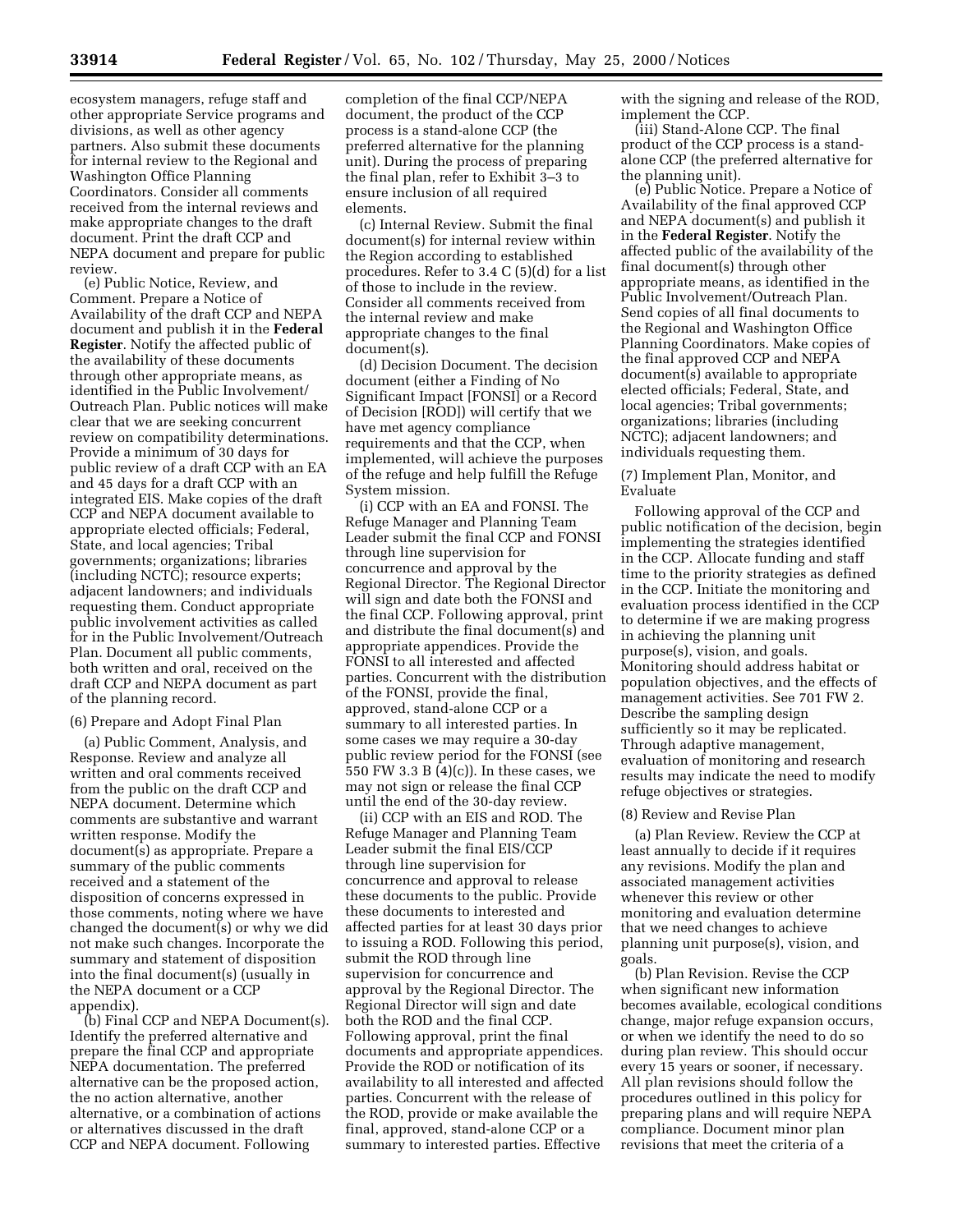categorical exclusion in an Environmental Action Statement, in accordance with 550 FW 3.3 C. Contact the Regional NEPA Coordinator for an up-to-date list of categorical exclusions

and for other NEPA assistance. If the plan requires a major revision, then the CCP process starts anew at the preplanning step. See 602 FW 3.4 C (1).

(c) Ongoing Public Involvement. Continue informing and involving the public through appropriate means.

**BILLING CODE 4310–55–P**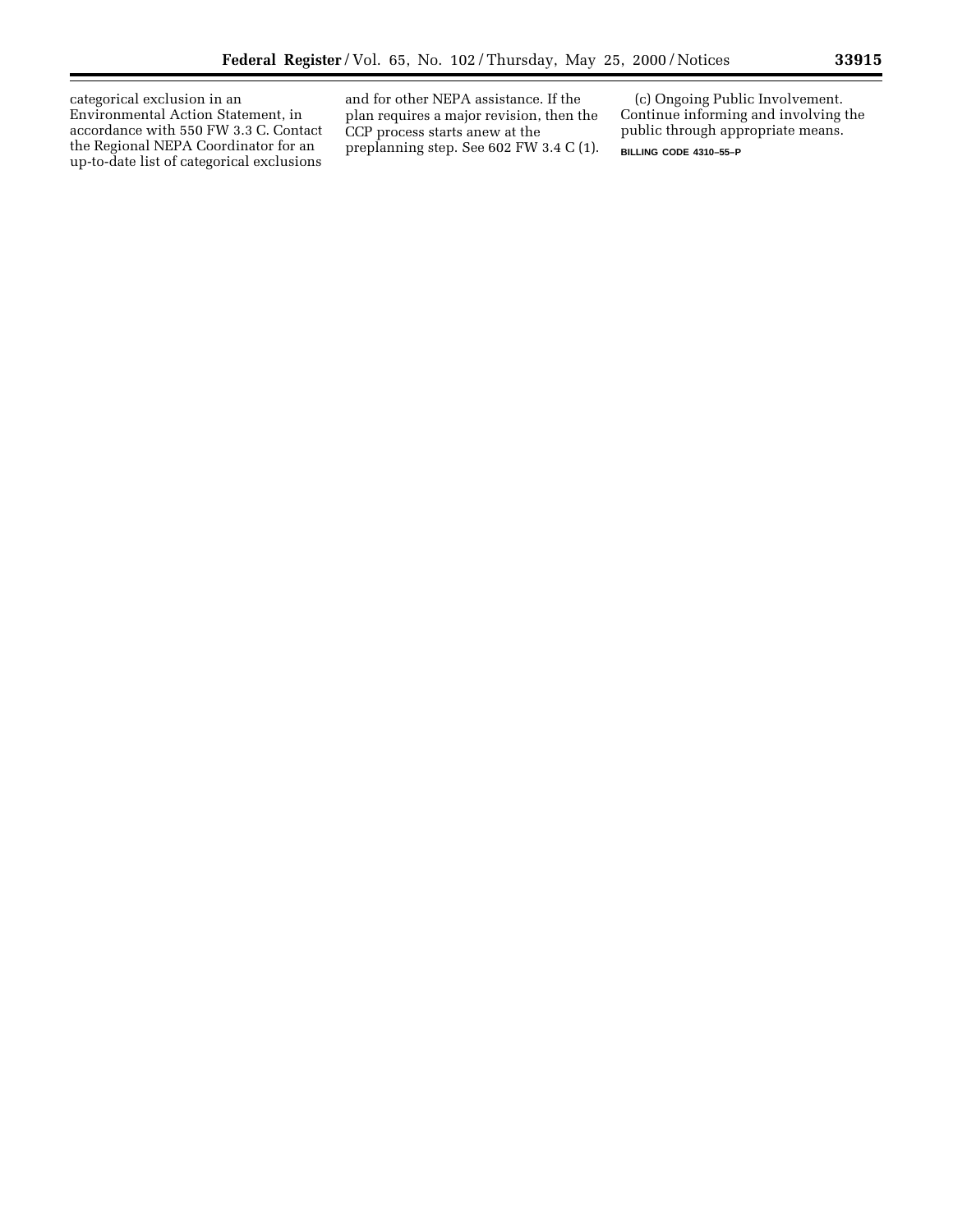Exhibit 3-1



Note: Although the steps are sequential, CCP planning and NEPA documentation are iterative processes. It is normal to cycle through some of the steps more than once or to have several steps occurring simultaneously. Actions within each of the eight steps may not be sequential.

**BILLING CODE 4310–55–C**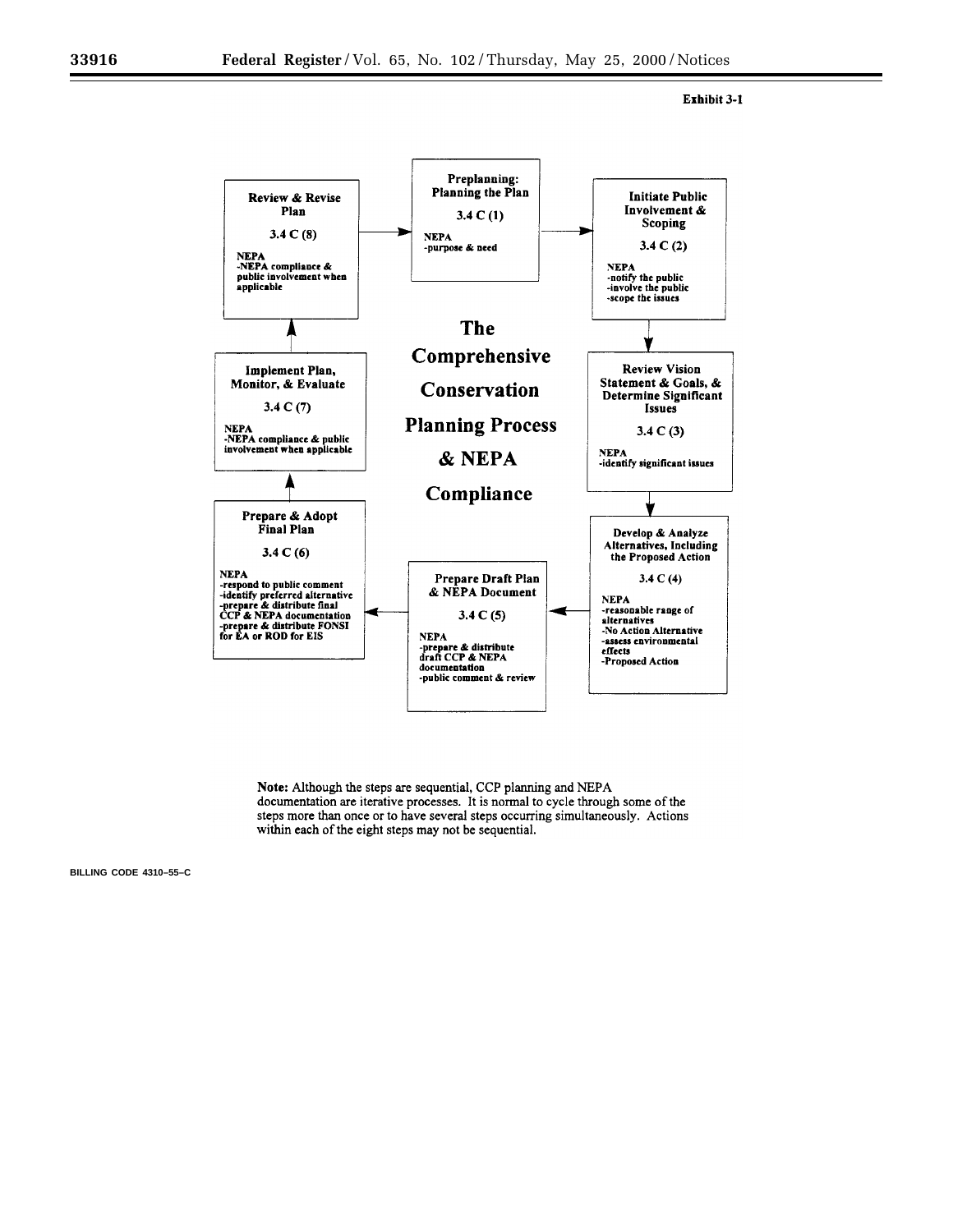#### **Exhibit 3–2.—Mandates To Consider During Comprehensive Conservation Planning**

| Applicable Statutes:<br><u>and the state of the state of the state of the state</u><br><u> 1989 - Johann Stoff, fransk politik (d. 1989)</u><br><u> Alexandria de la contrada de la contrada de la contrada de la contrada de la contrada de la contrada de la c</u> |
|----------------------------------------------------------------------------------------------------------------------------------------------------------------------------------------------------------------------------------------------------------------------|
|                                                                                                                                                                                                                                                                      |
|                                                                                                                                                                                                                                                                      |
|                                                                                                                                                                                                                                                                      |
|                                                                                                                                                                                                                                                                      |
|                                                                                                                                                                                                                                                                      |
|                                                                                                                                                                                                                                                                      |
|                                                                                                                                                                                                                                                                      |
|                                                                                                                                                                                                                                                                      |
|                                                                                                                                                                                                                                                                      |
|                                                                                                                                                                                                                                                                      |
|                                                                                                                                                                                                                                                                      |
|                                                                                                                                                                                                                                                                      |
|                                                                                                                                                                                                                                                                      |
|                                                                                                                                                                                                                                                                      |
|                                                                                                                                                                                                                                                                      |
|                                                                                                                                                                                                                                                                      |
|                                                                                                                                                                                                                                                                      |
|                                                                                                                                                                                                                                                                      |
|                                                                                                                                                                                                                                                                      |
|                                                                                                                                                                                                                                                                      |
|                                                                                                                                                                                                                                                                      |
|                                                                                                                                                                                                                                                                      |
|                                                                                                                                                                                                                                                                      |
|                                                                                                                                                                                                                                                                      |
|                                                                                                                                                                                                                                                                      |
|                                                                                                                                                                                                                                                                      |
|                                                                                                                                                                                                                                                                      |
|                                                                                                                                                                                                                                                                      |
|                                                                                                                                                                                                                                                                      |
|                                                                                                                                                                                                                                                                      |
|                                                                                                                                                                                                                                                                      |
|                                                                                                                                                                                                                                                                      |
|                                                                                                                                                                                                                                                                      |
|                                                                                                                                                                                                                                                                      |
| <b>Applicable Executive Orders:</b>                                                                                                                                                                                                                                  |
|                                                                                                                                                                                                                                                                      |
|                                                                                                                                                                                                                                                                      |
|                                                                                                                                                                                                                                                                      |
|                                                                                                                                                                                                                                                                      |
|                                                                                                                                                                                                                                                                      |
| the control of the control of the control of                                                                                                                                                                                                                         |
| Executive Order 12996, Management and General Public Use of the National Wildlife Refuge System                                                                                                                                                                      |
|                                                                                                                                                                                                                                                                      |
|                                                                                                                                                                                                                                                                      |

Note: This list is not all inclusive. There may be other executive orders and statutes that apply to a particular planning unit.

#### **Exhibit 3–3.—Checklist of Required Comprehensive Conservation Plan Elements**

- Short description of the planning unit to include:
- Size
- Establishment date
- Regional setting (include area map)
- Land acquisition or habitat protection efforts
- Current management (including a map) Current staffing
- **Existing partnerships**
- Purpose(s) for which the refuge was established
- Past land use and history of settlement, including a description of any changes in topography, hydrology, and other factors **Existing transportation patterns and** related visitor facilities
- llHabitat management practices
- Refuge System mission and goals.
- Ecosystem goals and objectives.
- Goals and objectives for other landscape-

level plans.

- National goals and objectives for species, species groups, habitats and communities, or programs (*e.g.,* shorebirds, an endangered species, priority public use program). Identify any mandates that apply to the area or the proposed plan. Description of the planning unit environment to include: distribution, migration patterns, and abundance of fish, wildlife, and plant populations, including any threatened or endangered species and related habitats;  $l$  current and historic description of the flora and fauna, and the diversity of
- habitats and natural communities; wildlife habitat and species relationships;
- ability of the planning unit to meet the habitat needs of fish, wildlife, and plants, as they occur throughout their natural ranges;
- vegetation types (Federal Geographic Data Committee compliant map required);
- vegetation/land cover and wildlife habitat relationships;
- significant problems that may adversely affect the ecological integrity or wilderness characteristics and the actions necessary to correct or mitigate the problems;
- context of the planning unit in relation to the surrounding ecosystem;
- structures, components, and functions of the ecosystem(s) of which the planning unit is a part;
- fish, wildlife, and plants and their habitats and communities that are rare and/or declining within the ecosystem; archaeological and cultural resources of the planning unit;
- refuge land status map;
- natural and historic role of fire and other natural occurrences affecting ecological processes;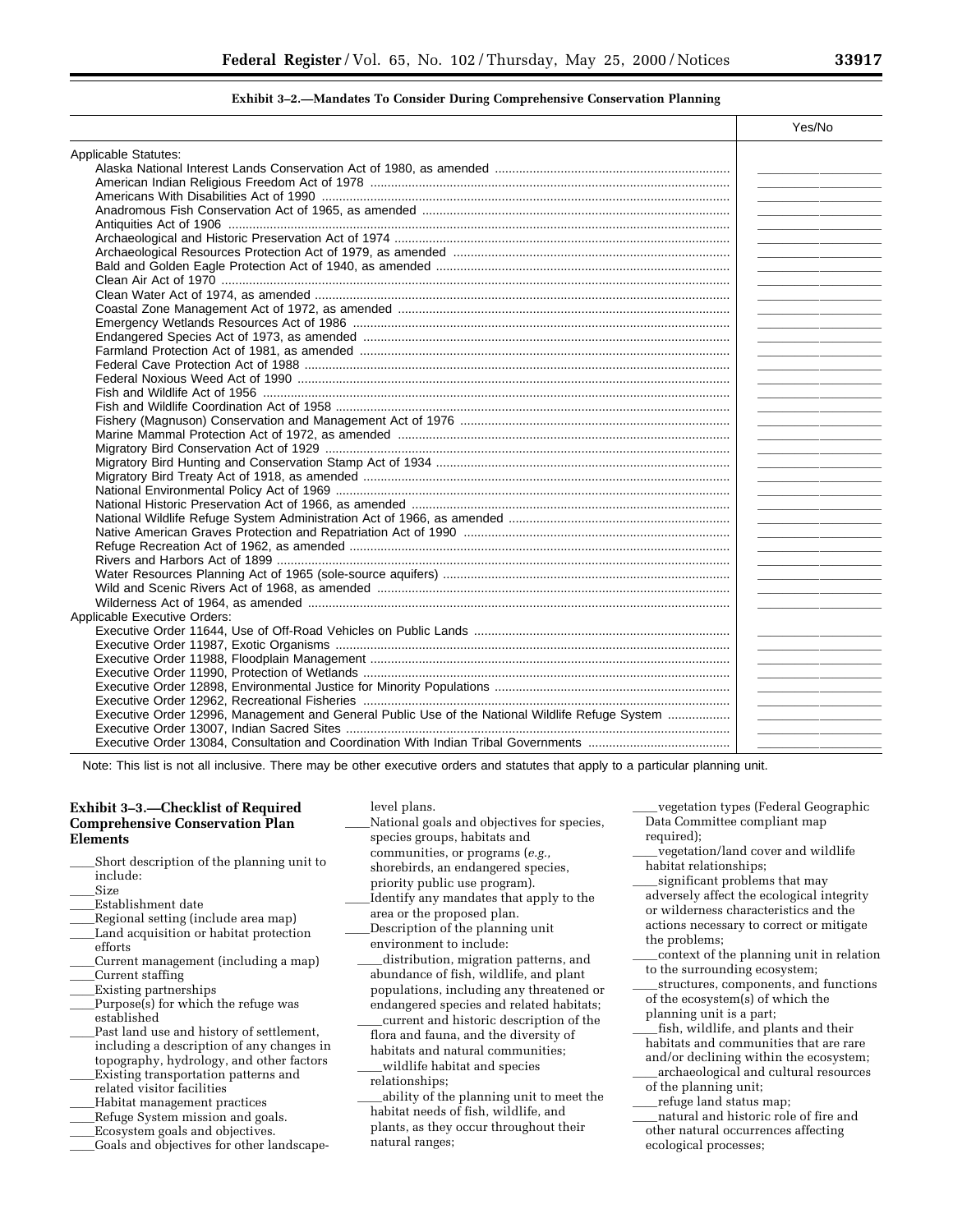determinations).

existing special management areas (*e.g.,* wilderness, wild and scenic rivers); relationship between the planning unit and other refuges and protected areas. Document and describe the following: significant problems that may adversely affect the populations and habitats of fish, wildlife, and plants within the planning unit (including candidate, threatened, and endangered species) and the actions necessary to correct or mitigate such problems; water resources including quantity and quality; known or suspected sources of environmental contaminants and their potential impacts on the planning unit (refer to the Contaminant Assessment Program); potential for special management area designations (*e.g.,* wilderness, research natural areas, and wild and scenic rivers); summary of management history; other significant issues of management\_ or public concern; existing and potential opportunities for wildlife-dependent recreation; existing administrative resources, including staffing, funding, and facilities; potential need for administrative sites, transportation improvements, or visitor facilities and areas within the planning unit that are suitable for such sites. Vision statement. LGoals for at least the following areas: wildlife species or groups of species; habitat (including land protection needs); fish, wildlife, and plant populations, as appropriate; \_compatible wildlife-dependent recreation; others as needed to meet mandates (such as refuge-specific legislation,

- executive orders, special area designations, etc.). Objectives for each goal.
- 
- Strategies to achieve each objective. Map(s) of desired future conditions (e.g., habitat management areas, facilities, wildlife-dependent recreation sites, etc.).
- Identification of step-down management plans required to fully implement the CCP.
- Prioritized list of projects and estimated project costs (update priorities and cost estimates annually).
- Staffing and funding required to implement the plan.
- Potential partnership opportunities. Monitoring plan to evaluate the
- effectiveness of the plan and project implementation, including monitoring of target fish, wildlife, and plant populations and their habitats.
- Summary of public involvement process, comments received and their disposition, and consultation and coordination with other Federal agencies, State conservation agencies, and adjacent landowners.
- Compatibility determinations (including pre-acquisition compatibility

Wilderness review. Habitat/Land Protection Plans (if applicable). NEPA documentation. **Exhibit 3–4.—Refuge Comprehensive Conservation Plan Recommended Outline** Cover Sheet Title/Approval Page Acknowledgments Table of Contents Summary I. Introduction/Background Refuge Overview: History of Refuge Establishment, Acquisition, and Management Purpose of and Need for Plan NWRS Mission, Goals, and Guiding Principles Refuge Purpose(s) Refuge Vision Statement Legal and Policy Guidance Existing Partnerships II. Planning Process Description of Planning Process Planning Issues III. Summary Refuge and Resource Descriptions Geographic/Ecosystem Setting Refuge Resources, Cultural Resources, and Public Uses Special Management Areas IV. Management Direction Refuge Management Direction: Goals, Objectives, and Strategies Refuge Management Policies and Guidelines V. Implementation and Monitoring Funding and Personnel Step-Down Management Plans Partnership Opportunities Monitoring and Evaluation Plan Amendment and Revision Appendices Glossary Bibliography RONS List MMS list Compatibility Determinations Habitat/Land Protection Plan(s) Compliance Requirements NEPA Documentation Summary of Public Involvement/ Comments and Consultation/ Coordination Mailing List List of Preparers Others, as appropriate **Exhibit 3–5.—EA or EIS Incorporating**

### **Elements of a CCP Recommended Outline**

Cover Sheet

- Acknowledgments Table of Contents
- Summary
- I. Introduction, Purpose of and Need for Action

Purpose of and Need for Plan

- NWRS Mission, Goals, and Guiding Principles
- History of Refuge Establishment, Acquisition, and Management

Legal and Policy Guidance Refuge Purpose(s) Refuge Vision Statement Refuge Management Direction: Goals Refuge Management Policies and Guidelines Step-Down Management Plans Description of Planning Process Planning Issues Plan Amendment and Revision II. Alternatives, Including the Service's Proposed Action Description of Each Alternative (also include maps depicting strategies for each alternative) Refuge Management Direction: Objectives and Strategies Funding and Personnel Partnership Opportunities Monitoring and Evaluation Alternatives Considered, but Eliminated from Detailed Study Summary Comparison of Alternatives III. Affected Environment Geographic/Ecosystem Setting Refuge Resources, Cultural Resources, and Public Uses IV. Environmental Consequences Environmental Effects of Each Alternative (also include a matrix comparing issues, impacts, and benefits for each alternative) V. List of Preparers VI. Consultation and Coordination with **Others** Summary of Public Involvement/ Comments Mailing List Appendices Glossary Bibliography RONS List MMS List Compatibility Determinations Habitat/Land Protection Plan(s) Compliance Requirements Others, as appropriate

#### **Refuge Management—Part 602 National Wildlife Refuge System Planning**

#### **Chapter 4 Step-Down Management Planning—602 FW 4**

4.1 What is the purpose of this chapter? This chapter provides guidance on step-down management planning.

4.2 What is our policy for step-down management planning? The U.S. Fish and Wildlife Service (Service or we) will prepare step-down management plans when required by policy or when they may be necessary to provide strategies and implementation schedules for meeting goals and objectives identified in Comprehensive Conservation Plans (CCPs). Step-down management plans should include public involvement and National